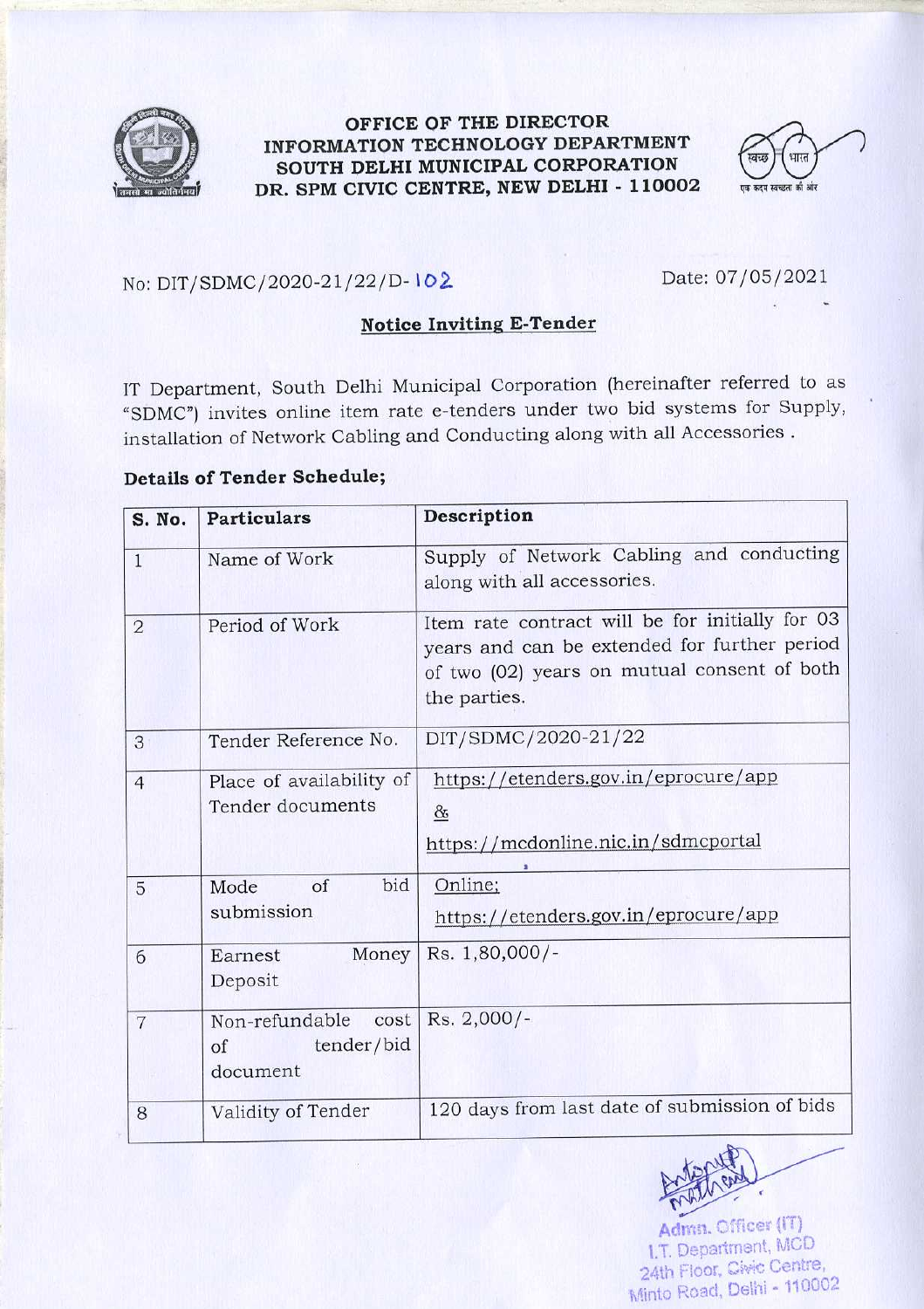| 9  | Date of issuance of $07/05/2021$<br><b>Tender Documents</b> |                                                                                                                                                                        |
|----|-------------------------------------------------------------|------------------------------------------------------------------------------------------------------------------------------------------------------------------------|
| 10 | Clarification                                               | Start   07/05/2021                                                                                                                                                     |
|    | Date                                                        |                                                                                                                                                                        |
| 11 | End<br>Clarifications<br>Date                               | 15.05.2021                                                                                                                                                             |
| 12 | Pre-bid meeting date<br>& time of tender                    | 15/05/2021 at 03:00 PM to be held at<br>conference hall on 6 <sup>th</sup> floor, DR SPM Civic<br>Center, JLN Marg New Delhi-110002. Or<br>through video conferencing. |
| 13 | Bid Submission Start<br>Date                                | 16/05/2021                                                                                                                                                             |
| 14 | Email id to send pre-<br>bid queries                        | sdmc-it@mcd.nic.in                                                                                                                                                     |
| 15 | Last date and time for<br>submission of Bids                | 28/05/2021 at or before 03:00 PM                                                                                                                                       |
| 16 | Opening of Technical<br>bids                                | 31/05/2021 at 11:00 AM                                                                                                                                                 |
| 17 | Opening of Financial   To be informed later<br><b>Bids</b>  |                                                                                                                                                                        |
| 18 | for<br>Address<br>communication                             | 24 <sup>th</sup><br>Director (IT), SDMC, IT Department,<br>floor, DR SPM Civic Center, JLN Marg New<br>Delhi-110002.                                                   |

The above RFP document can be downloaded from the e-Tender Central Public of Government of India,  $(CPPP)$ Portal Procurement https://etenders.gov.in/eprocure/app. A copy of the RFP Document is also The website, https://mcdonline.nic.in/sdmcportal. available on SDMC portal e-Tender will be only through the of e-Bids submission https://etenders.gov.in/eprocure/app. Bids will not be accepted in any other form. The terms and conditions of the tender and the project are contained in the tender document hence forth. Interested firms/agencies may submit their

> in. Officer (IT) I.T. Department, MCD 24th Floor, Civic Centre, Minto Road, Delhi - 110002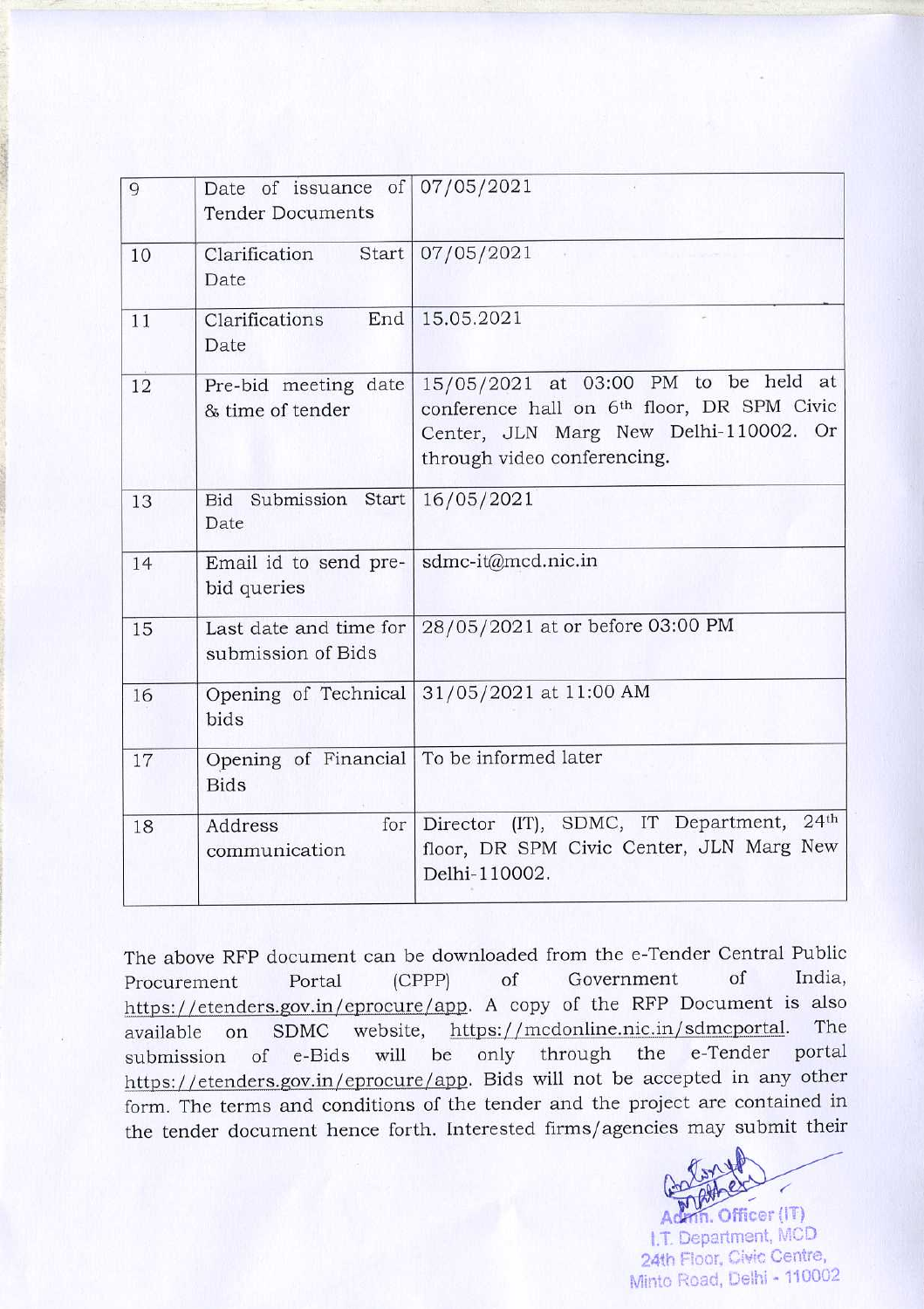bid documents along with requisite tender fee, earnest money and other documents as mentioned in the RFP document.

> Administrative officer (IT), SDMC Admn. Officer I.T. Department, MCD 24th Floor, Civic Centre,

Note: Eligible bids will be opened on the specified date wherein the participating bidders may present during the bid opening meeting. Notice of any changes shall be published on the website https://etenders.gov.in/eprocure/app& SDMC website https://mcdonline.nic.in/sdmcportal. Further, Price Bid Opening Date, Time & Venue will be intimated to the qualified Bidders at the same or a later date.

The South Delhi Municipal Corporation reserves the right to accept, reject or cancel any tender offer without assigning any reason thereof.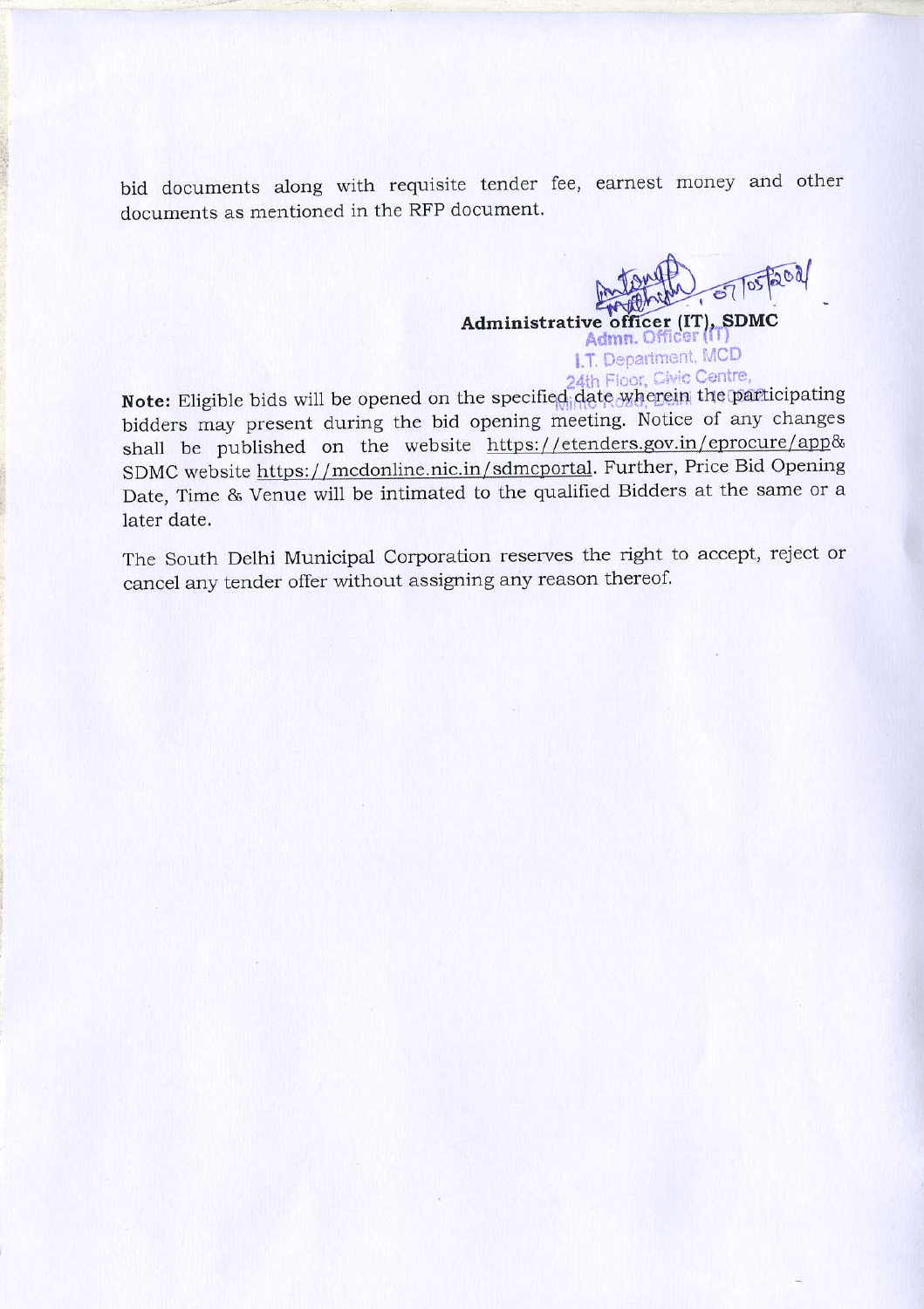# **Tender Document**

# **Supply and Installation of Network Cabling and Conducting along with all Accessories.**

Tender Reference No.: DIT/SDMC/2020-21/22/D-102



# **South Delhi Municipal Corporations**

**Director (IT), 24th Floor, Dr. SPM Civic Center, JLN Marg New Delhi-110002.**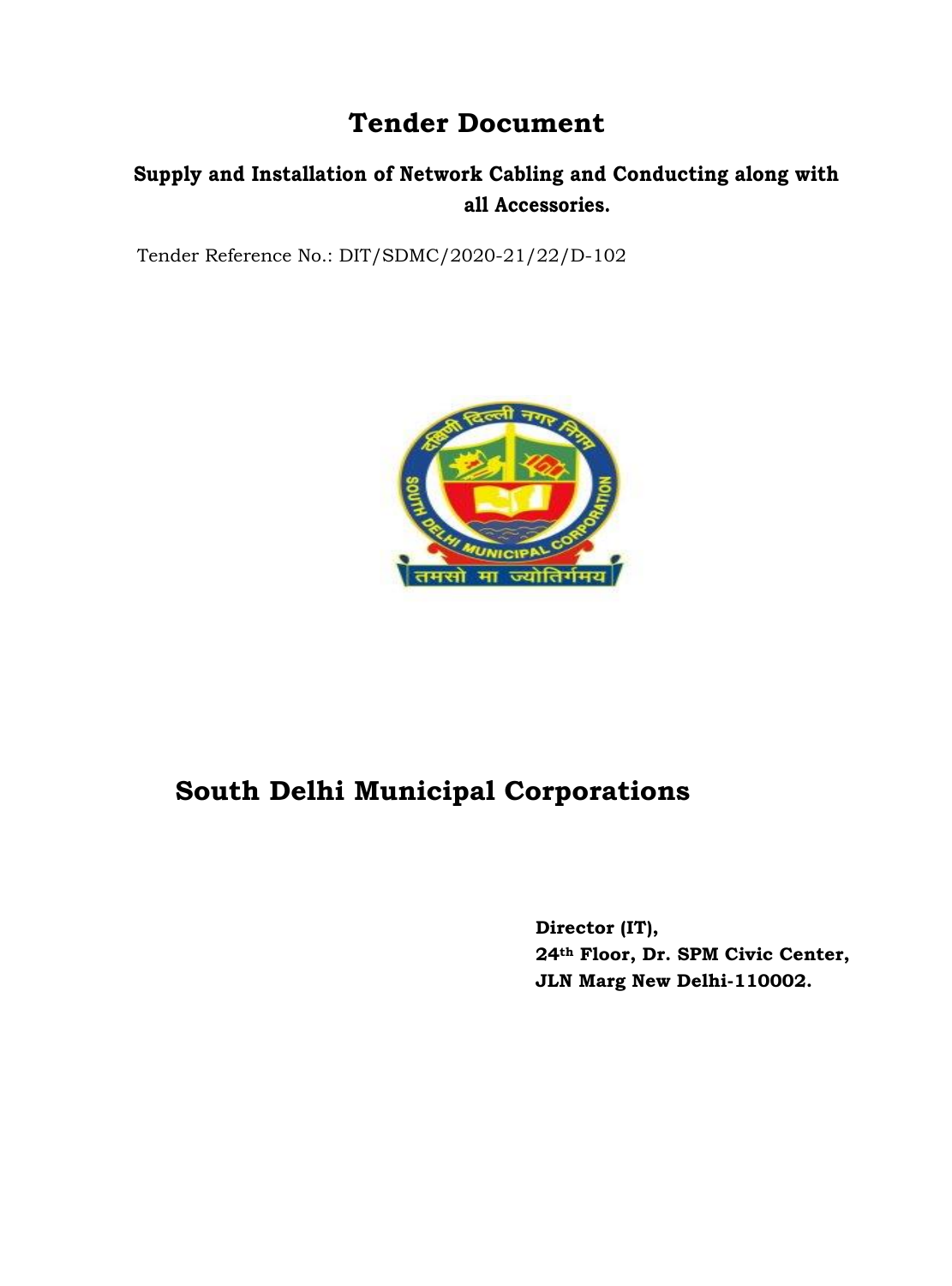## **Contents**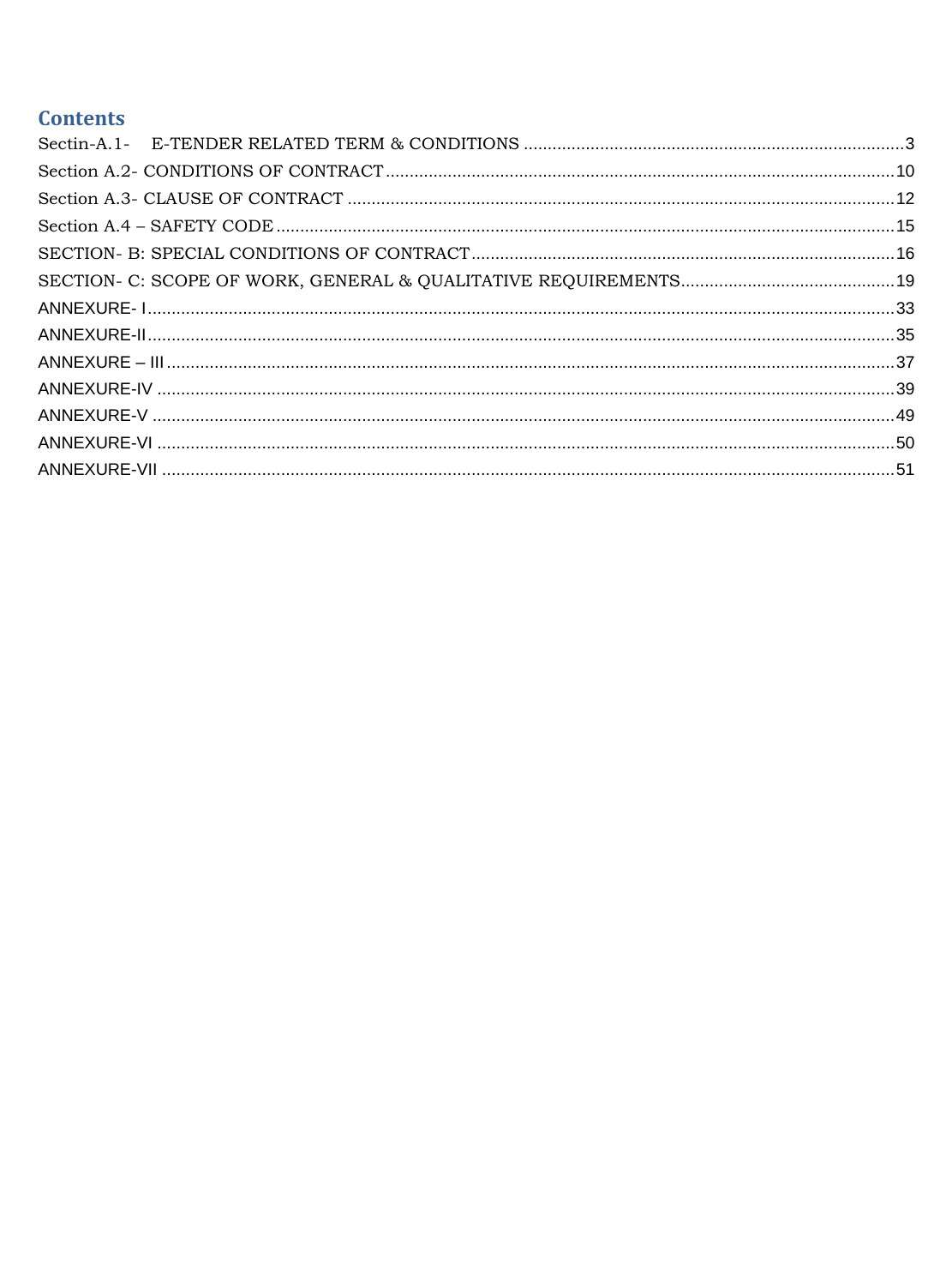## **Sectin-A.1- E-TENDER RELATED TERM & CONDITIONS**

- **1)** Online Bids must be correct and complete in all aspects. Corporations will evaluate the bid based on its clarity, correctness and completeness of its response to the requirement of the project as outlined in this tender. This tender process will be administered through the e-tendering portal being used by the Corporations <https://etenders.gov.in/eprocure/app>
- **2)** Bidder must submit online proposal in two (02) parts as per the format given in this RFP in the following manner-

## **Part-I: Online Technical Bid**

Online technical bid with all details and all the supporting documents be uploaded in the respective folder at: <https://etenders.gov.in/eprocure/app>

## **Part-II: Online Price Bid**

Online Price BID shall be submitted <https://etenders.gov.in/eprocure/app> in the format available annexure-B. For submission of the price bid, the bidder has to first download the price bid format, fill up and upload the same in respective Price Bid folder. No other document is uploaded in the folder at online submission of Bid <https://etenders.gov.in/eprocure/app> .

Note:-

- I. All the pages of the Technical proposal document must be sequentially numbered and indexed and must contain the list of contents with page numbers. Any deficiency in the documentation may result in the rejection of the Bid.
- II. The proposal/bid must be prepared in indelible ink. It must not contain any interlineations or overwriting.
- III. All pages of the bid must be initialed and stamped by the person(s) authorized to sign the bid.
- IV. The Bidders are required to enrol on the e-tendering portal (URL: <https://etenders.gov.in/eprocure/app>*[\)](https://etenders.gov.in/eprocure/app)* by clicking on the link and follow the instruction written thereof for submitting the online bid.
- V. The Bidder is advised to submit the online Bid well before the last date in order to avoid any inconvenience at the last moment.
- VI. The online bids received along with EMD and non-refundable cost of tender/bid document, prior to the closing date and time fixed for submission of the bids, shall be considered for further evaluation.
- **3)** Interested firms are shall submit their bids online by visiting the portal in an encrypted format with valid Digital Signature Certificate (DSC), valid email address. Registration of the firms on the e - tender Portal i.e.<https://etenders.gov.in/eprocure/app> are pre-requisite for e-tendering.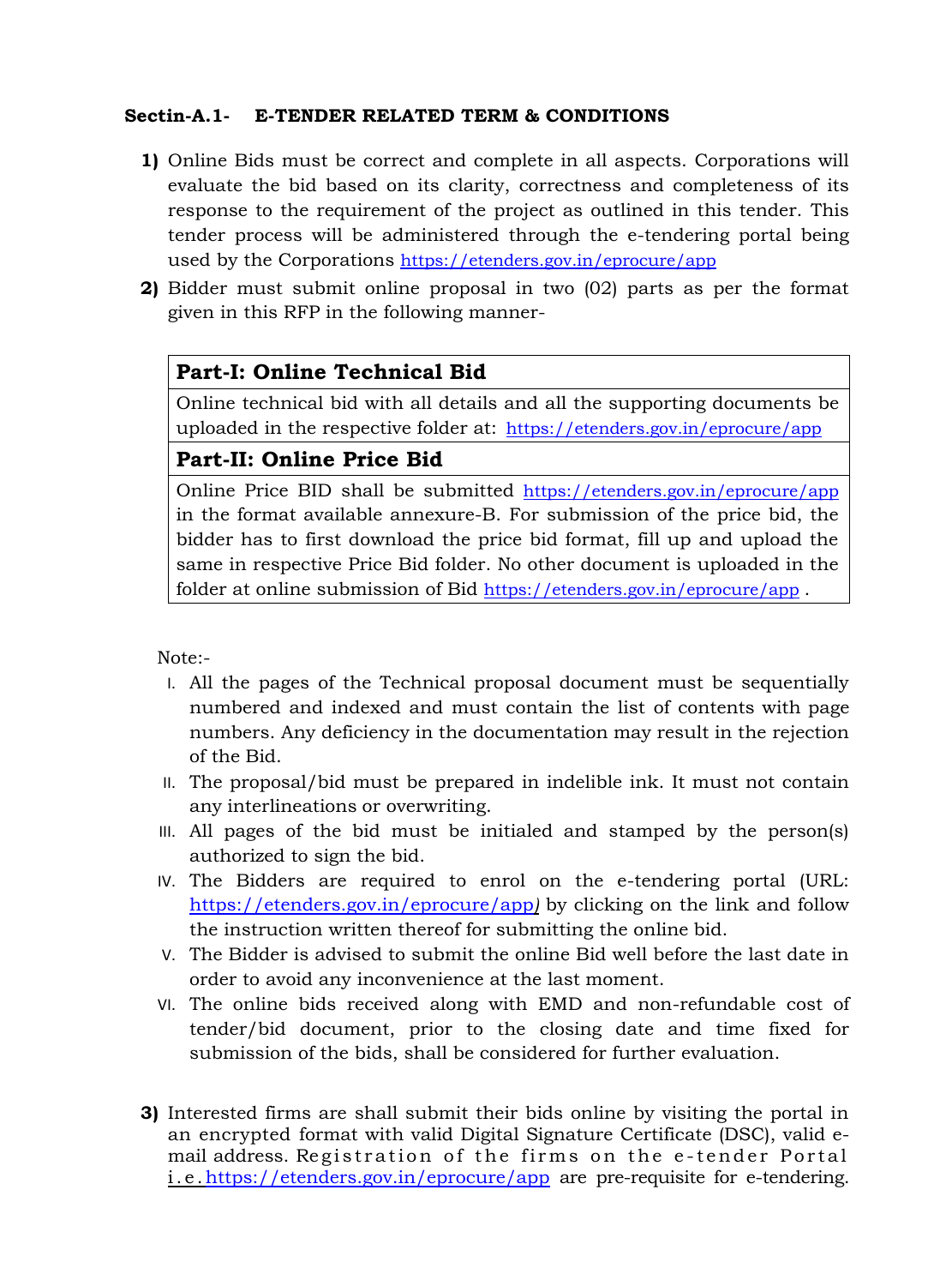One firm may submit only one proposal. If a firm submits or participates in more than one proposal, such proposals shall be disqualified.

- **4)** No consortium or Joint Venture is allowed to participate in the bidding Process.
- **5) Bid processing Fee**:- The electronic version of the RFP document is freely available free of cost to all interested Bidders.

Intending eligible bidders are required to upload signed & scanned copy of a demand draft of Rs. 2000/- for the Bid processing fee on any nationalized bank, payable at Delhi in favour of Commissioner, South Delhi Municipal Corporation. The hard copy of the same has to be delivered to Director (IT), SDMC, 24th Floor, Dr. SPM Civic Center, JLN Marg, New Delhi-110002 on or before bid submission end date/time as mentioned in bid schedule in this tender. D.D submitted for cost of tender is not refundable. Proposals received without or with inadequate Bid processing fee shall be liable for rejection.

### **6) Earnest Money:-**

- a) Intending eligible bidders are required to upload signed & scanned copy of a demand draft of Rs. 1,80,000/- for the Earnest Money Deposit (EMD) on any nationalized bank, payable at Delhi in favour of Commissioner, South Delhi Municipal Corporation. The hard copy of the same has to be delivered to Director (IT), SDMC, 24th Floor, Dr. SPM Civic Center, JLN Marg, New Delhi-110002 on or before bid submission end date/time. Proposals received without or with inadequate EMD shall be liable for rejection. The validity of the demand draft need to be up to 6 (six) months starting from last date of submission of Tender.
- b) In case of unsuccessful bidder, earnest money/bid security will be refunded to the unsuccessful bidder without any accrued interest within 60 days from date of notification of the award of contract.
- c) No exemption from EMD is allowed for the MSME and Startup bidders.
- d) The EMD of the successful bidder will be returned after the successful bidder has signed the draft Agreement and has submitted the required Performance Bank Guarantee of this document.
- e) The EMD amount is interest free.
- f) The bid / proposal submitted without EMD, mentioned above, will be rejected.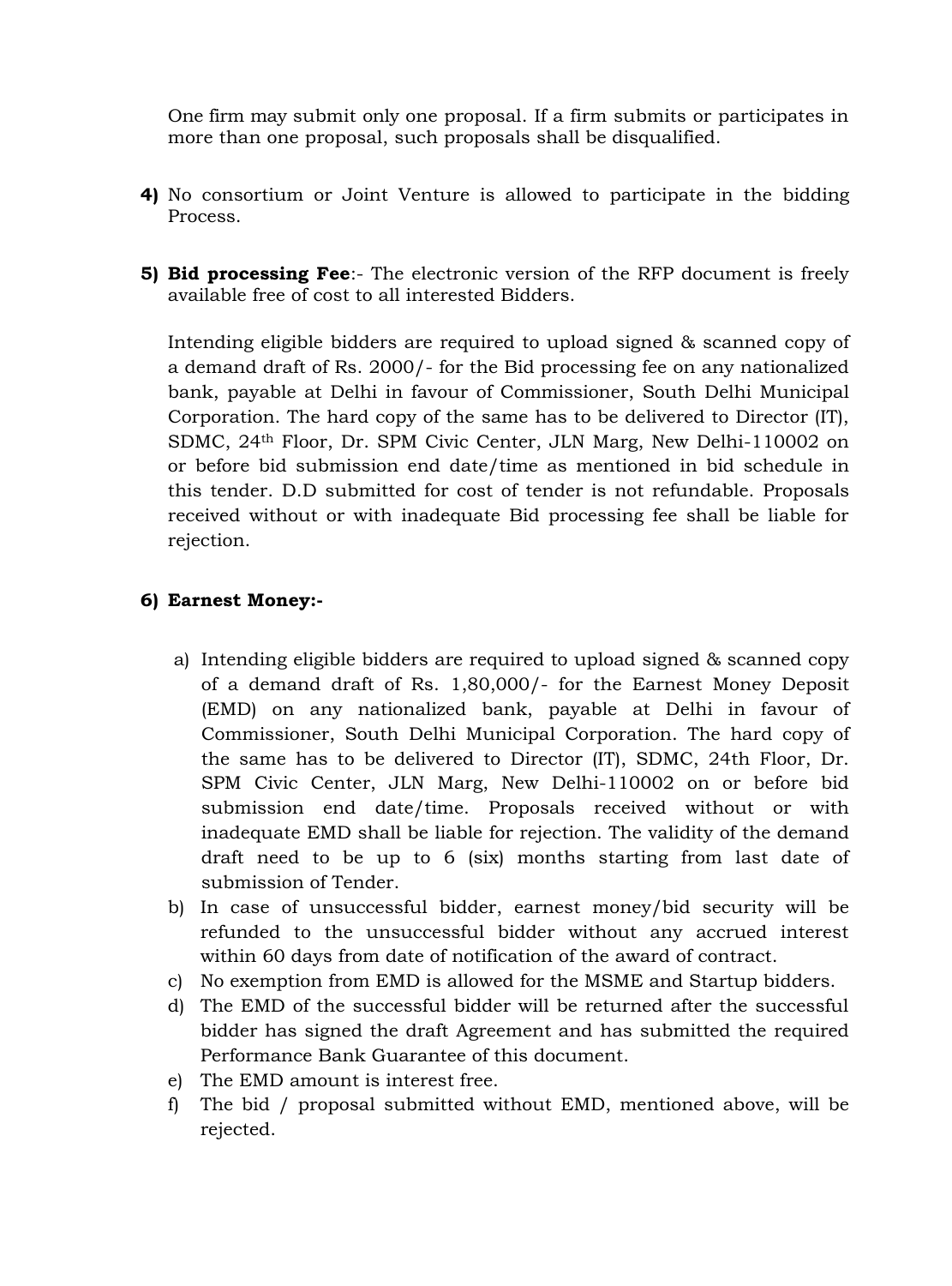## **7) FORFEITURE OF EMD**

EMD shall be forfeited if,

- a) The bid is revoked during its validity period.
- b) The bidder indulges himself in any undesirable practice or malpractice at any time, which would include the instance of a bidder after submission of tender and during the tender validity period resilient from his offer or modifies the terms and conditions thereof (in a manner not acceptable to IT department, South DMC).
- c) The successful vendor does not convey his written acceptance within a maximum period of 15 days of the order placed on him by IT Department South DMC.
- d) The successful bidder does not deposit the security Deposit within the stipulated period, the successful bidder fails to start the work within the reasonable period or fails to show reasonable progress in execution of the work/contract.

## **8) Qualifying requirements for Tenderer:**

## **8.1. Work Experience:**

The bidder should have experience of successful completion of Supply, installation of Local Area Network with Central Government /State Government /Autonomous body / urban local bodies / Municipal Corporation during last 5 years (as on 31-Mar-2021).

- a) Three works, each of value more than or equivalent to INR 25,00,000;/- or
- b) Two works, each of value more than or equivalent to INR 35,00,000/- or
- c) One work of value more than or equivalent to INR 55,00,000/-

Note:- Phase/Part completion of the scope of work in a contract shall not be considered).

## **8.2. Performance/ Experience Certificate:**

Tenderer is required to submit Client certificate for experience claimed against eligibility criteria at Para 8.1, indicating the nature/ scope of work done, contract value, satisfactory completion of work, and Client Contact details (Postal Address, Email, Phone No.). Tenderer shall also submit copies of respective purchase/award orders.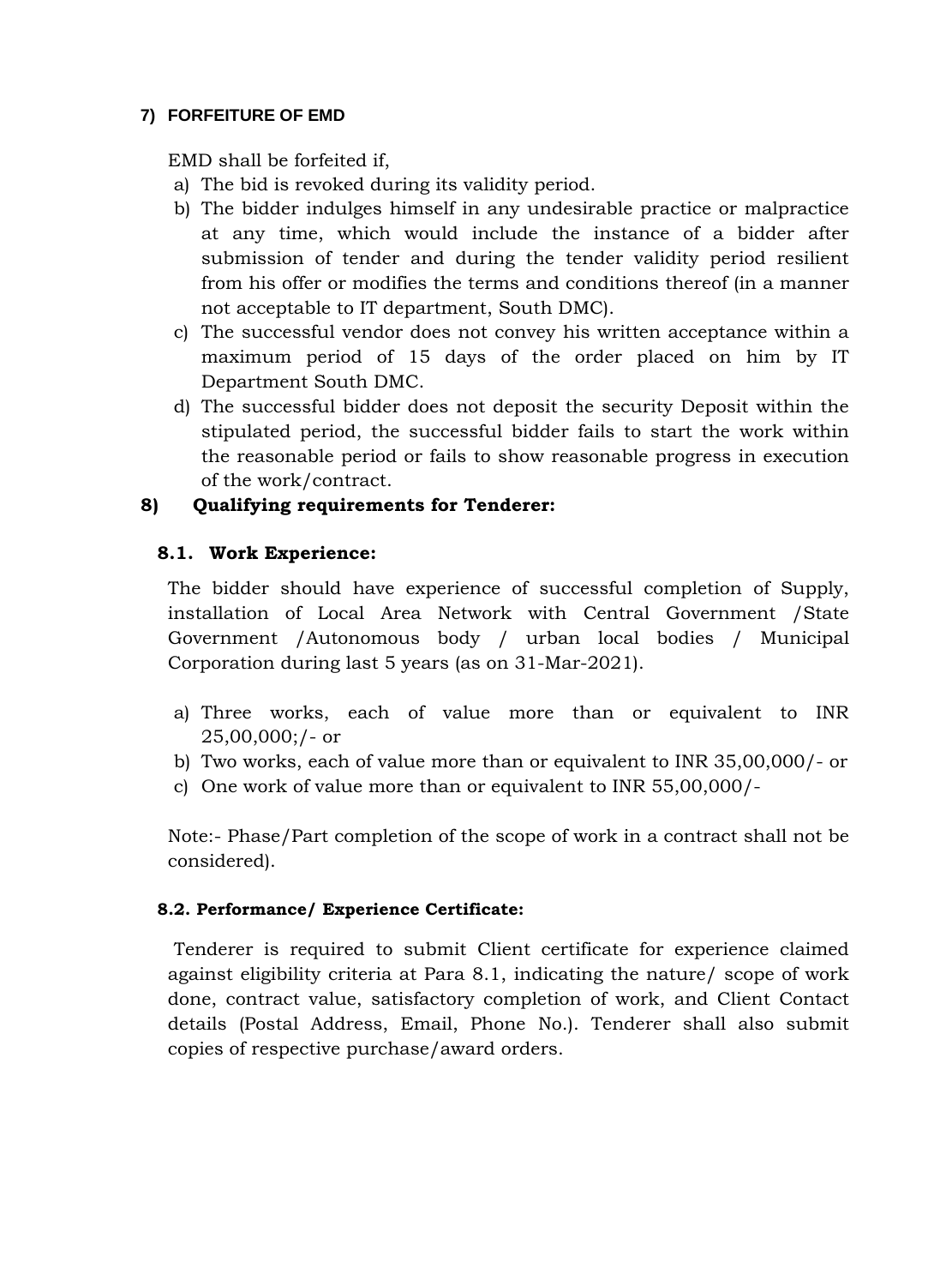## 8.3. **Financial Turnover:**

Tenderer should have annualized average financial turnover equivalent to INR 50,00,000/- against work executed during last three years i.e. FY 2017-18, FY 2018-19, FY 2019-20. As a proof, bidder shall be submitted the following: -

- a) Audited Balance sheet and Profit & Loss account statement of the Bidder for each of the last 3 financial years, FY 2017-18, FY 2018-19, FY 2019-20.
- b) Certificate duly signed by Statutory Auditor of the Bidder for turnover from IT services as per the Format provided in Annexure-VI of this RFP.

**Note: -** Firms showing continuous losses during the last three years in the balance sheet shall be summarily rejected.

### 8.4. **Eligibility Criteria for Passive OEM:**

| S. No. | <b>Eligibility Criteria</b>                                      |
|--------|------------------------------------------------------------------|
|        | Passive OEM offered must be in make in India / SAARC for at-     |
|        | least 7 years or more and have its manufacturing units & R&D     |
|        | labs in India                                                    |
| 2      | OEM Should manufacture products as per TIA/EIA or ISO/ IEC       |
|        | standard and be a member of BICSI.                               |
| З      | OEM should be an ISO9001 and ISO14001 certified for Design,      |
|        | Development for LAN & WAN Products                               |
|        | All the Copper components and its accessories should be from a   |
|        | single OEM.                                                      |
|        | OEM Should also have Installation, Testing and Cleaning tools in |
| 5      | Copper along-with and Copper Routing Solution, Racks and PDU     |
|        | and should recommend the same wherever applicable.               |
|        | The OEM must not be blacklisted or banned by any GOVT.           |
| 6      | organization in India/globally.                                  |
|        | All passive products from single OEM & should have 10 years of   |
| 7      | channel performance and component warranty.                      |

The tenderer shall submit their application by uploading the digitally signed files of following scanned documents in support of their meeting the qualifying criteria. Hard copy of application shall not be entertained.

| $SI. \#$ | <b>Pre-Qualification/Technical Bid Documents</b>                                                                                |
|----------|---------------------------------------------------------------------------------------------------------------------------------|
| 01.      | Duly filled and signed PQ/Technical Bid Checklist as per<br>Annexure-III                                                        |
| 02.      | Copies of purchase orders as proof of experience of works claimed<br>by the bidder as per para 8.1 along with FORMAT provide in |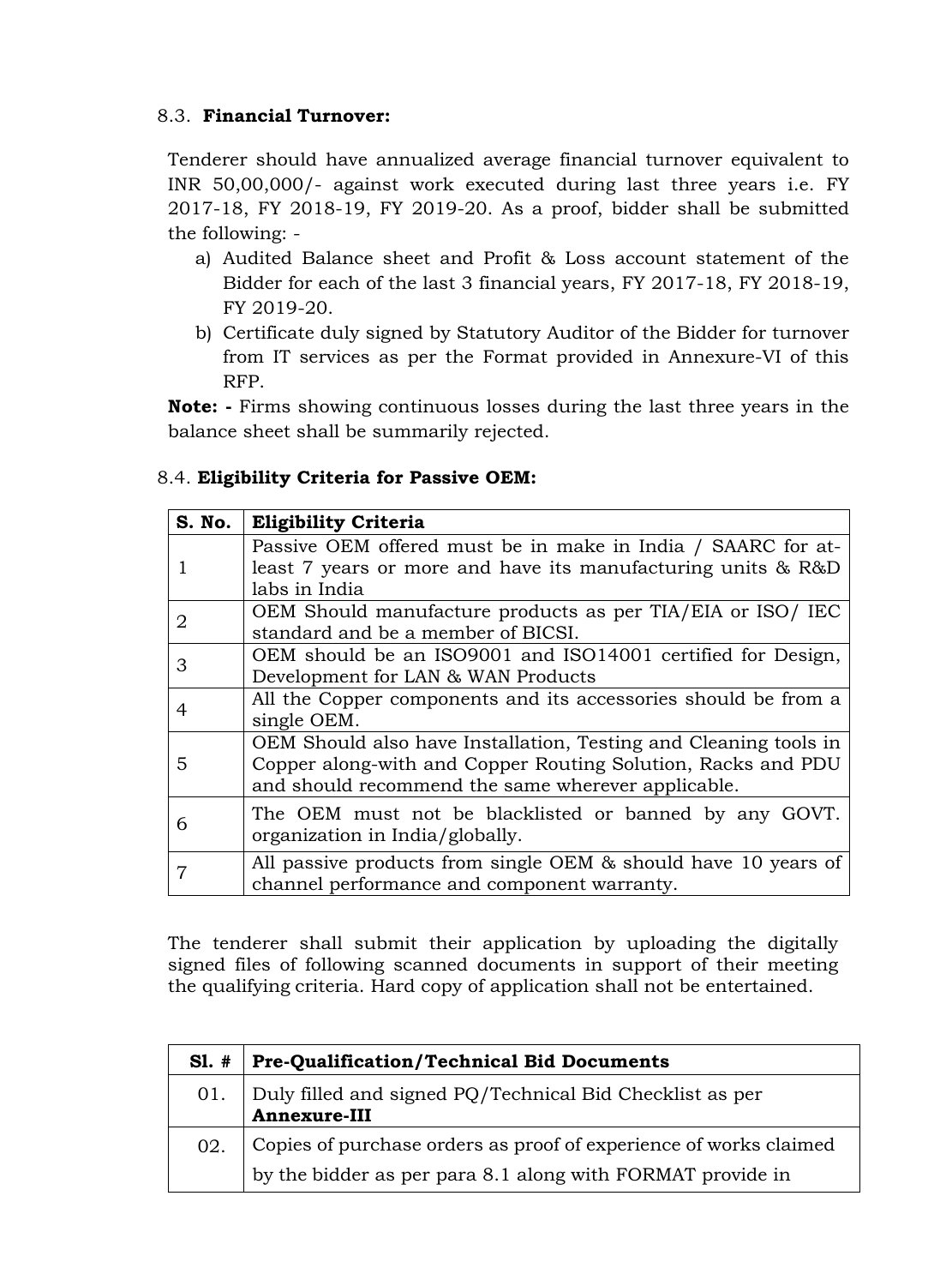|     | <b>Annexure-III</b>                                                          |
|-----|------------------------------------------------------------------------------|
| 03. | Eligibility Criteria of Passive OEM as per Format <b>Annexure-IV &amp; V</b> |
| 04. | Financial Turnover as per Format <b>Annexure-VI</b>                          |
| 04. | PAN and GST Registration copy                                                |

## **9) Pre-Bid Query and Reply:**

- I. SDMC will host Pre-Bid Conference, as per the schedule provided in the Tender Notification Table. In case of any change in date, time, venue and mode of the conference, the same will be notify on Corporations website [www.mcdonline.gov.in](http://www.mcdonline.gov.in/) & <https://etenders.gov.in/eprocure/app>
- II. Only persons, duly authorized by the Bidder, will be allowed to participate in the pre-bid meeting.
- III. The purpose of the conference is to provide bidders with information regarding the tender and the proposed requirements in reference to this RFP.
- IV. Pre-Bid Conference will also provide each bidder with an opportunity to seek clarifications regarding any aspect of the tender and the project.
- V. Request for clarifications shall be sent by the bidders through email.

## **10) Financial e-Bid: To be uploaded through online only.**

All rates shall be quoted in the format provided in Annexure-VII and no other format is acceptable. The price bid has been given as a standard BOQ format with the tender document. Bidders are required to download the BOQ file, open it and complete the white-coloured (unprotected) cells with their respective financial quotes and other details (such as name of the bidder). No other cells should be changed. Once the details have been completed, the bidder should save it and submit it online, without changing the filename. If the BOQ file is found to be modified by the bidder, the bid will be rejected.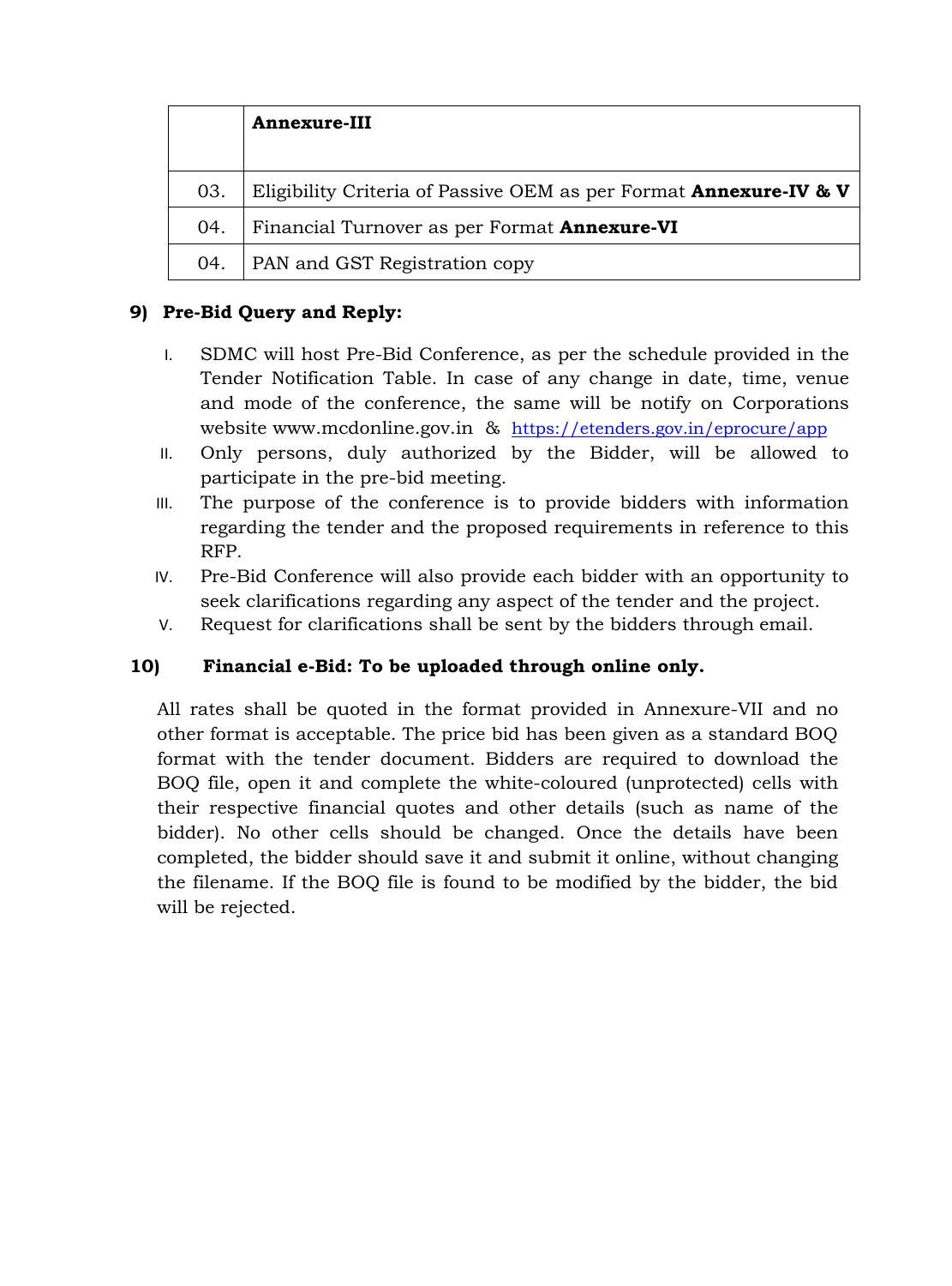# **11) General rules & Directions: -**

| 1.   | <b>General Rules &amp; Directions</b>                                                                                                                                                                                                                                                                                                                                                                                                                                                                                                                                                                                                                                                                                                |
|------|--------------------------------------------------------------------------------------------------------------------------------------------------------------------------------------------------------------------------------------------------------------------------------------------------------------------------------------------------------------------------------------------------------------------------------------------------------------------------------------------------------------------------------------------------------------------------------------------------------------------------------------------------------------------------------------------------------------------------------------|
| 1.1. | All work proposed for execution by contract are notified in a form of<br>invitation to tender signed by the officer inviting tender on web-site<br>https://etenders.gov.in/eprocure/app<br>and<br>www.mcdonline.nic.in/sdmcportal (for reference only).                                                                                                                                                                                                                                                                                                                                                                                                                                                                              |
| 1.2. | This form will state the work to be carried out, as well as the date<br>for submitting and opening tenders and the time allowed for<br>carrying out the work, also the amount of earnest money to be<br>deposited with the tender, and the amount of the security deposit<br>and Performance guarantee to be deposited by the successful<br>tenderer and the percentage, if any, to be deducted from bills.<br>Copies of the specifications, designs and drawings and any other<br>documents required in connection with the work signed for the<br>purpose of identification by the officer inviting tender shall also be<br>open for inspection by the contractor at the office of officer inviting<br>tender during office hours. |
| 1.3  | SDMC reserves the right to cancel, terminate, change or modify<br>this process and/or requirements of proposal stated in the tender,<br>without assigning any reason or providing any notice and without<br>accepting any liability for the same.                                                                                                                                                                                                                                                                                                                                                                                                                                                                                    |
| 2.   | In the event of the e-tender being submitted by a firm, it must be<br>digitally signed. Such tender will be treated as signed tender.                                                                                                                                                                                                                                                                                                                                                                                                                                                                                                                                                                                                |
| 3.   | Receipts for payment made on account of work, when executed by<br>a firm, must also be signed by all the partners, except where<br>contractors are described in their tender as a firm, in which case<br>the receipts must be signed in the name of the firm by one of the<br>partners, or by some other person having due authority to give<br>effectual receipts for the firm. Bank details shall be furnished by<br>the firm through an application duly signed by all partners for<br>payment to the firm through bank transfer.                                                                                                                                                                                                 |
| 4.   | Applicable for item Rate Tender only.                                                                                                                                                                                                                                                                                                                                                                                                                                                                                                                                                                                                                                                                                                |
| 4.1. | Any person who submits a tender shall fill up the tender form,<br>stating at what rate he is willing to undertake each item of the<br>work. Tenderers, which propose any alteration in the work<br>specified in the said form of invitation to tender, or in the time<br>allowed for carrying out the work, or which contain any other<br>conditions of any sort, including conditional rebates, will be<br>summarily rejected.                                                                                                                                                                                                                                                                                                      |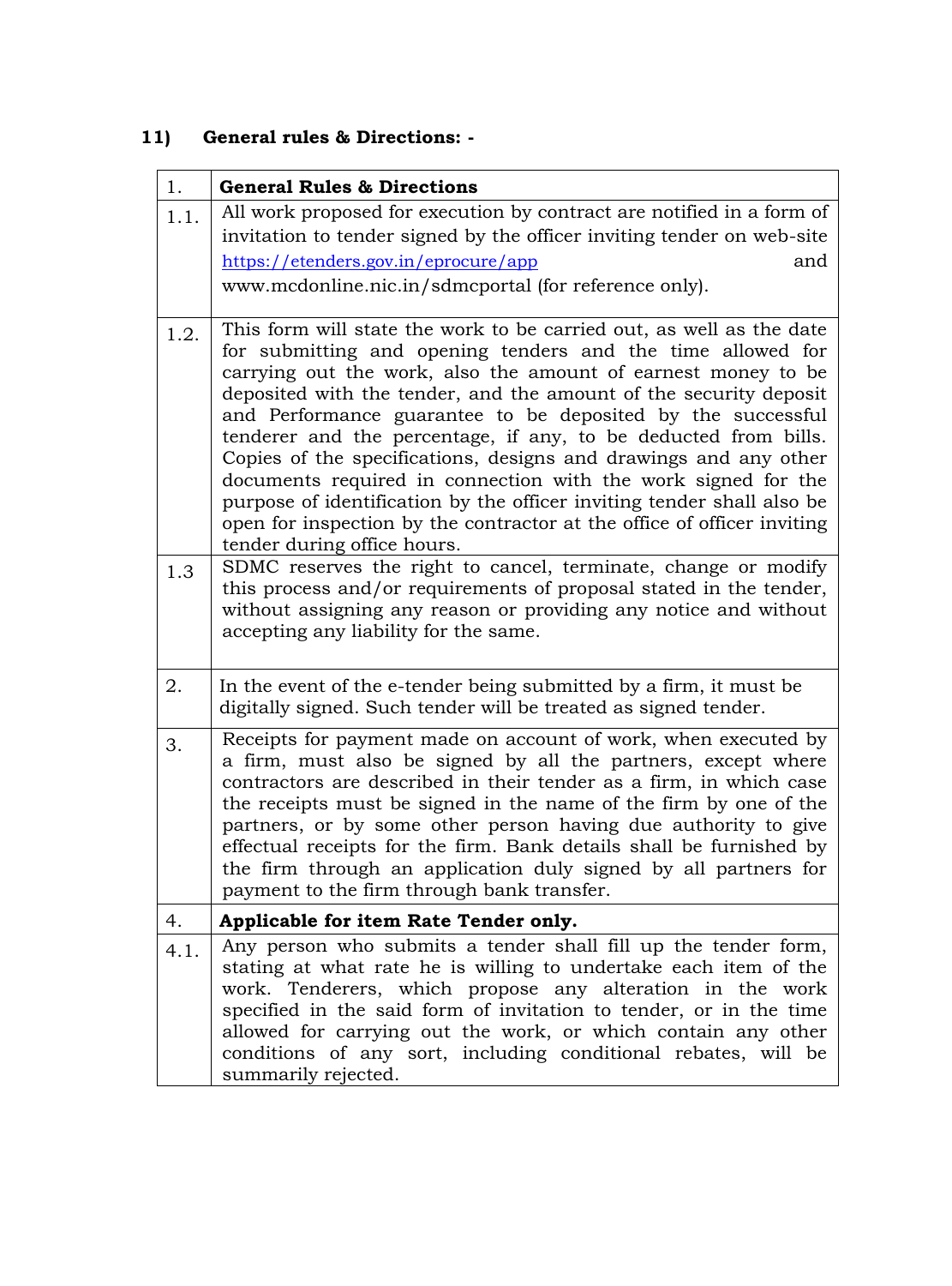| 5.   | The officer inviting tender or his duly authorized representative,<br>will open tenders in the presence of any intending bidders who<br>may be present at the time. In the event of a tender being accepted,<br>a receipt for the earnest money shall thereupon be given to the<br>contractor who shall thereupon for the purpose of identification<br>sign copies of the specifications and other documents. In the event<br>of a tender being rejected, the earnest money shall thereupon be<br>returned to the contractor remitting the same, without any<br>interest. |
|------|---------------------------------------------------------------------------------------------------------------------------------------------------------------------------------------------------------------------------------------------------------------------------------------------------------------------------------------------------------------------------------------------------------------------------------------------------------------------------------------------------------------------------------------------------------------------------|
| 6.   | The officer inviting tenders shall have the right of rejecting all or any<br>of the tenders and will not be bound to accept the lowest or any<br>other tender.                                                                                                                                                                                                                                                                                                                                                                                                            |
| 7.   | Applicable for Item Rate Tender Only.                                                                                                                                                                                                                                                                                                                                                                                                                                                                                                                                     |
| 7.1. | In the case of Item Rate Tenders, only rates quoted shall be<br>considered.                                                                                                                                                                                                                                                                                                                                                                                                                                                                                               |
| 7.2. | In event no rate has been quoted for any item(s), leaving space<br>both in figure(s), word(s), and amount blank, it will be presumed<br>that the bidder has included the cost of this/these item(s) in other<br>items and rate for such item(s) will be considered as zero and<br>work will be required to be executed accordingly.                                                                                                                                                                                                                                       |
| 7.3. | In the case of any tender where unit rate of any item/items<br>appear unrealistic, such tender will be considered as unbalanced<br>and in case the tenderer is unable to provide satisfactory<br>explanation, such a tender is liable to be disqualified and rejected.                                                                                                                                                                                                                                                                                                    |
| 7.4. | All rates shall be quoted on the tender form.                                                                                                                                                                                                                                                                                                                                                                                                                                                                                                                             |
| 8.   | Acceptance of abnormally low quoted bid (Capital & Revenue<br>Expenditure Contract): Not Applicable                                                                                                                                                                                                                                                                                                                                                                                                                                                                       |
| 9.   | The bidder, whose tender is accepted, Security Deposit will be<br>submitted as per Tender Clause 2 of section-A3.                                                                                                                                                                                                                                                                                                                                                                                                                                                         |
| 10.  | On acceptance of the tender, the name of the accredited<br>representative(s) of the contractor who would be responsible for<br>taking instructions from the Engineer-in-Charge shall be<br>communicated in writing to the Engineer-in-Charge.                                                                                                                                                                                                                                                                                                                             |
| 11.  | <b>Rates</b>                                                                                                                                                                                                                                                                                                                                                                                                                                                                                                                                                              |
| 11.1 | All Tendered rates should be inclusive of all taxes including GST.<br>GST shall be paid to bidder for any taxable supply/services against<br>a valid Tax Invoice.                                                                                                                                                                                                                                                                                                                                                                                                         |
| 11.2 | The bidder is required to provide Tax type and Tax percentage in all<br>bids other than that of civil works.                                                                                                                                                                                                                                                                                                                                                                                                                                                              |
| 11.3 | In case of change in rate of Tax or any provision relating to levy of<br>Tax resulting in increase in burden of Tax on the contactor, the<br>contractor shall be entitled to receive any compensation for such                                                                                                                                                                                                                                                                                                                                                            |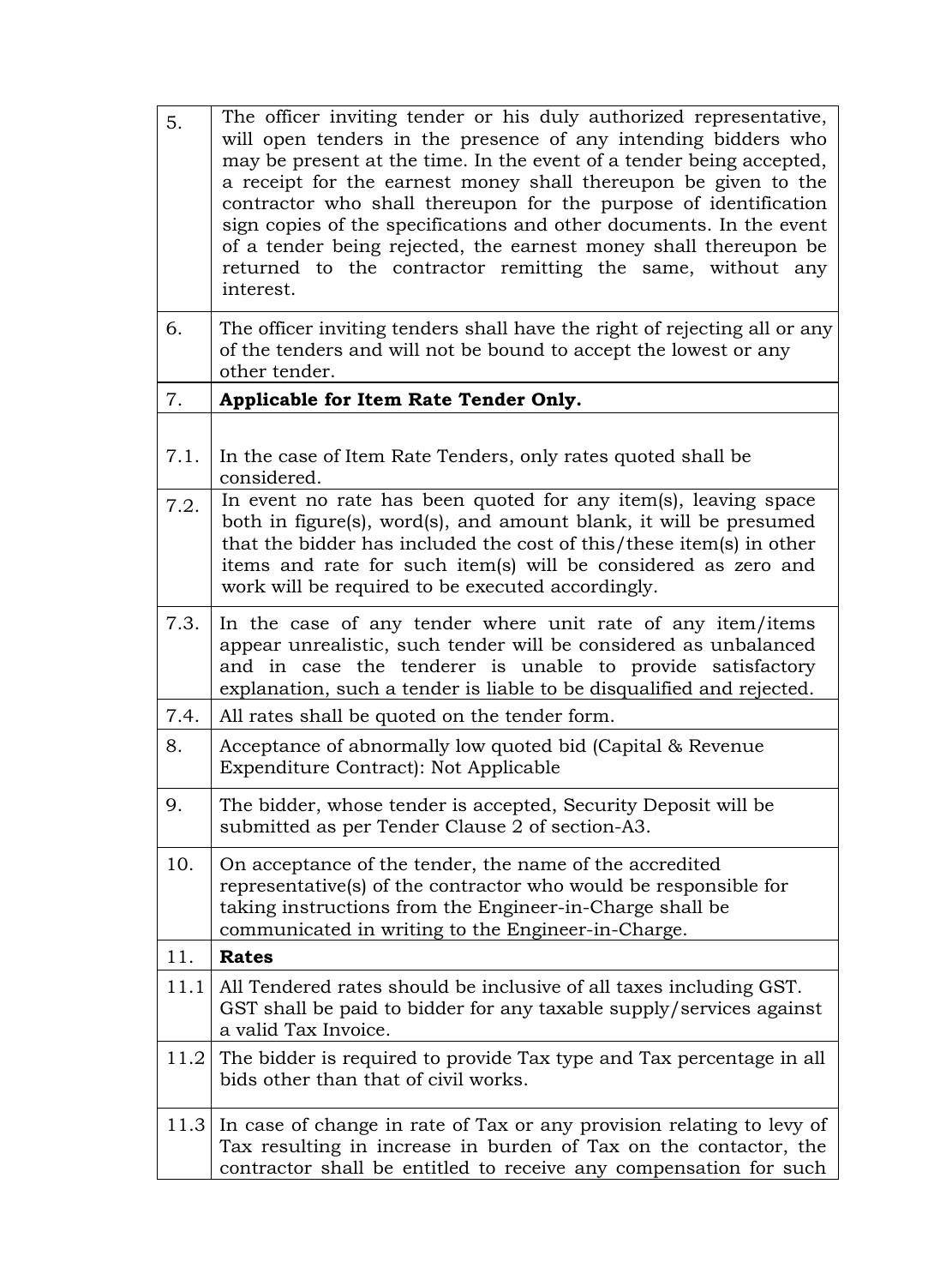| increase in quantum of Tax payable by the contractor. Similarly,  |
|-------------------------------------------------------------------|
| recovery shall be made from the contractor on account of decrease |
| of rate of Tax or any provision relating to levy of Tax.          |

## **Section A.2- CONDITIONS OF CONTRACT**

|      | <b>Definitions:</b>                                                                                                                                                                                                                                                                                                                                                                                                                                                                                                                                                                                                                                     |
|------|---------------------------------------------------------------------------------------------------------------------------------------------------------------------------------------------------------------------------------------------------------------------------------------------------------------------------------------------------------------------------------------------------------------------------------------------------------------------------------------------------------------------------------------------------------------------------------------------------------------------------------------------------------|
| 1.   | The contract means the documents forming the tender and acceptance<br>thereof and the formal agreement executed between the competent<br>authority on behalf of the SDMC and the Contractor, together with the<br>documents referred to therein including these conditions, the<br>specifications, designs, drawings and instructions issued from time to<br>time by the IT Department, SDMC and all these documents taken<br>together, shall be deemed to form one contract and shall be<br>complimentary to one another.                                                                                                                              |
| 2.   | In the contract, the following expressions shall, unless the context<br>otherwise requires, have the meanings, hereby respectively assigned to<br>them:                                                                                                                                                                                                                                                                                                                                                                                                                                                                                                 |
| 2.1. | The expression works or work shall, unless there be something either<br>in the subject or context repugnant to such construction, be construed<br>and taken to mean the works by or by virtue of the contract contracted<br>to be executed whether temporary or permanent, and whether original,<br>altered, substituted or additional.                                                                                                                                                                                                                                                                                                                 |
| 2.2. | The site shall mean the land/or other places on, into or through which<br>work is to be executed under the contract or any adjacent land, path or<br>street through which work is to be executed under the contract or any<br>adjacent land, path or street which may be allotted or used for the<br>purpose of carrying out the contract.                                                                                                                                                                                                                                                                                                              |
| 2.3. | The Contractor/tenderer/bidder shall mean the individual, firm or<br>company whether incorporated or not, undertaking the works and<br>shall include the legal personal representative of such individual or the<br>persons constituting such firm or company, or the successors of such<br>firm or company and the permitted assignees of such individual, firm<br>or company.                                                                                                                                                                                                                                                                         |
| 2.4. | Tendered value means the value of the entire work as stipulated in the<br>letter of award.                                                                                                                                                                                                                                                                                                                                                                                                                                                                                                                                                              |
| 3.   | The work to be carried out under the Contract shall, except as<br>otherwise provided in these conditions, include all labour, materials,<br>tools, plants, equipment and transport which may be required in<br>preparation of and for and in the full and entire execution and<br>completion of the works. The descriptions given in the Schedule of<br>Quantities shall, unless otherwise stated, be held to include wastage on<br>materials, carriage and cartage, carrying and return of empties,<br>hoisting, setting, fitting and fixing in position and all other labours<br>necessary in and for the full and entire execution and completion of |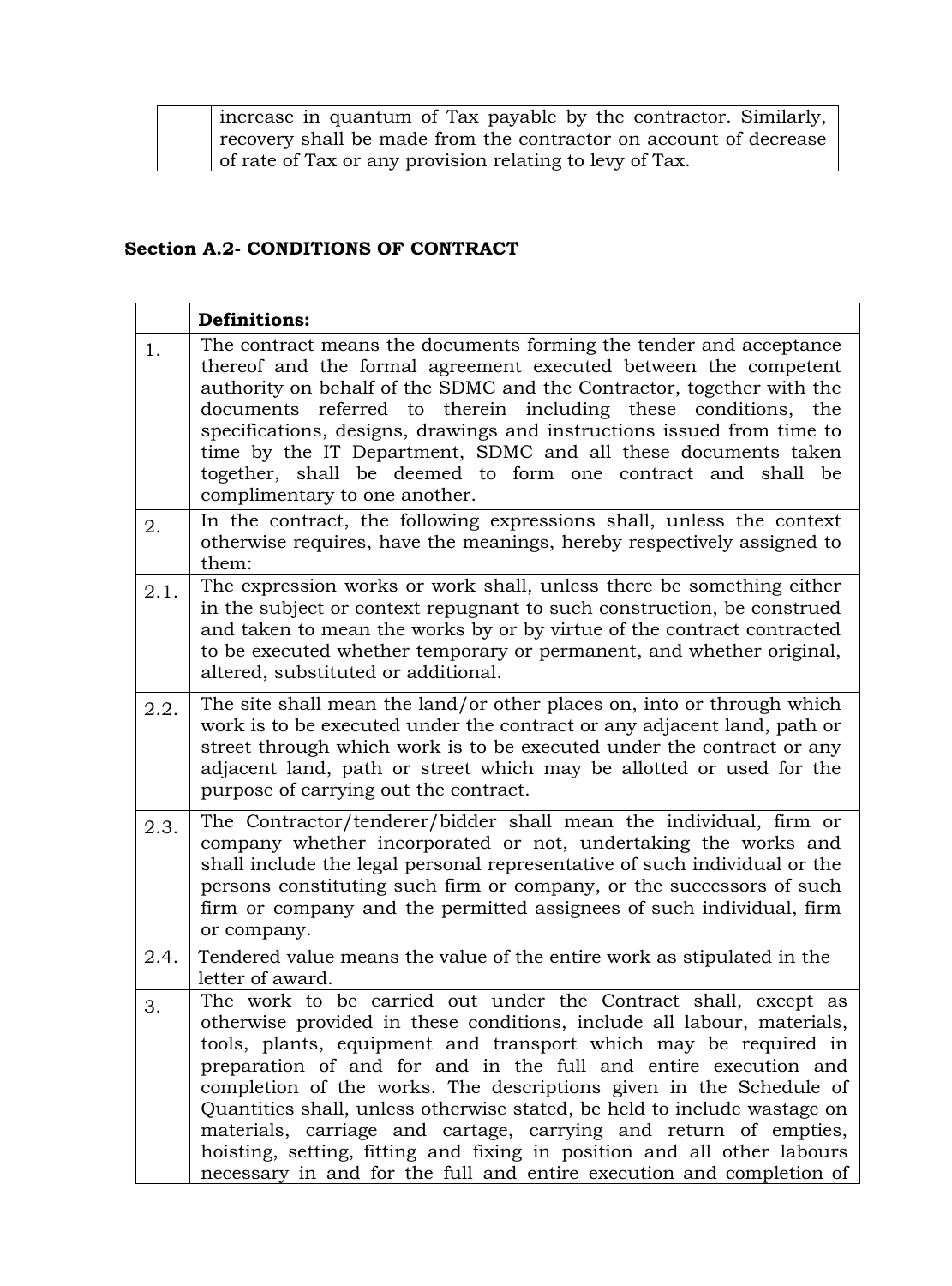|      | the work as aforesaid in accordance with good practice and recognized<br>principles.                                                                                                                                                                                                                                                                                                                                               |
|------|------------------------------------------------------------------------------------------------------------------------------------------------------------------------------------------------------------------------------------------------------------------------------------------------------------------------------------------------------------------------------------------------------------------------------------|
| 4.   | <b>Sufficiency of Tender-</b>                                                                                                                                                                                                                                                                                                                                                                                                      |
|      | The Contractor shall be deemed to have satisfied himself before<br>tendering as to the correctness and sufficiency of his tender for the<br>works and of the rates and prices quoted in the Schedule of Quantities,<br>which rates and prices shall, except as otherwise provided, cover all his<br>obligations under the Contract and all matters and things necessary for<br>the proper completion and maintenance of the works. |
| 4.1. | In the case of discrepancy between the Schedule of Quantities, the<br>Specifications the following order of preference shall be observed:<br>i. Description of Schedule of Quantities.<br>ii. Particular/Technical Specification and Special Condition, if any.                                                                                                                                                                    |
| 4.2. | If there are varying or conflicting provisions made in any one document<br>forming part of the contract, the Accepting Authority shall be the<br>deciding authority with regard to the intention of the document and his<br>decision shall be final and binding on the contractor.                                                                                                                                                 |
| 4.3. | Any error in description, quantity or rate in Schedule of Quantities or<br>any omission there from shall not vitiate the Contract or release the<br>Contractor from the execution of the whole or any part of the works<br>comprised therein according to drawings and specifications or from any<br>of his obligations under the contract.                                                                                        |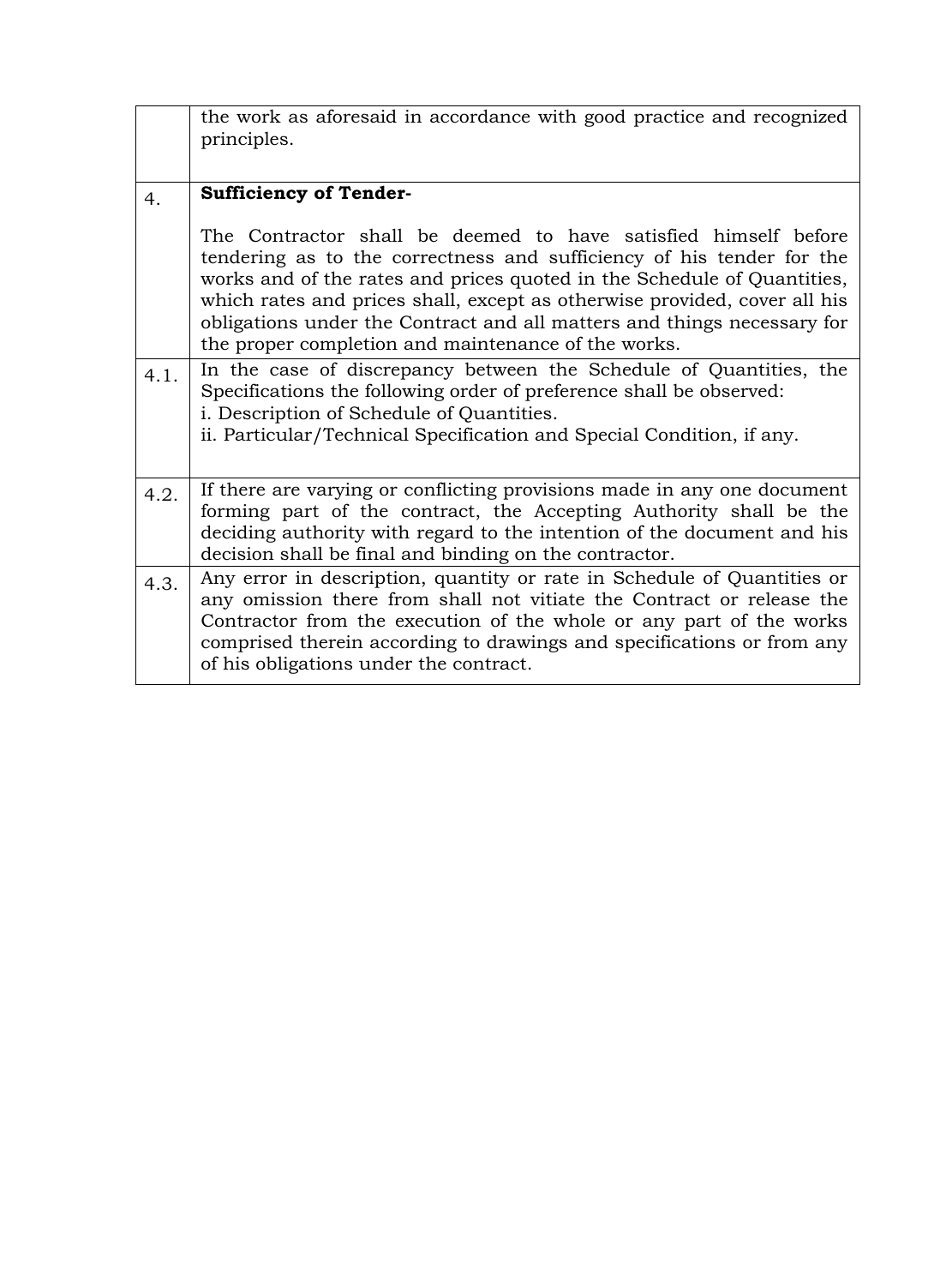## **Section A.3- CLAUSE OF CONTRACT**

| 1.     | Time allowed for work/Supply & installation schedule                                                                                                                                                                                                                                                                                                                                                                                                                                                                                                                                                                                                                                                                                                                                                                                             |
|--------|--------------------------------------------------------------------------------------------------------------------------------------------------------------------------------------------------------------------------------------------------------------------------------------------------------------------------------------------------------------------------------------------------------------------------------------------------------------------------------------------------------------------------------------------------------------------------------------------------------------------------------------------------------------------------------------------------------------------------------------------------------------------------------------------------------------------------------------------------|
| 1.1.   | Total time allowed to complete the work shall be One month (30                                                                                                                                                                                                                                                                                                                                                                                                                                                                                                                                                                                                                                                                                                                                                                                   |
|        | days) from the 10 <sup>th</sup> day of issue of work order.                                                                                                                                                                                                                                                                                                                                                                                                                                                                                                                                                                                                                                                                                                                                                                                      |
| 1.2.   | For Supply: Supply of complete equipment with accessories at site                                                                                                                                                                                                                                                                                                                                                                                                                                                                                                                                                                                                                                                                                                                                                                                |
|        | to be completed within 3 weeks from the date of issue of the work<br>order.                                                                                                                                                                                                                                                                                                                                                                                                                                                                                                                                                                                                                                                                                                                                                                      |
| 1.3.   | The Bidder has to complete the entire work within One Month from<br>the 10 <sup>th</sup> day of award of work.                                                                                                                                                                                                                                                                                                                                                                                                                                                                                                                                                                                                                                                                                                                                   |
| 2.     | <b>Security deposit:</b>                                                                                                                                                                                                                                                                                                                                                                                                                                                                                                                                                                                                                                                                                                                                                                                                                         |
| 2.1.   | The contractor whose tender is accepted by SDMC, Security Deposit<br>will be submitted within 1 week from the issue of the work order.                                                                                                                                                                                                                                                                                                                                                                                                                                                                                                                                                                                                                                                                                                           |
| 2.2.   | Security deposit shall be 3% of the contract value.                                                                                                                                                                                                                                                                                                                                                                                                                                                                                                                                                                                                                                                                                                                                                                                              |
| 2.3.   | The earnest money deposited by the successful tenderer shall be<br>returned after submission of security deposit shall be 3% of the<br>gross amount.                                                                                                                                                                                                                                                                                                                                                                                                                                                                                                                                                                                                                                                                                             |
| 2.4.   | Security deposit shall also be accepted in the form of Bank<br>Guarantee in favour of Commissioner, SDMC payble at New Delhi.                                                                                                                                                                                                                                                                                                                                                                                                                                                                                                                                                                                                                                                                                                                    |
| 2.5.   | The security deposit will be refunded after successful completion of<br>warranty period/ defect and liability period of 1 year from the date<br>pf completion of work, and SDMC shall not pay any interest on the<br>security deposit.                                                                                                                                                                                                                                                                                                                                                                                                                                                                                                                                                                                                           |
| 2.5.1. | The successful and satisfactory operation of the equipment supplied<br>in accordance with the specifications and other relevant documents.                                                                                                                                                                                                                                                                                                                                                                                                                                                                                                                                                                                                                                                                                                       |
| 2.5.2. | The equipment supplied shall be free from all defects of design,<br>material and workmanship and upon written notice from SDMC, the<br>successful bidder shall fully remedy, free of expenses to SDMC, all<br>such defects as developed under the normal use of the said<br>equipment within the period of guarantee/warranty                                                                                                                                                                                                                                                                                                                                                                                                                                                                                                                    |
| 3.     | <b>Compensation for Delay</b>                                                                                                                                                                                                                                                                                                                                                                                                                                                                                                                                                                                                                                                                                                                                                                                                                    |
|        | If the contractor fails to maintain the required progress in terms of<br>Clause 1 of section-A.3 or to complete the Work and clear the site<br>on or before the contract or justified extended date of completion as<br>per clause 5 (excluding any extension) as well as any extension<br>granted by SDMC, without prejudice to any other right or remedy<br>available under the law to the SDMC on account of such breach,<br>pay as compensation the amount calculated at the rates stipulated<br>below as SDMC may decide on the amount of Awarded Value of the<br>work for every completed day/month (as determined) that the<br>progress remains below that specified in Clause 5 or that the work<br>remains incomplete. This will also apply to items or group of items<br>for which a separate period of completion has been specified. |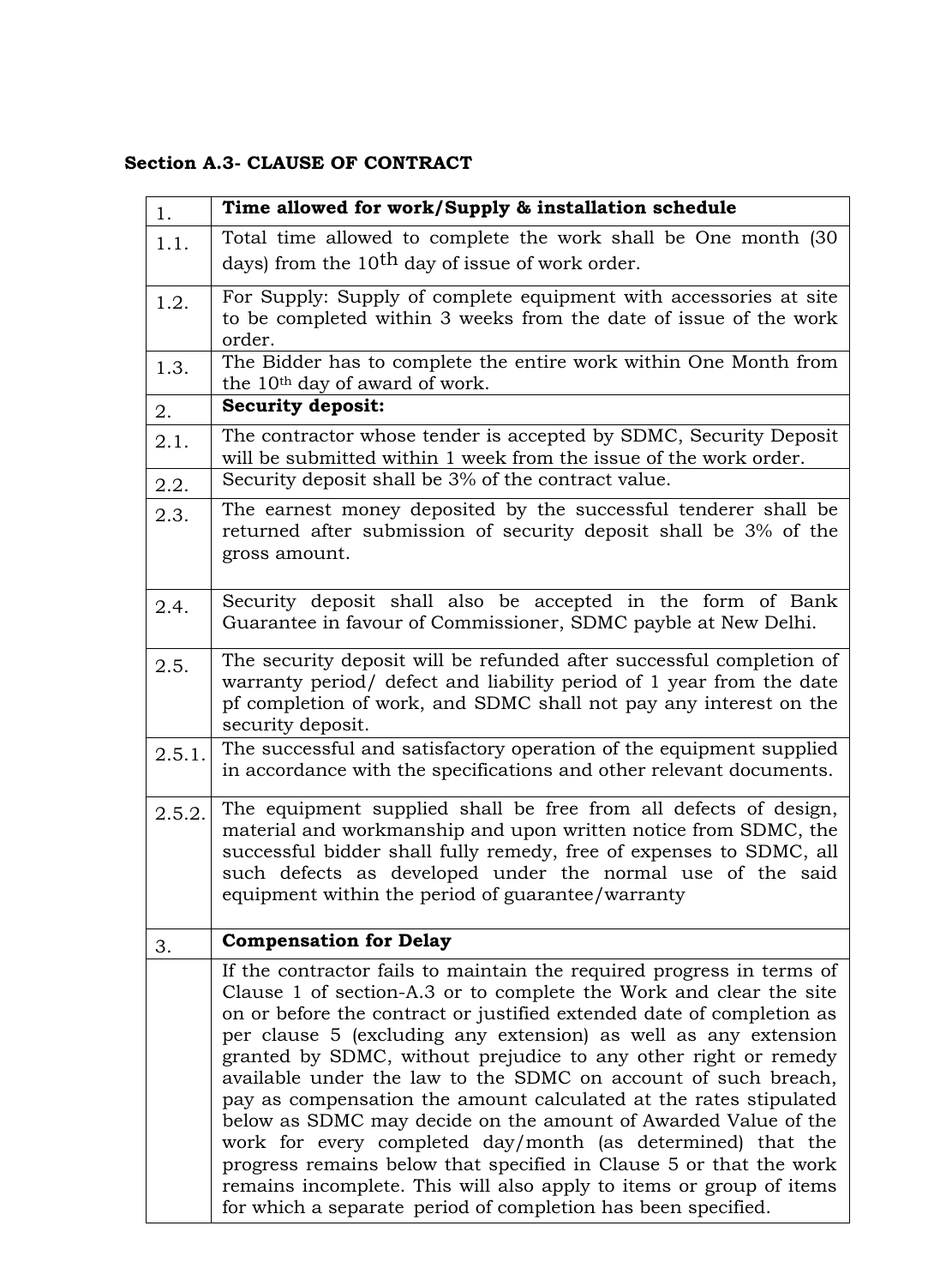| 3.1. | Compensation for delay of work (Liquidated Damages)                                                                                                                                                                                                                                                                                                                                                                                                                                                                                                                                                                                                       |
|------|-----------------------------------------------------------------------------------------------------------------------------------------------------------------------------------------------------------------------------------------------------------------------------------------------------------------------------------------------------------------------------------------------------------------------------------------------------------------------------------------------------------------------------------------------------------------------------------------------------------------------------------------------------------|
|      | If the completion of work is delayed due to reasons attributed to<br>contractor, SDMC shall be entitled for compensation for delay ONE<br>PERCENT of the total value of the uncompleted portion of the work<br>per week (part of week to be treated as one week) subject to a<br>maximum of TEN PERCENT of the total contract value.                                                                                                                                                                                                                                                                                                                      |
|      | SDMC, if satisfied that the works can be completed by the bidder<br>within a reasonable time after the specified time for completion, may<br>allow further extension of time at its discretion with or without the<br>levy of liquidated damages. In the event of extension granted with<br>levy of L.D., SDMC shall be entitled without prejudice to any other<br>right or remedy available in that behalf, to recover from the bidder<br>an agreed compensation amount calculated @ONE PERCENT of the<br>total value of the uncompleted portion of work per week or part<br>thereof subject to a maximum of TEN PERCENT of the total<br>contract value. |
| 3.2. | Release of withheld amount against compensation for delay.                                                                                                                                                                                                                                                                                                                                                                                                                                                                                                                                                                                                |
| 4.   | Time and Extension for Delay                                                                                                                                                                                                                                                                                                                                                                                                                                                                                                                                                                                                                              |
|      | The time allowed for execution of the Works or the extended time in<br>accordance with the contract conditions, shall be the essence of the<br>Contract.                                                                                                                                                                                                                                                                                                                                                                                                                                                                                                  |
|      | If the Contractor commits default in commencing the execution of<br>the work as aforesaid, SDMC shall without prejudice to any other<br>right or remedy available in law, be at liberty to forfeit the Earnest<br>Money & Security deposit/Performance Guarantee absolutely.                                                                                                                                                                                                                                                                                                                                                                              |
| 5.   | Work to be executed<br>in accordance<br>specifications,<br>with<br>drawings, orders etc.                                                                                                                                                                                                                                                                                                                                                                                                                                                                                                                                                                  |
| 5.1. | The contractor shall execute the whole and every part of the work<br>in the most substantial and workmanlike manner both as regards<br>materials and otherwise in every respect in strict accordance<br>with the specifications.                                                                                                                                                                                                                                                                                                                                                                                                                          |
| 6.   | Deviations/variations extent and pricing                                                                                                                                                                                                                                                                                                                                                                                                                                                                                                                                                                                                                  |
|      | The time for completion of the works shall, in the event of any<br>deviations resulting in additional cost over the tendered value being<br>ordered, be extended, if requested by the contractor, as follows:                                                                                                                                                                                                                                                                                                                                                                                                                                             |
|      | In the proportion which the additional cost of the altered,<br>additional or substituted work, bears to the original tendered value<br>plus 25% of the time calculated above or such further additional<br>time as may be considered reasonable by the SDMC.                                                                                                                                                                                                                                                                                                                                                                                              |
|      | In case of extra/deviation/substitute items, which are required to<br>be imported from out of country, the contractor shall be given<br>additional time of four weeks to deliver items at site.                                                                                                                                                                                                                                                                                                                                                                                                                                                           |
| 6.1. | Deviation, Extra Items and Pricing                                                                                                                                                                                                                                                                                                                                                                                                                                                                                                                                                                                                                        |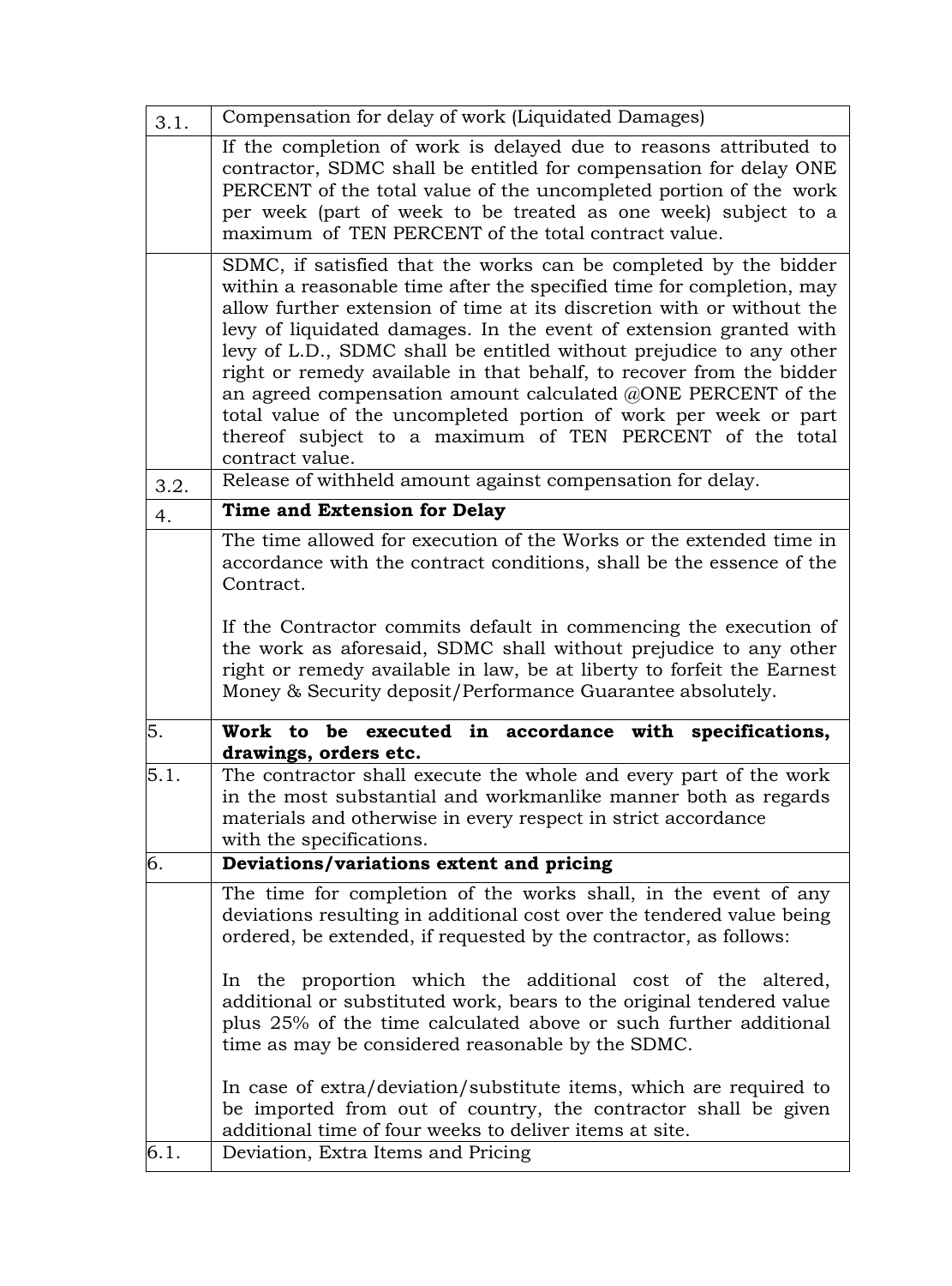| 6.2. | In the case of extra item(s) (items that are completely new, and in    |
|------|------------------------------------------------------------------------|
|      | addition to the items contained in the contract) the contractor may    |
|      | within fifteen days of receipt of order or occurrence of the item(s)   |
|      | claim rates, supported by proper analysis, for the work and the        |
|      | SDMC shall within Six weeks of the receipt of the claims supported     |
|      | by analysis, after giving consideration to the analysis of the rates   |
|      | submitted by the contractor, determine the rates on the basis of       |
|      | the market rates and the contractor shall be paid in accordance        |
|      | with the rates so determined.                                          |
|      | Deviation, substituted items pricing                                   |
|      | In the case of substituted items (items that are taken up with         |
|      | partial substitution or in lieu of items of work in the contract), the |
|      | rate for the agreement item (to be substituted) and substituted item   |
|      | shall also be determined in the manner as mentioned in the             |
|      | following para.                                                        |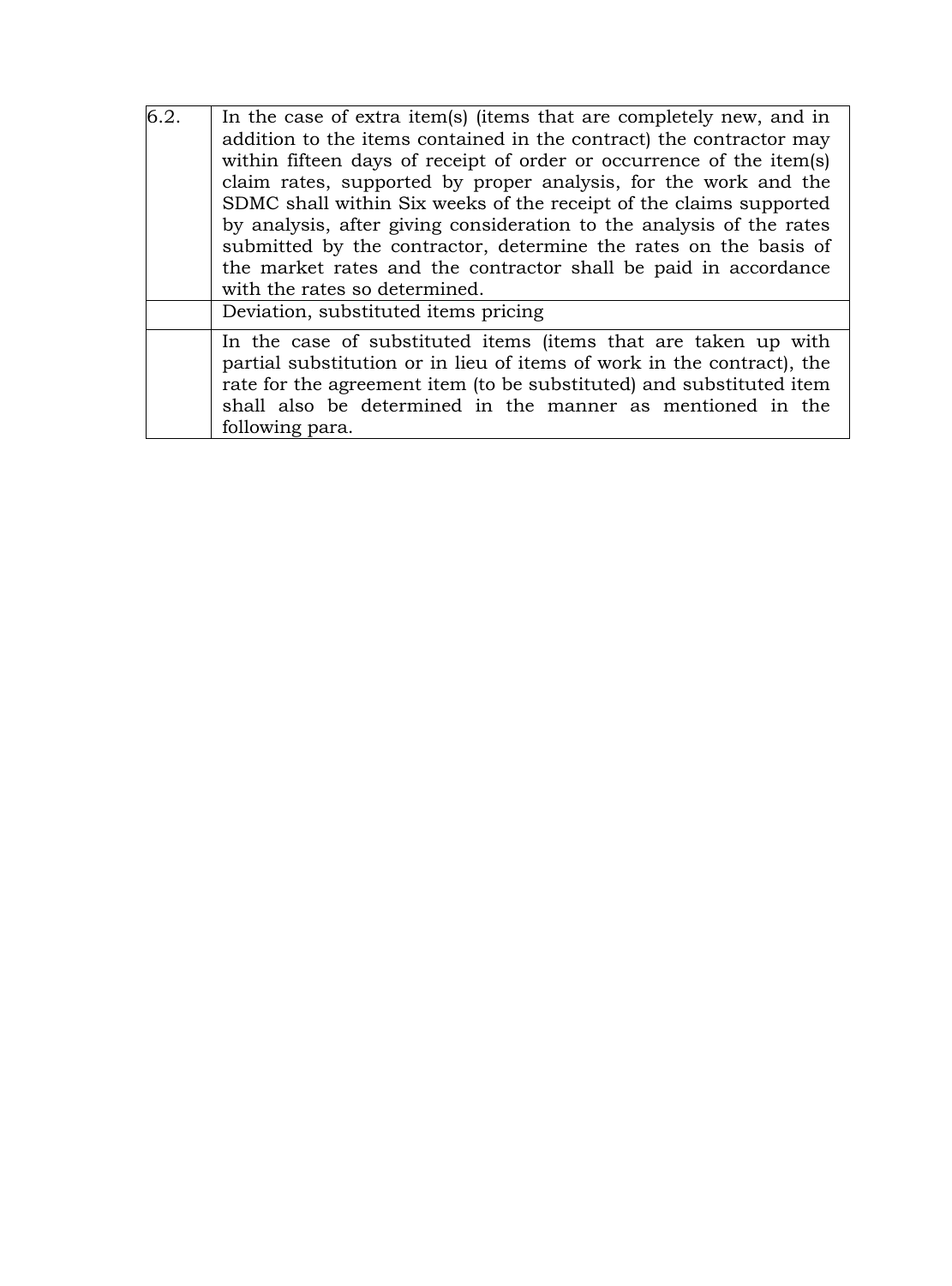### **Section A.4 – SAFETY CODE**

| $\overline{1}$ . | The contractor shall follow the industrial safety code.                                                                                                        |
|------------------|----------------------------------------------------------------------------------------------------------------------------------------------------------------|
| 2.               | In case of any injury or major incident to the contractors work men while<br>executing the work. The contractor will be fully responsible.                     |
| 3.               | Any /All the expenditure in case of accident, injury etc. to the contractors<br>work men, has to be met by the contractor and SDMC will not be<br>responsible. |

### Declaration:

The terms and conditions given in Section A.1 to A.4 given in the Tender Document are read, understood and hereby accepted unconditionally and shall be complied with. I/We agree to abide by the Terms and Conditions, contained in this section of Tender Document and which shall form part of contract conditions and provisions. I/We hereby unconditionally accept(s) these Terms and Conditions of SDMC tender documents in its entirety for the work of "Supply of Network Cabling and Conducting along with all Accessories". It is certified that I/we have not stipulated any condition(s) in our tender offer. In case any condition(s) are found in our tender offer, the same shall be treated as withdrawn.

Signature of Bidder firm authorized Signatory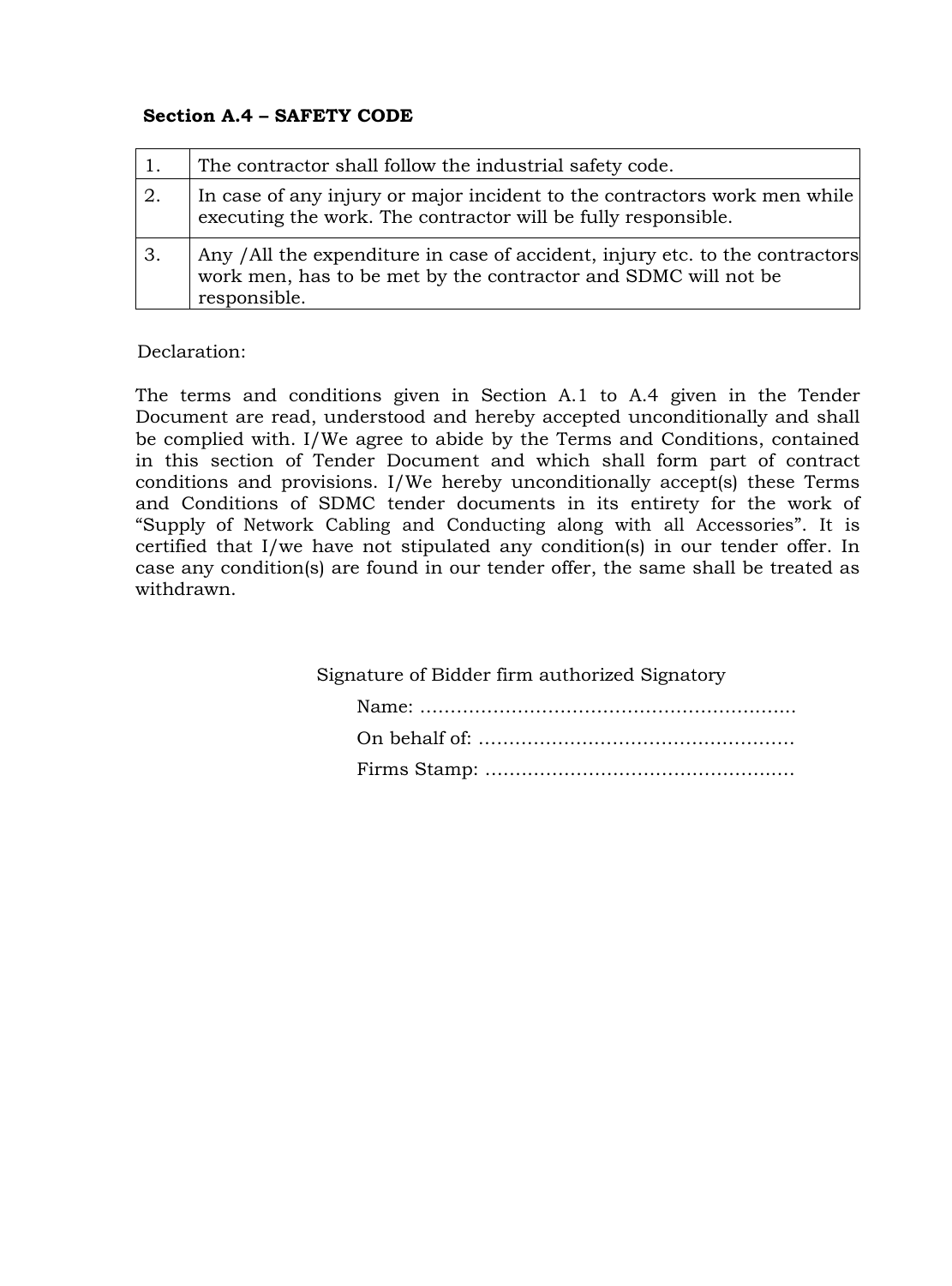## **SECTION- B: SPECIAL CONDITIONS OF CONTRACT**

| S. No. | Description                                                                                                                                                                                                                                                                                                                                                                                                                                                                                                                                                                 |
|--------|-----------------------------------------------------------------------------------------------------------------------------------------------------------------------------------------------------------------------------------------------------------------------------------------------------------------------------------------------------------------------------------------------------------------------------------------------------------------------------------------------------------------------------------------------------------------------------|
| 1.     | Standards & Proven Product                                                                                                                                                                                                                                                                                                                                                                                                                                                                                                                                                  |
|        | The bidder shall also state, where applicable, the National or other<br>International Standard(s) to which the whole, or any specific part, of the<br>equipment or system complies.                                                                                                                                                                                                                                                                                                                                                                                         |
| 2.     | Price                                                                                                                                                                                                                                                                                                                                                                                                                                                                                                                                                                       |
|        | This tender shall be an item rate tender and rates shall be valid during<br>the concurrency/pendency of the contract including extension of time<br>limits any granted by SDMC. Currency of price quote(s) shall be Indian<br>Rupees only. Bidder shall quote the rates in figures on e-tender portal.<br>The rates quoted in figures shall be in International numerals and<br>whole numbers. Rates shall be quoted clearly for the entire schedule<br>of quantities, item-wise (Please see notes for guidance of tenderers for<br>filling up the schedule of quantities). |
|        | The quoted price for the work shall remain firm without any escalation<br>for the period of concurrency of contract or one year from the date of<br>award of contract, whichever is later.                                                                                                                                                                                                                                                                                                                                                                                  |
|        | The bidder shall quote rates of item as per price schedule (Annexure-<br>XI) inclusive of all the taxes and duties applicable in the country of<br>origin as well as in India. All the overseas taxes, overseas freight &<br>insurance, handling charges, inland freight and insurance, as<br>applicable, shall be quoted in price schedule item-wise. Inland taxes in<br>India such as GST and any other tax and handling charges, as<br>applicable, shall be quoted in price schedule item-wise. NOTHING<br>EXTRA SHALL BE PAID ON ANY ACCOUNT.                           |
|        | Prices opened in format at SDMC e-tender portal only shall be considered<br>for price comparison.                                                                                                                                                                                                                                                                                                                                                                                                                                                                           |
|        | Bidder has to quote the prices strictly as per tender directives.                                                                                                                                                                                                                                                                                                                                                                                                                                                                                                           |
|        | The bidder must deliver all items at site within the time schedule<br>contract period, failing which any increase in amount due to change in<br>foreign exchange rate/duty/ taxes/levies fluctuation shall be on<br>account of the bidder and the same shall be borne by the bidder. The<br>rates shall remain firm during the pendency of the contract irrespective<br>of any change in foreign currency rate.                                                                                                                                                             |
| 3.     | GST on Services                                                                                                                                                                                                                                                                                                                                                                                                                                                                                                                                                             |
|        | Works such as Installation, Testing and Commissioning etc. involving<br>GST component, the bidder/service providers shall separately and<br>clearly indicate the GST component, if any, which shall be payable extra<br>on actual basis against submission of documentary proof of payment of<br>GST.                                                                                                                                                                                                                                                                       |
|        | In case of no GST is quoted by bidder in the price schedule, then GST<br>shall be loaded on the quoted price of the bidder, as applicable, for the<br>purpose of evaluation of their bid.                                                                                                                                                                                                                                                                                                                                                                                   |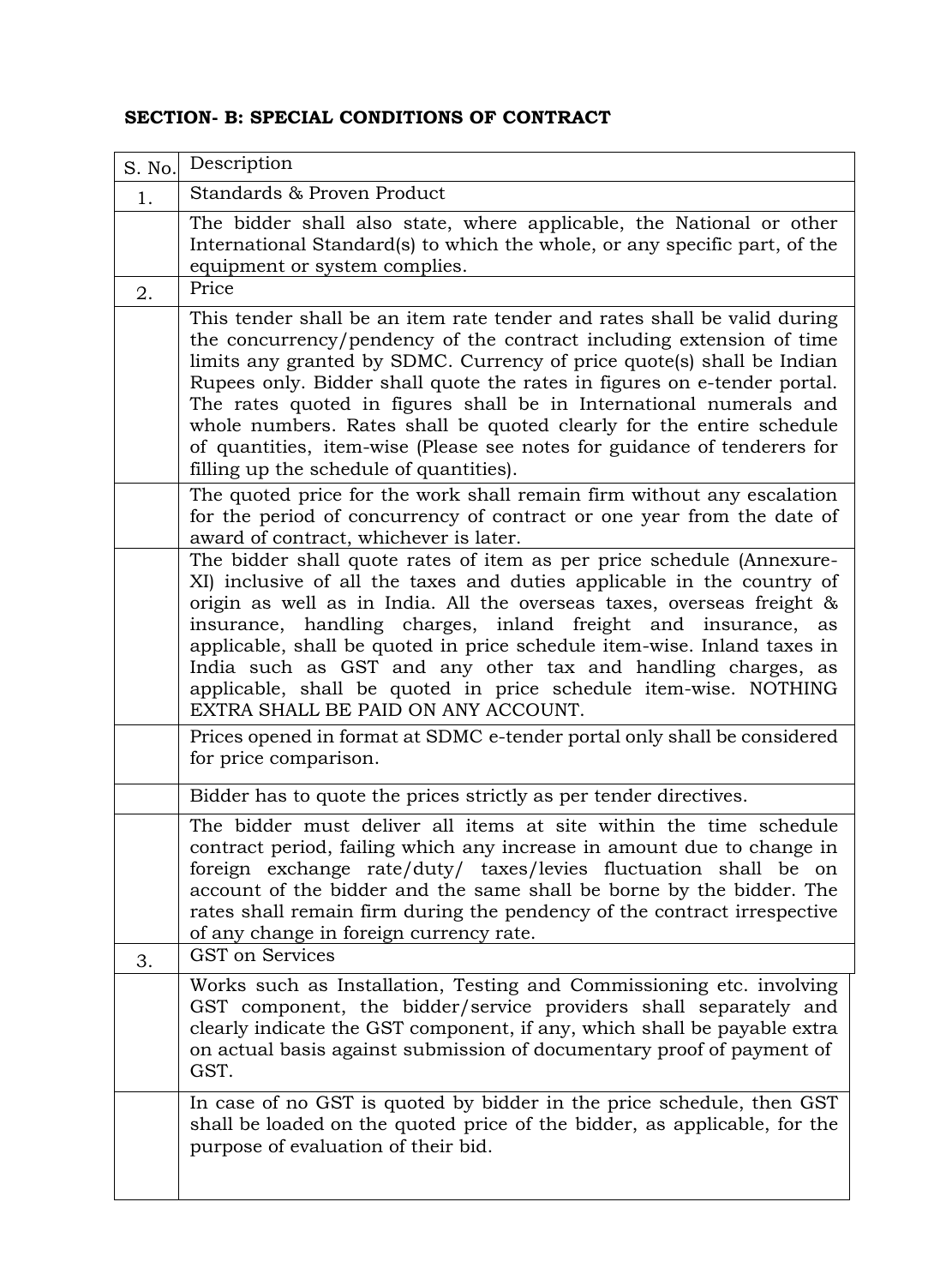| 4. | Validity of Tender                                                                                                                                                                                                                                                                                     |
|----|--------------------------------------------------------------------------------------------------------------------------------------------------------------------------------------------------------------------------------------------------------------------------------------------------------|
|    | The tender must remain valid for a minimum of Ninety days from the<br>last date of submission of tender.                                                                                                                                                                                               |
| 5. | Paying Authority                                                                                                                                                                                                                                                                                       |
|    | South Delhi Municipal Corporation                                                                                                                                                                                                                                                                      |
| 6. | Payment Terms                                                                                                                                                                                                                                                                                          |
|    | Payment to the bidder firm shall be made in the following manner: -                                                                                                                                                                                                                                    |
|    | Certificate of satisfactory successful completion of work issued by<br>authorized representative of SDMC.                                                                                                                                                                                              |
|    | All Payments shall be released after adjusting any compensation for<br>delay which firm might have rendered themselves liable as per<br>provisions of contract and applicable income tax and any applicable<br>deductions.                                                                             |
| 7. | Guarantee/Warranty                                                                                                                                                                                                                                                                                     |
|    | The Guarantee/ Warranty period will be for a period of One Year from<br>the date of completion and acceptance by SDMC.                                                                                                                                                                                 |
| 8. | Deviation                                                                                                                                                                                                                                                                                              |
|    | No deviation on terms & conditions and clauses of NIT shall be<br>entertained.                                                                                                                                                                                                                         |
| 9. | Installation and Commissioning Standards                                                                                                                                                                                                                                                               |
|    | Installation shall be carried out by technically well qualified and<br>certified personnel as per the requirements.                                                                                                                                                                                    |
|    | Contractor shall not outsource any part of the contract to any other<br>vendor/third party contractor, without prior written permission of<br>SDMC.                                                                                                                                                    |
| 10 | <b>Dispute Resolution</b>                                                                                                                                                                                                                                                                              |
|    | In case of any dispute arising out of or in connection with the<br>agreement, which is not resolved as per the governance structure<br>provided in this RFP, only the Courts in Delhi shall have sole and<br>exclusive jurisdiction in respect of the dispute arising out of the present<br>agreement. |

Declaration:

The terms and conditions given in Section B given in the Tender Document are read, understood and hereby accepted unconditionally and shall be complied with. I/We agree to abide by the Terms and Conditions, contained in this section of Tender Document and shall form part of contract conditions and provisions. I/We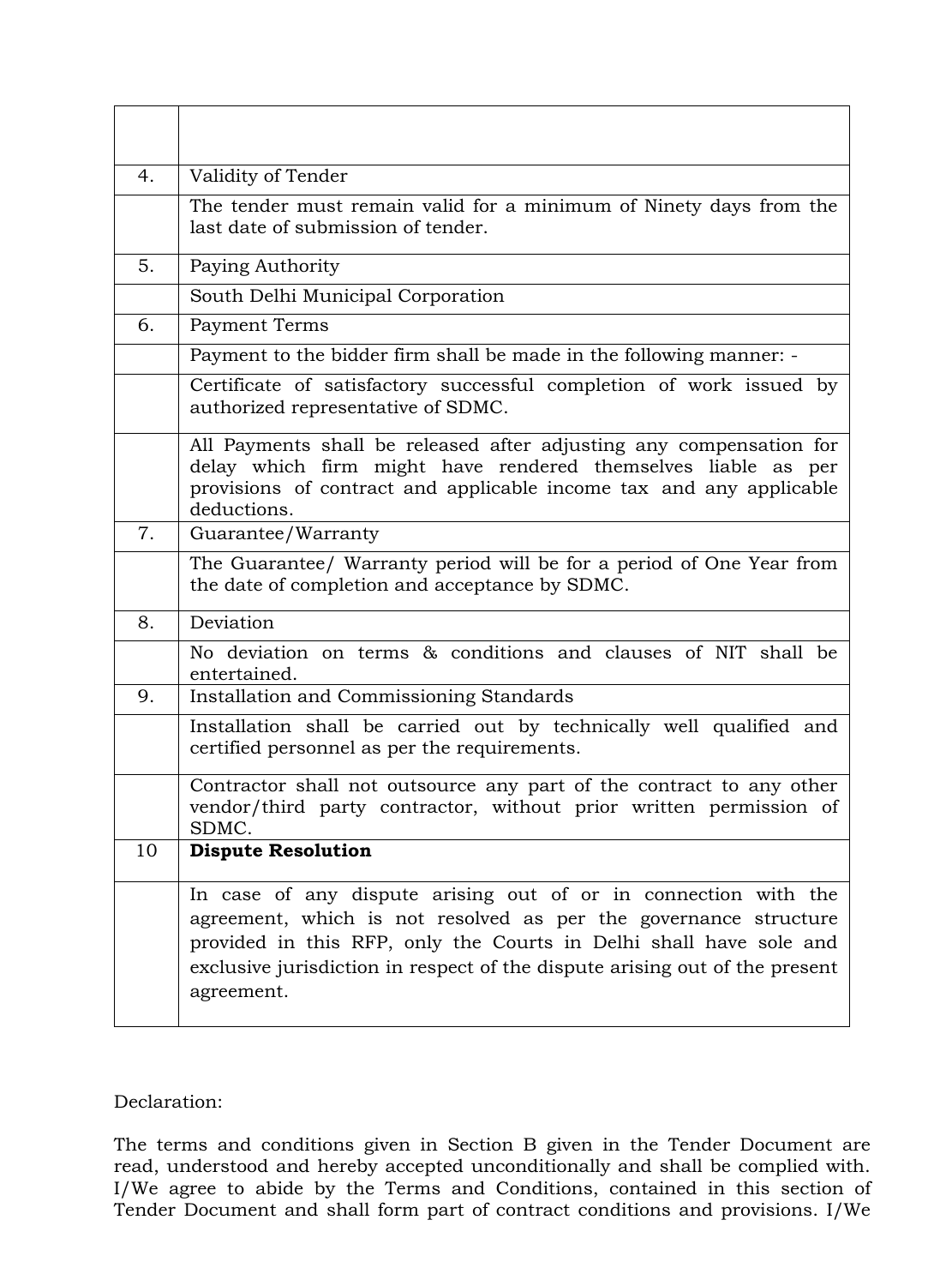hereby unconditionally accept(s) these Terms and Conditions of SDMC's tender documents in its entirety for the work of "Supply of Network Cabling and Conducting along with all Accessories. It is certified that  $\overrightarrow{l}$  we have not stipulated any condition(s) in our tender offer. In case any condition(s) are found in our tender offer, the same shall be treated as withdrawn.

| Signature of Bidder firm authorized Signatory |
|-----------------------------------------------|
|                                               |
|                                               |
|                                               |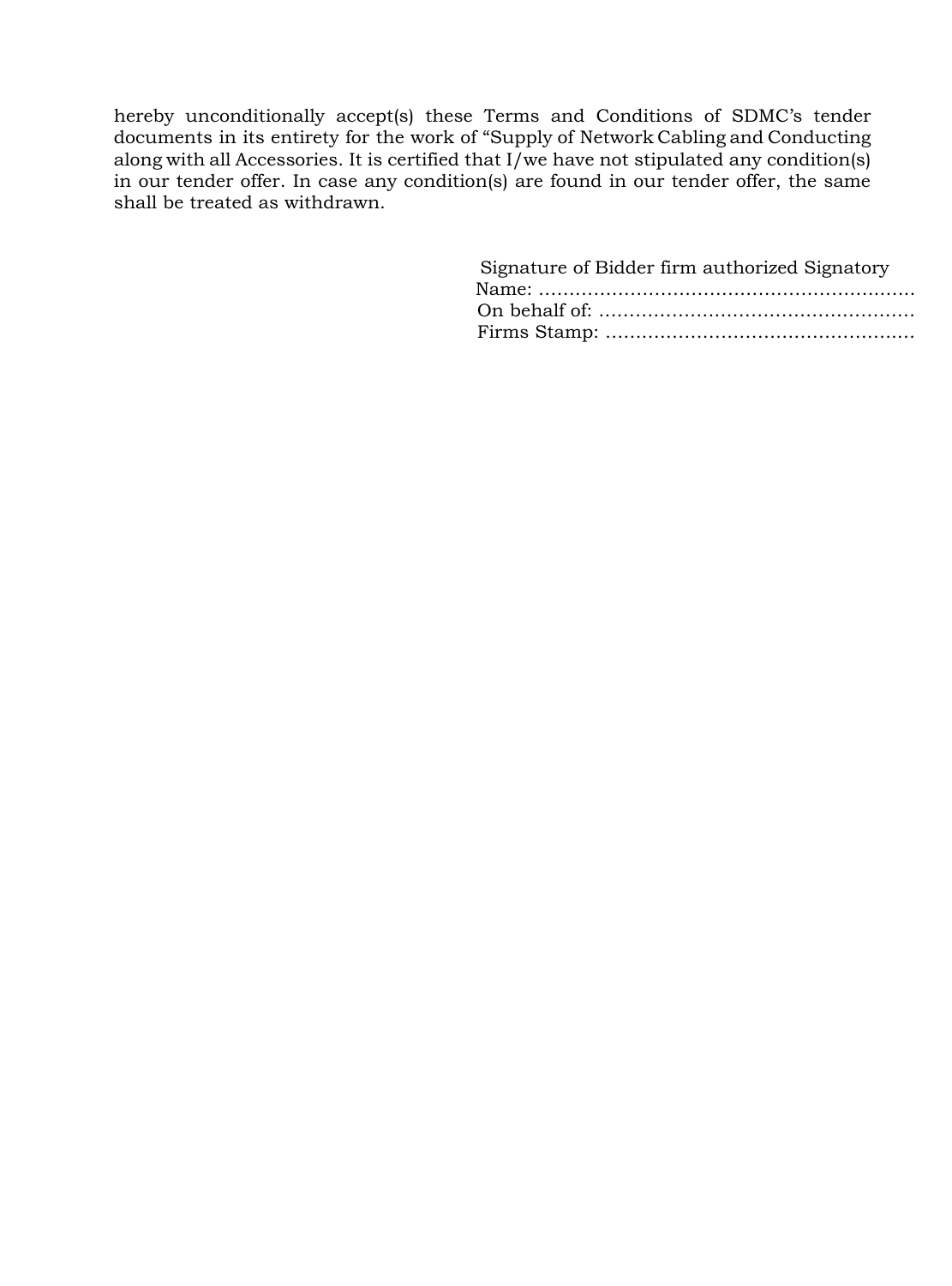# **SECTION- C: SCOPE OF WORK, GENERAL & QUALITATIVE REQUIREMENTS**

| S. No. |                           | Description                                                                                                                                                                                                                                                                                                        |              |  |
|--------|---------------------------|--------------------------------------------------------------------------------------------------------------------------------------------------------------------------------------------------------------------------------------------------------------------------------------------------------------------|--------------|--|
|        |                           | Statement of<br>compliance                                                                                                                                                                                                                                                                                         |              |  |
| (1)    |                           | (2)                                                                                                                                                                                                                                                                                                                |              |  |
| 1.     | Introduction              |                                                                                                                                                                                                                                                                                                                    |              |  |
| 2.     | Scope of Work             |                                                                                                                                                                                                                                                                                                                    |              |  |
| 2.1.   |                           | Scope of work is briefly but not exhaustively described in<br>succeeding paragraphs. The bidder has to quote the price<br>considering the complete scope of work to meet general, qualitative<br>and technical requirements of tender. Presently, work is to be<br>executed in 04 locations specified hereinafter. |              |  |
| 2.2.   | Scope of work:-<br>wise:- | Supply, Installation of Local Area Network (LAN) items as<br>per the specifications and other terms as per below location<br>1. Office of the Deputy Commissioner, West Zone.                                                                                                                                      |              |  |
|        | S.<br>No.                 | Item/Services Description                                                                                                                                                                                                                                                                                          | Qty          |  |
|        | $\mathbf{1}$              | Information Outlets-CAT6-<br>Single (1-port)                                                                                                                                                                                                                                                                       | 350          |  |
|        | $\overline{2}$            | UTP Cable CAT6 305 meter<br>(box)                                                                                                                                                                                                                                                                                  | 98           |  |
|        | 3                         | 24 port Patch panel CAT6<br>with cable manager (loaded)                                                                                                                                                                                                                                                            | 15           |  |
|        | 4                         | 15U Network Rack with<br>Accessories                                                                                                                                                                                                                                                                               | 5            |  |
|        | 5                         | 24U Network Rack with<br>Accessories                                                                                                                                                                                                                                                                               | $\mathbf{1}$ |  |
|        | 6                         | Patch Cord- CAT6-1 meter<br>$(350 + 18$ Uplink)                                                                                                                                                                                                                                                                    | 368          |  |
|        | $\overline{7}$            | Patch Cord- CAT6-2 meter                                                                                                                                                                                                                                                                                           | 350          |  |
|        | 8                         | Supply of PVC conduit OD<br>size (per meter) 25 mm                                                                                                                                                                                                                                                                 | 4500         |  |
|        | 9                         | Supply of PVC conduit size<br>(per meter) 40 mm                                                                                                                                                                                                                                                                    | 3000         |  |
|        | 10                        | CAT <sub>6</sub><br>Laying<br>of UTP<br>cable(per meter)                                                                                                                                                                                                                                                           | 29890        |  |
|        | 11                        | Installation & Termination<br>$\sigma$<br>Information<br>outlets<br>(including termination of<br>CAT6 cable on $I/O$ )                                                                                                                                                                                             | 350          |  |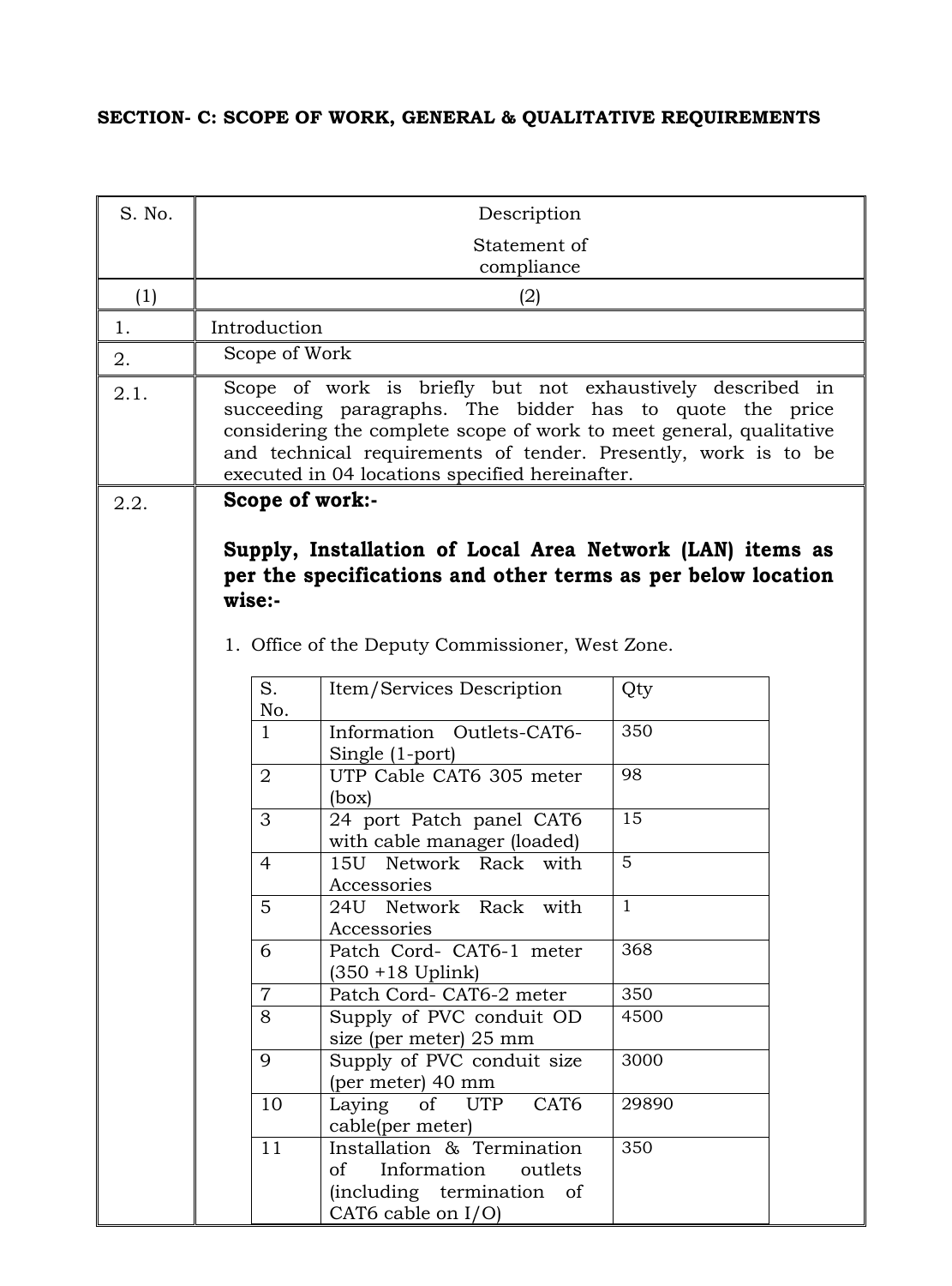| 12 | Installation & Termination<br>of UTP cable on Patch Panel | 350  |  |
|----|-----------------------------------------------------------|------|--|
|    | CAT6 with wire manager.                                   |      |  |
| 13 | Installation of PVC conduit                               | 4500 |  |
|    | OD size (per meter) 25 mm                                 |      |  |
| 14 | Installation of PVC conduit                               | 3000 |  |
|    | OD size (per meter) 40 mm                                 |      |  |
| 15 | Installation of wall mount                                | 5    |  |
|    | rack 15U with accessories                                 |      |  |
| 16 | Installation of Floor mount                               |      |  |
|    | rack 24U with accessories                                 |      |  |
| 17 | Performance testing of the                                | 350  |  |
|    | laid UTP CAT6 cable (penta                                |      |  |
|    | $\&$<br>report<br>scanner                                 |      |  |
|    | documentation) per node                                   |      |  |

2. Office of the Property Tax Department, Sanwal Nagar, Central Zone, SDMC.

| S.<br>No.      | Item/Services Description                                                                                  | Qty             |
|----------------|------------------------------------------------------------------------------------------------------------|-----------------|
| $\mathbf{1}$   | Information Outlets-CAT6-<br>Single (1-port)                                                               | 70              |
| $\overline{2}$ | UTP Cable CAT6 305 meter<br>(box)                                                                          | 21              |
| 3              | 24 port Patch panel CAT6<br>with cable manager (loaded)                                                    | $\overline{4}$  |
| $\overline{4}$ | 15U Network Rack with<br>Accessories                                                                       | $\overline{2}$  |
| 5              | 24U Network Rack with<br>Accessories                                                                       | $\overline{0}$  |
| 6              | Patch Cord- CAT6-1 meter<br>(70+5 Uplink)                                                                  | 75              |
| $\overline{7}$ | Patch Cord-CAT6-2 meter                                                                                    | 70              |
| 8              | Supply of PVC conduit OD<br>size (per meter) 25 mm                                                         | 1100            |
| 9              | Supply of PVC conduit size<br>(per meter) 40 mm                                                            | 500             |
| 10             | Laying of UTP CAT6<br>cable(per meter)                                                                     | 6405            |
| 11             | Installation & Termination<br>Information outlets<br>of<br>(including termination of<br>CAT6 cable on I/O) | $\overline{70}$ |
| 12             | Installation & Termination<br>of UTP cable on Patch Panel<br>CAT6 with wire manager.                       | 70              |
| 13             | Installation of PVC conduit<br>OD size (per meter) 25 mm                                                   | 1100            |
| 14             | Installation of PVC conduit<br>OD size (per meter) 40 mm                                                   | 500             |
| 15             | Installation of wall mount                                                                                 | $\overline{2}$  |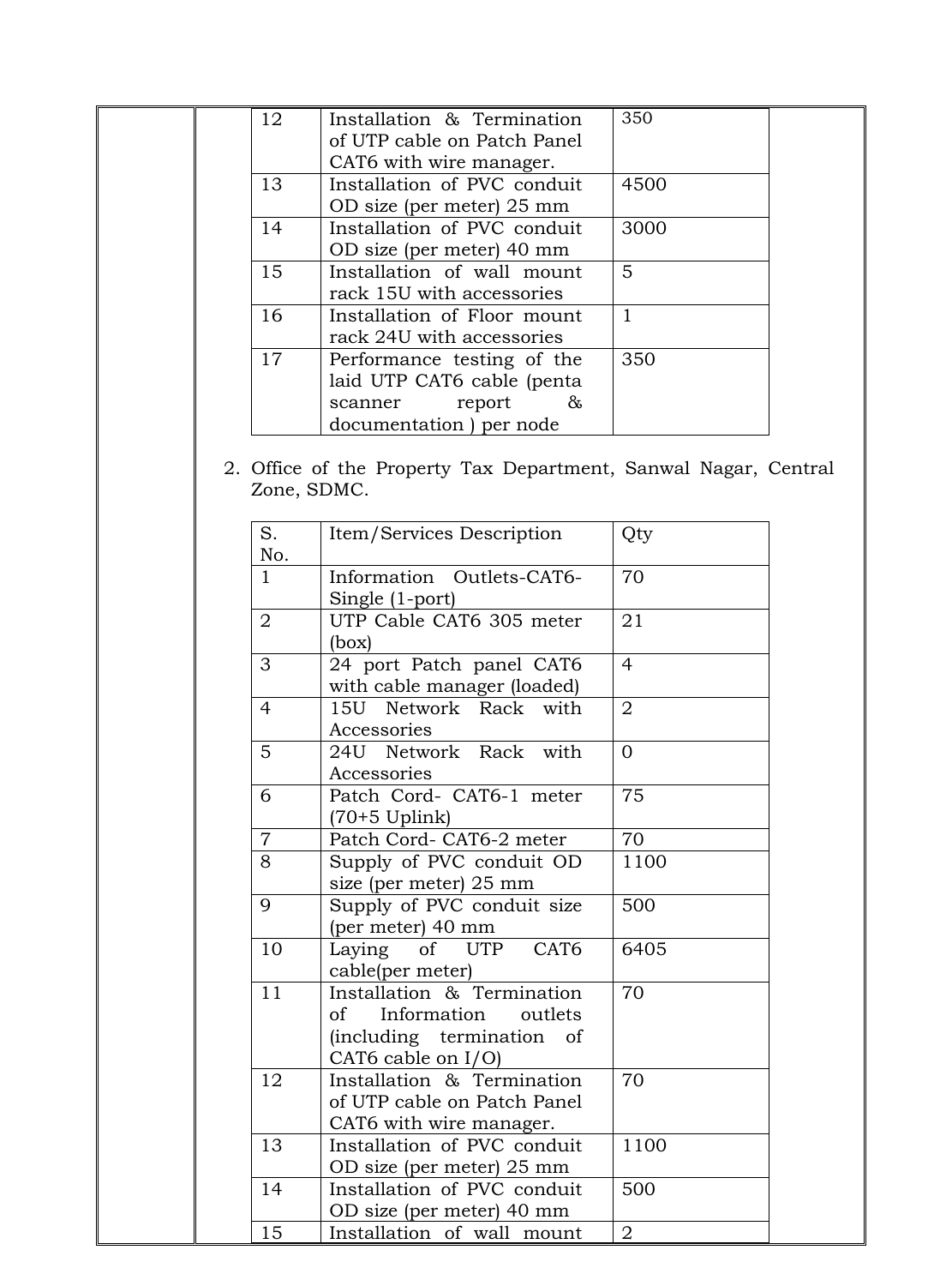|                | rack 24U with accessories                                                                                           |                |
|----------------|---------------------------------------------------------------------------------------------------------------------|----------------|
| 17             | Performance testing of the<br>laid UTP CAT6 cable (penta<br>report<br>&<br>scanner<br>documentation) per node       | 70             |
|                | 3. Office of the Deputy Commissioner, Keshavpuram, NDMC.                                                            |                |
| S.<br>No.      | Item/Services Description                                                                                           | Qty            |
| $\mathbf{1}$   | Information Outlets-CAT6-<br>Single (1-port)                                                                        | 170            |
| $\overline{2}$ | UTP Cable CAT6 305 meter<br>(box)                                                                                   | 53             |
| $\mathfrak{Z}$ | 24 port Patch panel CAT6                                                                                            | 8              |
| $\overline{4}$ | 15U Network Rack with<br>Accessories                                                                                | $\overline{4}$ |
| 5              | 24U Network Rack<br>with<br>Accessories                                                                             | $\mathbf{1}$   |
| 6              | Patch Cord- CAT6-1 meter<br>$(170 + 5$ Uplink)                                                                      | 175            |
| $\overline{7}$ | Patch Cord- CAT6-2 meter                                                                                            | 170            |
| 8              | Supply of PVC conduit OD<br>size (per meter) 25 mm                                                                  | 2500           |
| 9              | Supply of PVC conduit size<br>(per meter) 40 mm                                                                     | 1500           |
| 10             | CAT6<br>of UTP<br>Laying<br>cable(per meter)                                                                        | 16165          |
| 11             | Installation & Termination<br>Information<br>outlets<br>οf<br>(including termination<br>of<br>CAT6 cable on $I/O$ ) | 170            |
| 12             | Installation & Termination<br>of UTP cable on Patch Panel<br>CAT6 with wire manager.                                | 170            |
| 13             | Installation of PVC conduit<br>OD size (per meter) 25 mm                                                            | 2500           |
| 14             | Installation of PVC conduit<br>OD size (per meter) 40 mm                                                            | 1500           |
| 15             | Installation of wall mount<br>rack 15U with accessories                                                             | $\overline{4}$ |
| 16             | Installation of Floor mount<br>rack 24U with accessories                                                            | $\mathbf{1}$   |
| 17             | Performance testing of the<br>laid UTP CAT6 cable (penta<br>report<br>&<br>scanner<br>documentation ) per node      | 170            |

I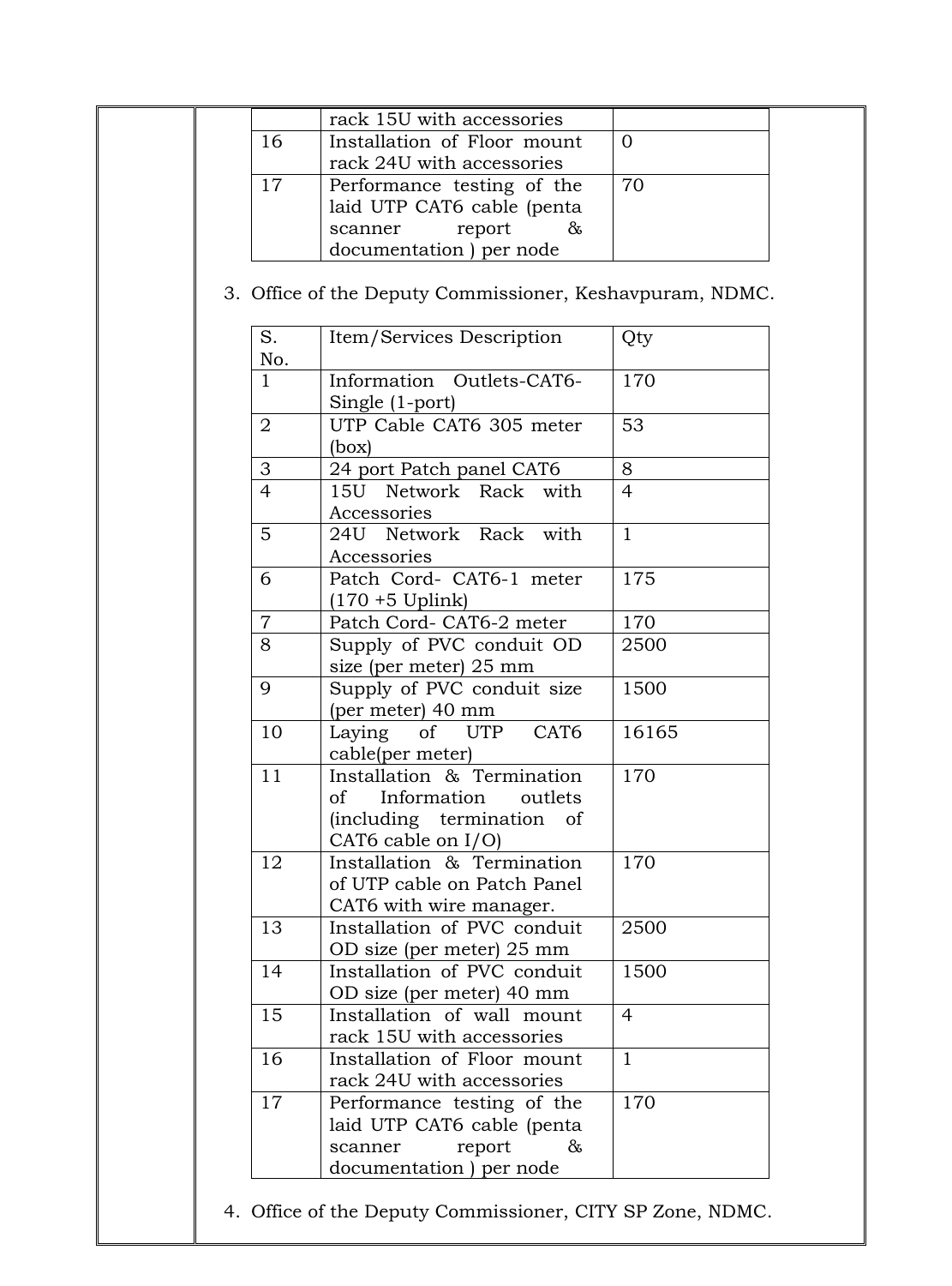| S.<br>No.      | Item/Services Description                                                                                      | Qty          |
|----------------|----------------------------------------------------------------------------------------------------------------|--------------|
| $\mathbf{1}$   | Information Outlets-CAT6-<br>Single (1-port)                                                                   | 550          |
| $\overline{2}$ | UTP Cable CAT6 305 meter<br>(box)                                                                              | 165          |
| 3              | 24 port Patch panel CAT6                                                                                       | 28           |
| $\overline{4}$ | 15U Network Rack with<br>Accessories                                                                           | 13           |
| 5              | 24U Network Rack with<br>Accessories                                                                           | $\mathbf{1}$ |
| 6              | Patch Cord- CAT6-1 meter<br>$(550 + 20$ Uplink)                                                                | 570          |
| $\overline{7}$ | Patch Cord- CAT6-2 meter                                                                                       | 550          |
| 8              | Supply of PVC conduit OD<br>size (per meter) 25 mm                                                             | 8000         |
| 9              | Supply of PVC conduit size<br>(per meter) 40 mm                                                                | 4000         |
| 10             | Laying of UTP CAT6<br>cable(per meter)                                                                         | 31720        |
| 11             | Installation & Termination<br>of<br>Information<br>outlets<br>(including termination of<br>CAT6 cable on I/O)  | 550          |
| 12             | Installation & Termination<br>of UTP cable on Patch Panel<br>CAT6 with wire manager.                           | 550          |
| 13             | Installation of PVC conduit<br>OD size (per meter) 25 mm                                                       | 8000         |
| 14             | Installation of PVC conduit<br>OD size (per meter) 40 mm                                                       | 4000         |
| 15             | Installation of wall mount<br>rack 15U with accessories                                                        | 13           |
| 16             | Installation of Floor mount<br>rack 24U with accessories                                                       | $\mathbf{1}$ |
| 17             | Performance testing of the<br>laid UTP CAT6 cable (penta<br>report<br>&<br>scanner<br>documentation ) per node | 550          |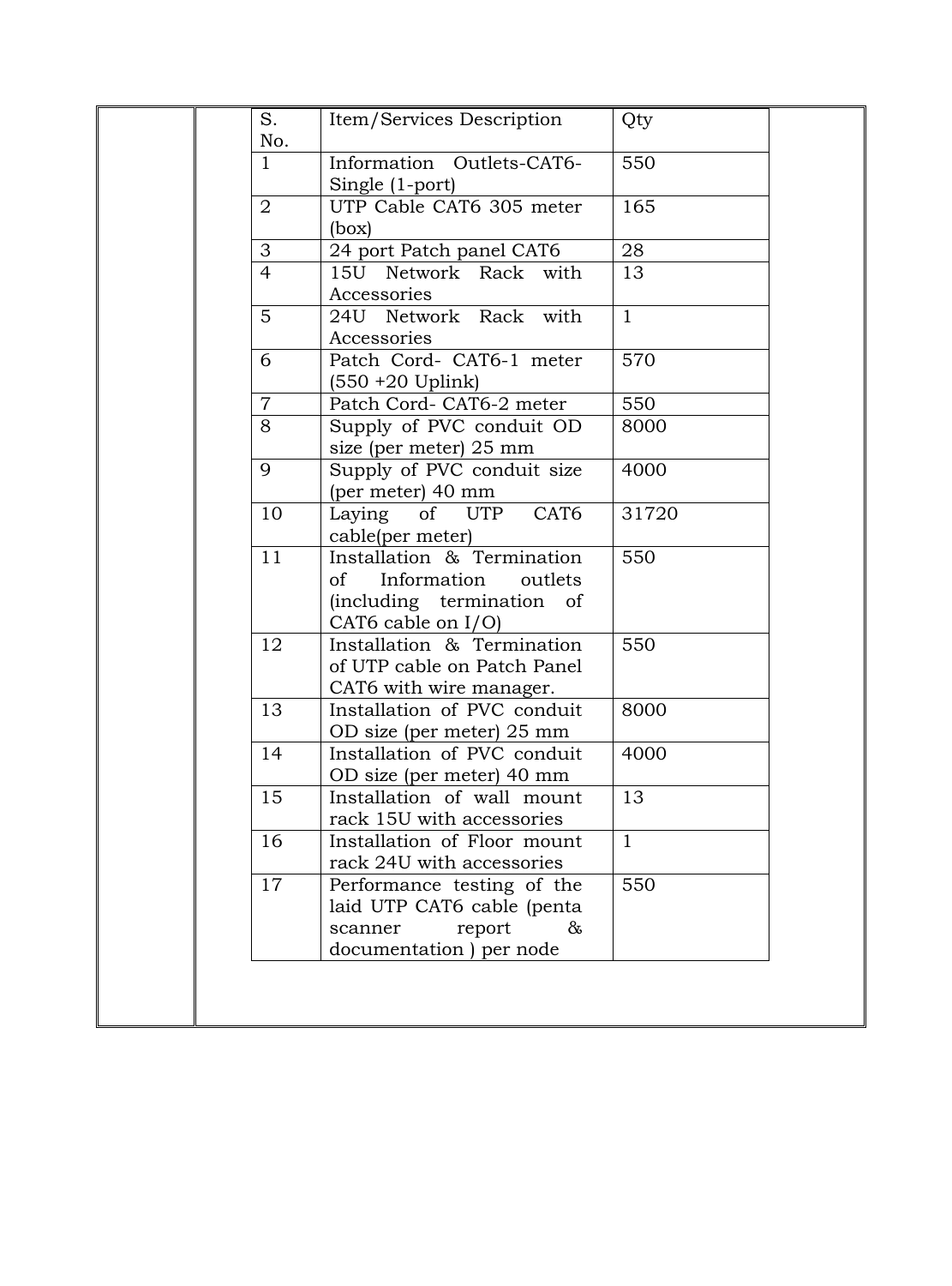# 2.3 **Specification of Local Area Network Component-**

## **CAT6 U/UTP FRPVC CABLE**

| S. No.       | <b>Parameter</b>                                       | Specification                                                                                                                                                                                                        |
|--------------|--------------------------------------------------------|----------------------------------------------------------------------------------------------------------------------------------------------------------------------------------------------------------------------|
| 1            | <b>Make</b>                                            | To be Specified by the Bidder                                                                                                                                                                                        |
| $\mathbf{2}$ | <b>Type</b>                                            | CAT6 U/UTP FRPVC Cable                                                                                                                                                                                               |
| 3            | Type                                                   | 24 AWG solid bard copper, Unshielded<br>Twisted 4 Pair, Category 6, confirming to<br>ANSI-TIA 568.2-D for Category 6 $\&$<br>ISO/IEC 11801 for Class E.                                                              |
| 4            |                                                        | Supports Gigabit Ethernet (1000BaseT)<br>standard requirement for Applications<br>such as High Speed Data, Voice & Video<br>Signals over LANs, Server Farms and<br>Other Bandwidth Sensitive Indoor<br>Applications. |
| 5            | <b>Conductors</b>                                      | Solid bare copper 24 AWG                                                                                                                                                                                             |
| 6            | <b>Pair Separator</b>                                  | + Shape Spline                                                                                                                                                                                                       |
| 7            | Packing                                                | Box of 305 meters                                                                                                                                                                                                    |
| 8            | <b>Cable Outer</b><br><b>Diameter</b>                  | $5.8 \pm 0.2$ mm                                                                                                                                                                                                     |
| 8            | <b>Outer Sheath</b><br><b>Thickness</b>                | $0.6$ mm                                                                                                                                                                                                             |
| 9            | <b>Delay Skew</b>                                      | $<$ 45 ns                                                                                                                                                                                                            |
| 10           | Conductor<br><b>Resistance</b>                         | $\leq$ 9.38 $\Omega$ /100 m                                                                                                                                                                                          |
| 11           | <b>Mutual</b><br>Capacitance                           | $< 5.6$ n $F/100$ m                                                                                                                                                                                                  |
| 12           | <b>Resistance</b><br><b>Unbalance</b>                  | $5%$ Max                                                                                                                                                                                                             |
| 13           | Capacitance<br><b>Unbalance</b>                        | 330 pF/100 m                                                                                                                                                                                                         |
| 14           | <b>Bend Radius</b>                                     | 4 X Cable Diameter $\omega$ -20 °C $\pm$ 1 °C                                                                                                                                                                        |
| 15           | <b>Pulling Force</b>                                   | 25 <sub>1b</sub>                                                                                                                                                                                                     |
| 16           | Nom. Velocity<br>of Propagation                        | 69%                                                                                                                                                                                                                  |
| 17           | Temperature<br>Range<br><b>Operation</b>               | -20 °C to +70 °C                                                                                                                                                                                                     |
| 18           | Temperature<br>Range<br>Installation                   | 0 °C to +50 °C                                                                                                                                                                                                       |
| 19           | <b>Performance</b><br>characteristics<br>$(a)$ 250 MHz | Max. Attenuation: 31.1 dB/90m<br>Min. NEXT: 35.3 dB<br>Min. PS NEXT : $32.7 \text{ dB}$<br>Min. Return Loss: 10.0 dB<br>Min. ACR-F<br>16.2 dB<br>$\mathbb{R}^{\mathbb{Z}}$<br>Min. PSACR-F $: 13.2 \text{ dB}$       |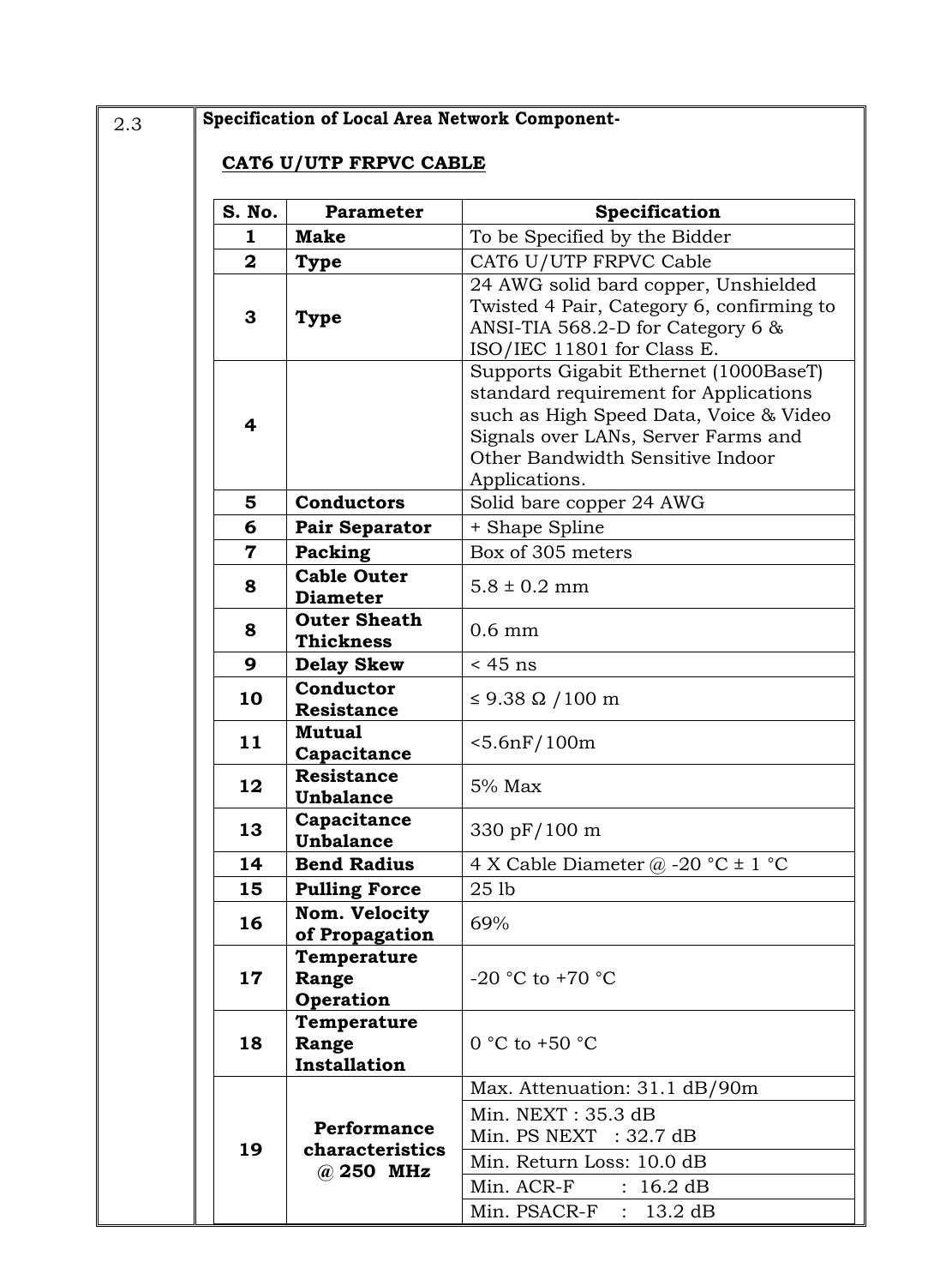|  |    | <b>Flame</b><br><b>Properties</b> | Flammability Test: UL 1666                                                                                                                                                        |
|--|----|-----------------------------------|-----------------------------------------------------------------------------------------------------------------------------------------------------------------------------------|
|  | 20 |                                   | Acid Gas Emission Test: IEC 60754-1                                                                                                                                               |
|  |    |                                   | Smoke Density Test: ASTM 2843                                                                                                                                                     |
|  | 21 | Regulatory<br>Compliances         | Should be ETL Verified for 04 Connector<br>Channel and UL Listed                                                                                                                  |
|  | 22 | <b>RoHS Compliant</b>             | Should comply to RoHS Standard                                                                                                                                                    |
|  | 23 | Authorization                     | OEM Authorization and Compliance to be<br>submitted on OEM's Letter head duly<br>Signed and Stamped by Authorized<br>Signatory alongwith SI Aurhorised<br>Partnership Certificate |

# **Cat6 Modular Jack, Keystone Style (**Information outlets)

| S. No.                  | <b>Parameter</b>                                        | Specification                                                                                                                                                                                                                                                                                                                                                                                                                                   |
|-------------------------|---------------------------------------------------------|-------------------------------------------------------------------------------------------------------------------------------------------------------------------------------------------------------------------------------------------------------------------------------------------------------------------------------------------------------------------------------------------------------------------------------------------------|
| $\mathbf{1}$            | <b>Make</b>                                             | To be Specified by the Bidder                                                                                                                                                                                                                                                                                                                                                                                                                   |
| $\overline{2}$          | <b>Type</b>                                             | CAT6 Modular Jack                                                                                                                                                                                                                                                                                                                                                                                                                               |
| 3                       | Type                                                    | Modular Jacks shall meet and exceed<br>channel specification of ANSI/TIA 568.D-<br>2, IEC/ISO 11801 & IEC 60603-7-41<br>when used as a component in a properly<br>installed UTP channel.                                                                                                                                                                                                                                                        |
| $\overline{\mathbf{4}}$ | Housing<br><b>Material</b>                              | High impact Fire Proof ABS UL94V-0                                                                                                                                                                                                                                                                                                                                                                                                              |
| 5                       | Front<br>Connection                                     | RJ 45 : PCB, 50µ Phosphor bronze gold<br>over nickel plating contacts                                                                                                                                                                                                                                                                                                                                                                           |
| 6                       | <b>IDC Connector</b>                                    | Phosphor bronze, Tin-plating contacts                                                                                                                                                                                                                                                                                                                                                                                                           |
| 7                       | PCB Material &<br><b>Thickness</b>                      | FR-4, 1.2mm thickness                                                                                                                                                                                                                                                                                                                                                                                                                           |
| 8                       | <b>Solderless</b><br>Connection<br><b>Establishment</b> | Uses a press-fit technology is able to<br>complete the insertion of the IDC and RJ-<br>45 contacts into a PTH (Plated-Through<br>Hole) on a PCB (Printed Circuit Board).<br>Avoid quality problems such as cold<br>Spots, voids, splatters, and cracks and its<br>highly reliable than soldering.<br>Does not use Solder, it uses no lead (Pb)<br>and there is no extra heat on the<br>connections, it makes the connections<br>clean, Reliable |
| 9                       | <b>Accessories</b>                                      | PCB Keystone Jack Can Be Easily<br>Terminated by Hand Tool (Tool Should<br>Terminate all 8 Pins in a Single Action)                                                                                                                                                                                                                                                                                                                             |
| 10                      | Termination<br><b>Interface</b>                         | Front Mated Connection: 750 Cycles<br>Rear Mated Connection: 200 Cycles                                                                                                                                                                                                                                                                                                                                                                         |
| 11                      | <b>Plug and Outlet</b><br><b>Contact force</b>          | $\geq$ 100 Grams with FCC Compliant RJ-45<br>plug                                                                                                                                                                                                                                                                                                                                                                                               |
| 12                      | Plug retention<br><b>Force</b>                          | $\geq 11$ lbf                                                                                                                                                                                                                                                                                                                                                                                                                                   |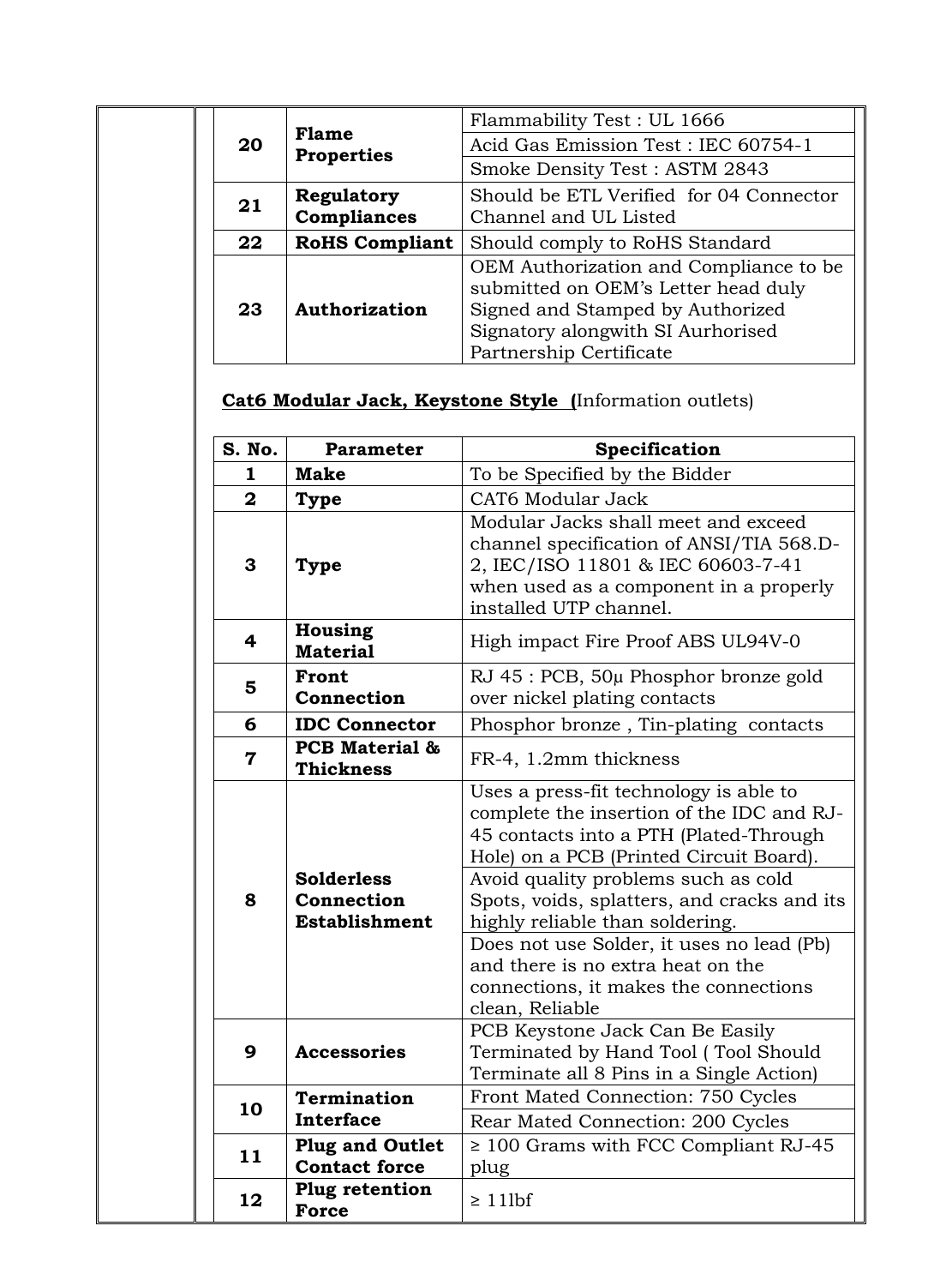| 13 | <b>Jack wire</b><br>material and<br>thickness | 0.35mm Phosphor bronze gold over<br>nickel plating                                                                                                                                |
|----|-----------------------------------------------|-----------------------------------------------------------------------------------------------------------------------------------------------------------------------------------|
| 14 | <b>IDC Conductor</b>                          | 0.5mm Phosphor bronze, Tin-plating                                                                                                                                                |
| 15 | Contact<br>Compatibility                      | Accommodates 23 to 26AWG solid                                                                                                                                                    |
| 16 | <b>Termination</b><br><b>Pattern</b>          | TIA / EIA 568 A and B                                                                                                                                                             |
|    | Operating<br>Temperature                      | $-10^{\circ}$ to $+60^{\circ}$ C                                                                                                                                                  |
| 17 | <b>Storage</b><br><b>Temperature:</b>         | $-40^\circ$ to $+70^\circ$ C                                                                                                                                                      |
|    | <b>Operating</b><br>Humidity:                 | 10% to 90% PH                                                                                                                                                                     |
|    |                                               | Insertion Loss: Max. 0.32 dB                                                                                                                                                      |
|    |                                               | NEXT: Min. 46.0 dB                                                                                                                                                                |
|    |                                               | FEXT: Min. 35.1 dB                                                                                                                                                                |
|    |                                               | RL: Min. 14 dB                                                                                                                                                                    |
|    |                                               | PSANEXT: Min 56.5 dB                                                                                                                                                              |
|    |                                               | PSACRF: Min 53.0 dB                                                                                                                                                               |
| 18 | <b>Electrical</b><br>Performance              | TCL: Min 20.0 dB                                                                                                                                                                  |
|    |                                               | Insulation Resistance : $\geq 500 \text{m}\Omega$                                                                                                                                 |
|    |                                               | Contact Resistance: $\leq 10 \text{m}\Omega$                                                                                                                                      |
|    |                                               | Current rating : 1.5 Amps                                                                                                                                                         |
|    |                                               | DC Resistance : $\leq 0.1\Omega$                                                                                                                                                  |
|    |                                               | DC/AC Volt Endurance :<br>DC1000V/AC750V 1min                                                                                                                                     |
| 19 | Regulatory                                    | Should be ETL Verified for 04 Connector                                                                                                                                           |
|    | Compliances                                   | Channel and UL Listed                                                                                                                                                             |
| 20 | <b>RoHS Compliant</b>                         | Should comply to RoHS Directive<br>2002/95/EC                                                                                                                                     |
| 21 | Authorization                                 | OEM Authorization and Compliance to be<br>submitted on OEM's Letter head duly<br>Signed and Stamped by Authorized<br>Signatory alongwith SI Aurhorised<br>Partnership Certificate |

**Cat6 Unshielded LSZH Patch Cords for Work Stations & Rack End**

| S. No.       | <b>Parameter</b> | Specification                                                                                                                          |
|--------------|------------------|----------------------------------------------------------------------------------------------------------------------------------------|
|              | <b>Make</b>      | To be Specified by the Bidder                                                                                                          |
| $\mathbf{2}$ | <b>Type</b>      | CAT6 Unshielded LSZH Patch Cord Cable                                                                                                  |
| 3            | <b>Type</b>      | Modular Cord shall meet and exceed<br>channel specification of ANSI/TIA 568.2-<br>D, ISO/IEC 11801 Class E & IEC 61156-<br>6 Standard. |
| 4            | Conductor        | Flexible Stranded Bare Copper, 24 AWG                                                                                                  |
| 5            | Insulation       | PE (0.95 mm +/- 0.05 mm)                                                                                                               |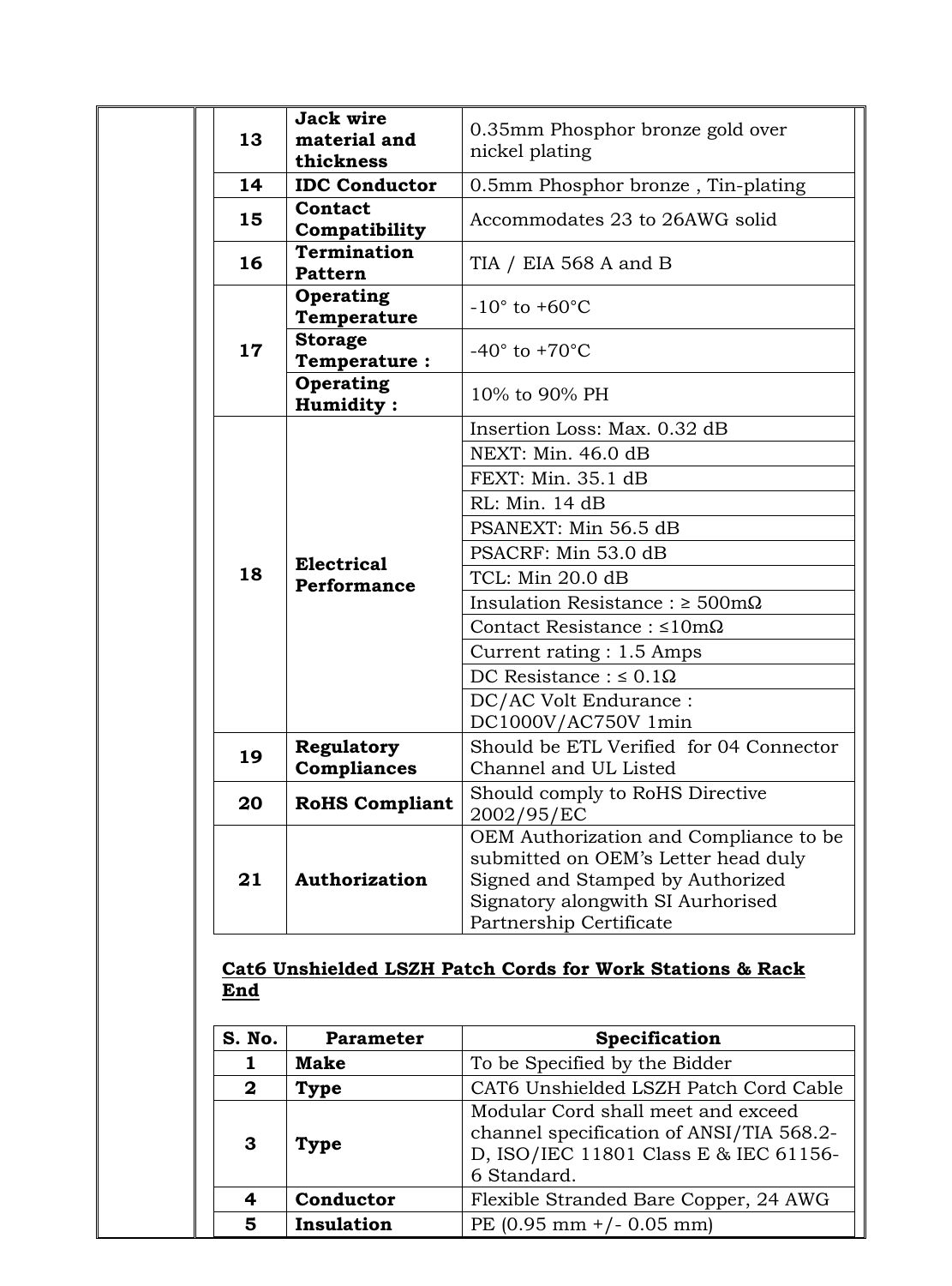| 6           | Insulation<br><b>Thickness</b>           | $0.16$ mm                                                                                                                                                                         |
|-------------|------------------------------------------|-----------------------------------------------------------------------------------------------------------------------------------------------------------------------------------|
| $\mathbf 7$ | <b>Feature</b>                           | Transparent Strain Relief easy latch-<br>cover boot design for easy depression<br>Backward compatible for easy integration<br>with any network component that uses a              |
|             |                                          | RJ45 connection                                                                                                                                                                   |
| 8           | Length                                   | 2 / 3 / 5 Meter & Customized length                                                                                                                                               |
| 9           | <b>Connectors</b>                        | High Grade 50 µ gold plated RJ45<br>Connectors                                                                                                                                    |
| 10          | Conductor<br><b>Material</b>             | Solid Bare Electrolytic Grade Copper                                                                                                                                              |
|             | <b>Operating</b><br>Temperature<br>Range | $-10$ °C to $+60$ °C                                                                                                                                                              |
| 11          | <b>Storage</b><br>Temperature<br>Range:  | $-20$ °C to $+70$ °C                                                                                                                                                              |
|             | Installation<br>Temperature:             | $0 °C$ to $+50 °C$                                                                                                                                                                |
| 12          | <b>Sheath Material</b>                   | <b>LSZH</b>                                                                                                                                                                       |
| 13          | <b>Cable Diameter</b>                    | $5.86 \pm 0.3$ mm                                                                                                                                                                 |
|             |                                          | Conductor DC Resistance : 14Ω /<br>100m                                                                                                                                           |
|             |                                          | Resistance Unbalance: $50 \text{m}\Omega$                                                                                                                                         |
|             |                                          | Impedance : $100\Omega \pm 15\%$                                                                                                                                                  |
|             |                                          | Frequency: 250MHz Maximum                                                                                                                                                         |
|             |                                          | Insertion Loss: 39.4dB                                                                                                                                                            |
|             | <b>Electrical</b>                        | Minimum NEXT: 37.6-38.8dB                                                                                                                                                         |
| 14          | Specification:                           | Minimum Return loss: 14dB                                                                                                                                                         |
|             |                                          | Minimum ACR-F: 19.8dB                                                                                                                                                             |
|             |                                          | Minimum PSNEXT: 36.3dB                                                                                                                                                            |
|             |                                          |                                                                                                                                                                                   |
|             |                                          | Minimum PSACRF: 16.8dB                                                                                                                                                            |
|             |                                          | Propagation Delay: 536dB                                                                                                                                                          |
|             |                                          | Delay Skew: 45ns/100m                                                                                                                                                             |
| 15          | <b>Performance</b>                       | Patch Cords which will give guaranteed<br>higher bandwidth will be preferred.                                                                                                     |
| 16          | Regulatory<br>Compliances                | Should be ETL Verified for 04 Connector<br>Channel.                                                                                                                               |
| 17          | <b>RoHS Compliant</b>                    | Should comply to RoHS Directive<br>2002/95/EC                                                                                                                                     |
| 18          | Authorization                            | OEM Authorization and Compliance to be<br>submitted on OEM's Letter head duly<br>Signed and Stamped by Authorized<br>Signatory alongwith SI Aurhorised<br>Partnership Certificate |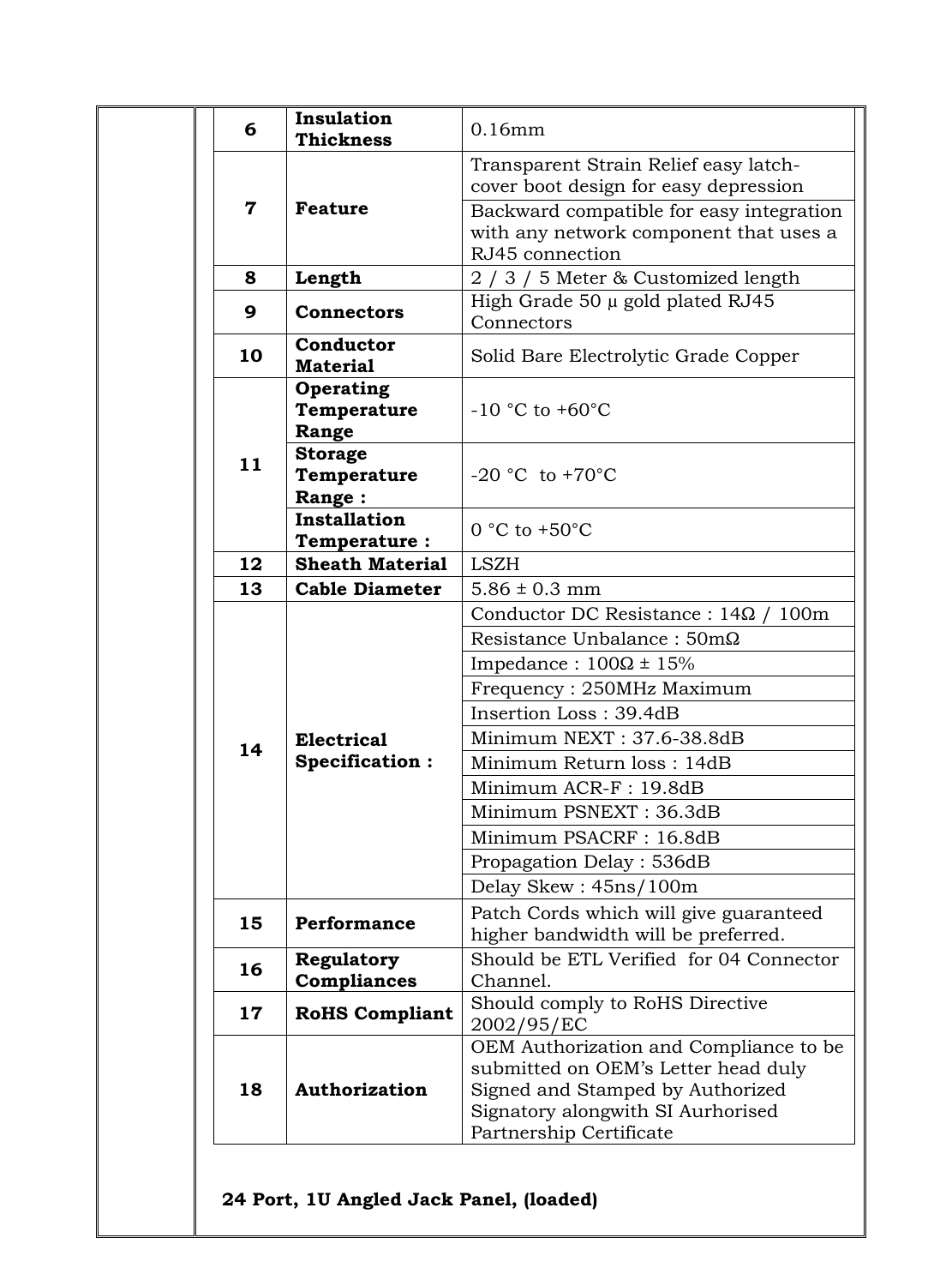| S. No.                  | <b>Parameter</b>                       | Specification                                                                                                                                                                     |
|-------------------------|----------------------------------------|-----------------------------------------------------------------------------------------------------------------------------------------------------------------------------------|
| 1                       | <b>Make</b>                            | To be Specified by the Bidder                                                                                                                                                     |
| $\overline{2}$          | <b>Type</b>                            | 24 Port, 0.5U Straight Jack Panel, loaded                                                                                                                                         |
|                         |                                        | Patch panels IDC (IDC of Information<br>Outlet) Connectivity Snap in Type should<br>be at rear end & RJ-45 jack on front<br>panel, 19" rack mountable.                            |
|                         |                                        | Patch panels Ports should be individually<br>replaceable & Consistent port-to-port<br>performance.                                                                                |
| 4                       | Availability                           | Patch Panel should be available with 24<br>Ports in 0.5U                                                                                                                          |
| 5                       | Cable<br>management                    | Straight Patch Panel with cable<br>management bar Information Outlet Slot<br>that makes patch cord routing easier and<br>eliminate the need for Horizontal Cable<br>Management.   |
| 6                       | Compatibility                          | Patch Panel should be able to accept<br>Cat6A, Cat6 and Cat5e information<br>outlets for backward and forward<br>compatibility                                                    |
| $\overline{\mathbf{7}}$ | Height                                 | 0.5U(22mm)                                                                                                                                                                        |
| 8                       | <b>Storage</b><br>Temperature<br>Range | $-40$ Deg C to $+70$ Deg C                                                                                                                                                        |
| 9                       | Operating<br>Temperature<br>range      | $-40$ Deg C to $+70$ Deg C                                                                                                                                                        |
| 10                      | Humidity                               | 10% - 90% RH                                                                                                                                                                      |
| 11                      | Color and<br><b>Material</b>           | Metal SPCC, Black, plastic inserts,<br>Double layer - 2.5mm, provided with mini<br>cable ties, cage nuts & rare cable<br>management.                                              |
| 12                      | Authorization                          | OEM Authorization and Compliance to be<br>submitted on OEM's Letter head duly<br>Signed and Stamped by Authorized<br>Signatory alongwith SI Aurhorised<br>Partnership Certificate |
|                         |                                        | Face Plate, UK Style, Almond Color, Square with Shutters                                                                                                                          |
| S. No.                  | Parameter                              | Specification                                                                                                                                                                     |
| 1<br>$\mathbf 2$        | <b>Make</b><br>Type                    | To be Specified by the Bidder<br>UK Style with Built-in Dust Covers /<br><b>Shutters</b>                                                                                          |
| 3                       | <b>Material</b>                        | Fire-retardant Plastic, ABS + PC, White<br>color, UK Style.                                                                                                                       |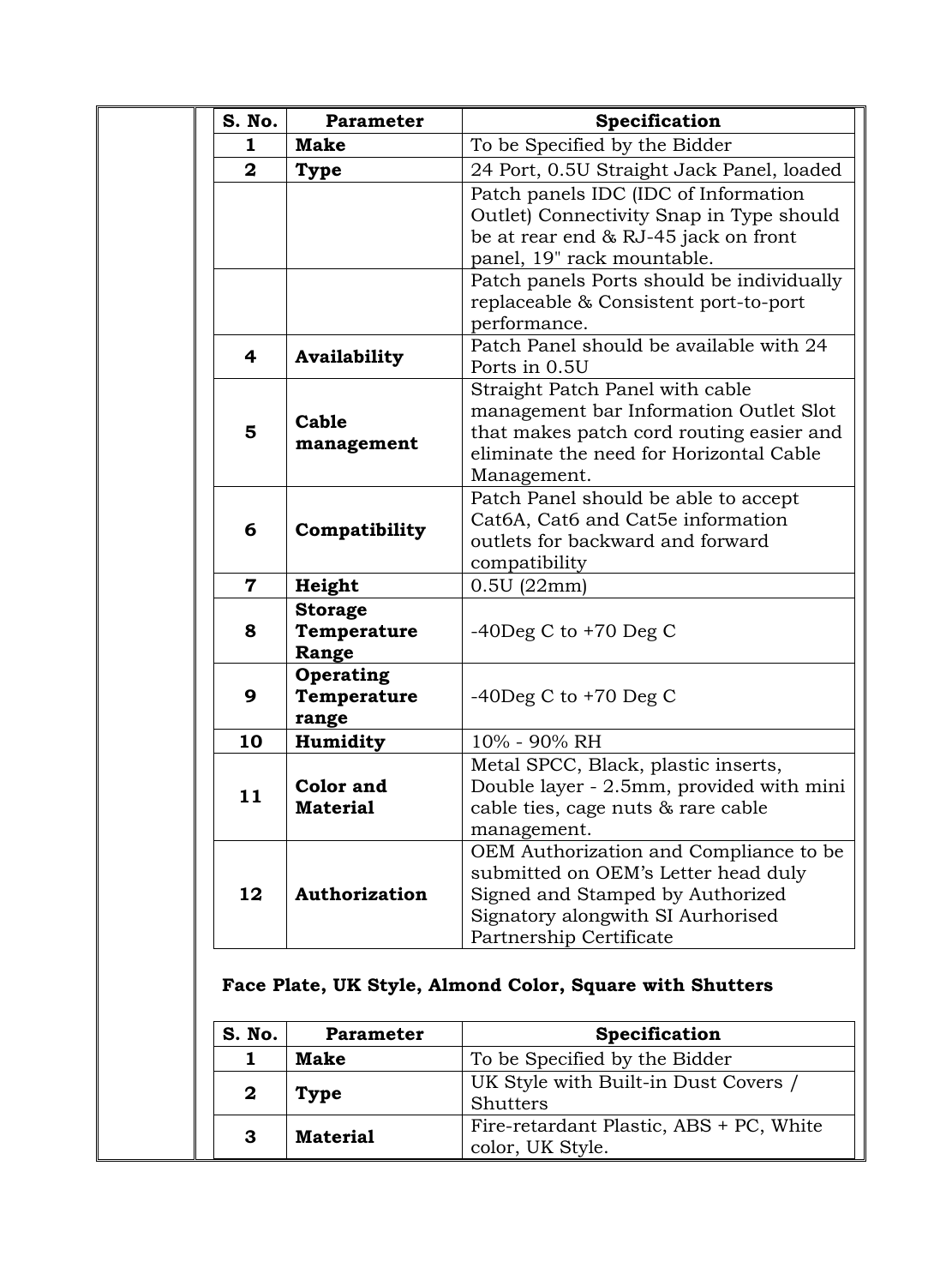| 4  | Acceptability             | Should be able to accept Cat6A, Cat6 and<br>Cat5e information outlets, Modules,<br>Keystones and Adaptors to suit all<br>installation requirements                                |
|----|---------------------------|-----------------------------------------------------------------------------------------------------------------------------------------------------------------------------------|
| 5. | Approvals                 | <b>UL 94V-0</b>                                                                                                                                                                   |
| 6  | No. of plates             | 2 Plates/Pieces Face Plate for better<br>aesthetic look (Premium Type)                                                                                                            |
| 7  | Mounting<br><b>screws</b> | Include mounting screws and Label<br>Holders with Plastic covers                                                                                                                  |
| 8  | <b>Available</b>          | Single/Dual/Quad network faceplate                                                                                                                                                |
| 9  | <b>Dimensions</b>         | $(H \times W \times D)$ 86 x 86 x 14.42 mm                                                                                                                                        |
| 10 | Authorization             | OEM Authorization and Compliance to be<br>submitted on OEM's Letter head duly<br>Signed and Stamped by Authorized<br>Signatory alongwith SI Aurhorised<br>Partnership Certificate |

# **Back Box for Face Plate, UK Style**

| S. No.      | <b>Parameter</b>  | Specification                                                                                                                                                                     |
|-------------|-------------------|-----------------------------------------------------------------------------------------------------------------------------------------------------------------------------------|
| 1           | <b>Make</b>       | To be Specified by the Bidder                                                                                                                                                     |
| $\mathbf 2$ | <b>Type</b>       | Back Box for UK Style Faceplate                                                                                                                                                   |
| 3           | <b>Material</b>   | White High impact plastics.                                                                                                                                                       |
| 4           | Entry             | Adjustable cable entries                                                                                                                                                          |
| 5           | <b>Dimensions</b> | 38 x 87 x 87 mm                                                                                                                                                                   |
| 6           | Compatiable       | Back box allows for mounting a various<br>ports of Faceplates                                                                                                                     |
| 7           | Authorization     | OEM Authorization and Compliance to be<br>submitted on OEM's Letter head duly<br>Signed and Stamped by Authorized<br>Signatory alongwith SI Aurhorised<br>Partnership Certificate |

# **Category 6 Field Terminate RJ45 Plug**

| S. No.       | <b>Parameter</b>           | Specification                                                                  |
|--------------|----------------------------|--------------------------------------------------------------------------------|
|              | Make                       | To be Specified by the Bidder                                                  |
| $\mathbf{2}$ | <b>Type</b>                | Category 6 Field Terminate RJ45 Plug                                           |
|              |                            | Unshielded RJ45 Connector that allows<br>users to terminate UTP Copper cables. |
|              |                            | RJ45 crimp plug (8P8C) accepts solid or<br>stranded cable                      |
| 3            | Housing<br><b>Material</b> | UL94V-0 Compliant Polycarbonate                                                |
| 4            | Contact<br><b>Material</b> | Copper Alloy                                                                   |
| 5            | <b>Current Rating</b>      | 2A (MAX) @ 25 C                                                                |
| 6            | <b>Voltage Rating</b>      | 250 VAC (Max)                                                                  |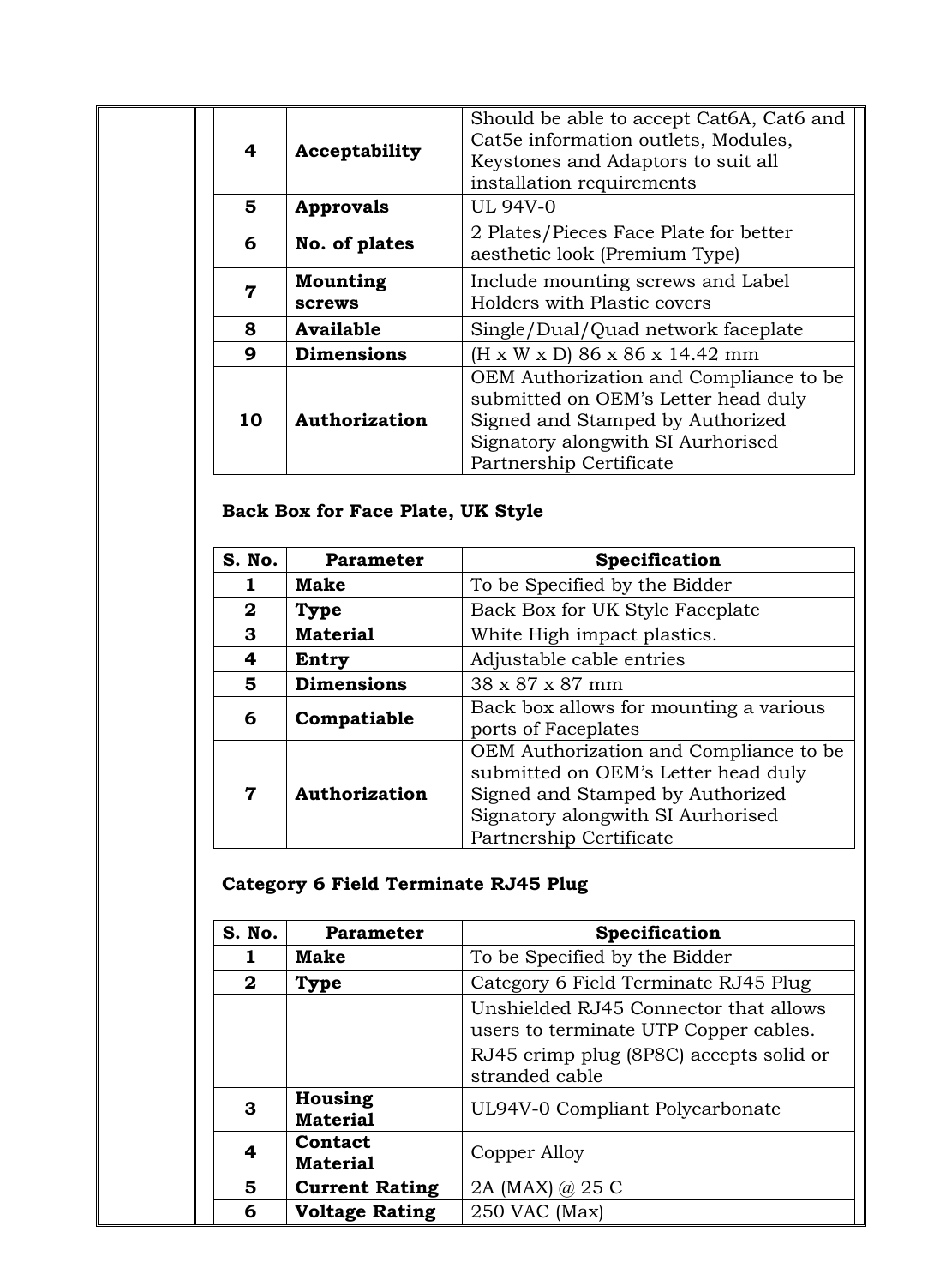|    | Insulation<br><b>Resistance</b>   | 500M OHMS @ 1000 VAC                                                                                                                                                              |
|----|-----------------------------------|-----------------------------------------------------------------------------------------------------------------------------------------------------------------------------------|
| 8  | Operating<br>Temperature<br>Range | $-40$ °C to $+75$ °C                                                                                                                                                              |
| 9  | <b>Durability</b>                 | Min of 500 Insertion and withdrawal<br>cycles                                                                                                                                     |
| 10 | Authorization                     | OEM Authorization and Compliance to be<br>submitted on OEM's Letter head duly<br>Signed and Stamped by Authorized<br>Signatory alongwith SI Aurhorised<br>Partnership Certificate |

# **24U Network Rack with Accessories**

| S. No.                                                                                                 | <b>Parameter</b>  | Specification                                                                                                                                                                                         |  |  |
|--------------------------------------------------------------------------------------------------------|-------------------|-------------------------------------------------------------------------------------------------------------------------------------------------------------------------------------------------------|--|--|
| $\mathbf{1}$                                                                                           | <b>Make</b>       | To be Specified by the Bidder                                                                                                                                                                         |  |  |
| $\mathbf{2}$                                                                                           | Type              | 24U, 800 X 600 Closed Network Rack<br>with Front and Back Perforated Conforms<br>to DIN 41494 or equivalent ISO<br>Standards                                                                          |  |  |
| 3                                                                                                      | <b>Material</b>   | Manufactured out of cold rolled steel<br>sheet and proceeded with CNC, punched,<br>formed, welded and powder coated to<br>meet highest industrial standard, ISO<br>9001-2015 and 14001-2015 standards |  |  |
|                                                                                                        |                   | Floor mount steel racks are in welded or<br>CKD construction with 4 pillars of 7-fold<br>profile.                                                                                                     |  |  |
| $\overline{\mathbf{4}}$                                                                                | Construction      | Top and bottom welded, ribbed and<br>provided with reinforced frames and<br>supported by 6 nos. of 4-fold depth<br>members for extra rigidity.                                                        |  |  |
|                                                                                                        |                   | Steel racks are having ventilated top and<br>bottom cover with cut-out for cable<br>access with Fans and Fan tray mounting<br>provision                                                               |  |  |
| 5                                                                                                      | <b>Doors</b>      | front single or dual doors,<br>glass/vented/plain/63% perforated<br>(Flat/Convex) with single or 3 point locks                                                                                        |  |  |
|                                                                                                        |                   | Rear single/dual door with vented/63%<br>perforated/plain with single or 3 point<br>locks                                                                                                             |  |  |
| 6                                                                                                      | <b>Side Panel</b> | Side panels partially vented/plain and for<br>1000 mm. deep rack will be configured<br>with dual side panels.                                                                                         |  |  |
| <b>Wheels</b><br>$\overline{\mathbf{7}}$<br>Numbers without break along with<br>adjustable legs/plinth |                   | Racks with 4 nos. of heavy-duty castor<br>wheels with 2 number with breaks and 2                                                                                                                      |  |  |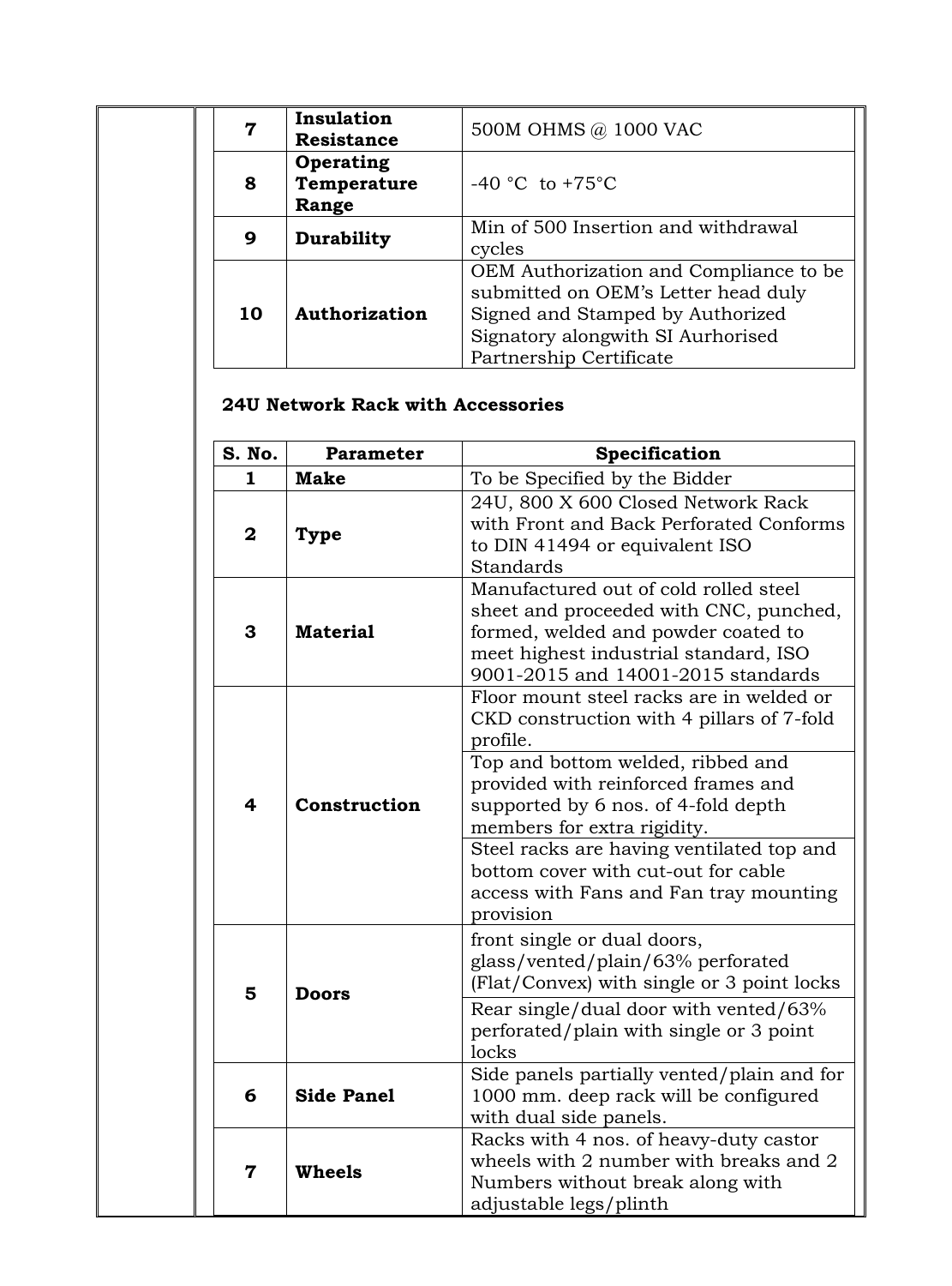|                                                 |                              | Adjustable 19" equipment mounting<br>angles with U marking provide the better<br>mounting flexibility, maximize the usable<br>mounting space.                                     |
|-------------------------------------------------|------------------------------|-----------------------------------------------------------------------------------------------------------------------------------------------------------------------------------|
| 8                                               | <b>Features</b>              | Adjustable 4 Nos mounting angles for<br>mounting different depth equipment                                                                                                        |
|                                                 |                              | 02 Nos. of 19" Horizontal Cable Manager<br>1U, Single Sided                                                                                                                       |
|                                                 |                              | 4 Nos of FAN Module                                                                                                                                                               |
|                                                 |                              | Vertical PDU with 15A Input and having<br>04 Nos of C19 and 12 Nos of C13 Socket                                                                                                  |
|                                                 |                              | Grounding and Bonding / Vertical<br>Earthing Kit                                                                                                                                  |
| <b>Standard Finish</b><br>9                     |                              | Powder coated finish with Seven Tank<br>pre-treatment process meeting all<br>industrial standards                                                                                 |
| 10                                              | Equipment<br><b>Mounting</b> | DIN Standard 10mm. Square slots                                                                                                                                                   |
| 11                                              | 19" Mounting<br>Angle        | Formed steel 2mm thick fully recess able                                                                                                                                          |
| 12                                              | <b>Standard Color</b>        | RAL 7037 dark grey, RAL 7035 light gray<br>and RAL 9005 Black                                                                                                                     |
| 13<br><b>Static Load</b><br>14<br>Authorization |                              | 750 kgs with castors, 1200 kgs with base<br>frame/plinth                                                                                                                          |
|                                                 |                              | OEM Authorization and Compliance to be<br>submitted on OEM's Letter head duly<br>Signed and Stamped by Authorized<br>Signatory alongwith SI Aurhorised<br>Partnership Certificate |

## **15U Network Rack with Accessories**

| S. No.                  | <b>Parameter</b>                                                                                                                                                                                               | Specification                                                                                                                                                                                                                                                              |  |
|-------------------------|----------------------------------------------------------------------------------------------------------------------------------------------------------------------------------------------------------------|----------------------------------------------------------------------------------------------------------------------------------------------------------------------------------------------------------------------------------------------------------------------------|--|
|                         | <b>Make</b>                                                                                                                                                                                                    | To be Specified by the Bidder                                                                                                                                                                                                                                              |  |
| $\mathbf{2}$            | 15U, 600 X 600 Closed Network Rack with<br>Front and Back Perforated Conforms to DIN<br>Type<br>41494 or equivalent ISO Standards                                                                              |                                                                                                                                                                                                                                                                            |  |
| 3                       | Manufactured out of cold rolled steel sheet<br>and proceeded with CNC, punched, formed,<br>welded and powder coated to meet highest<br><b>Material</b><br>industrial standard, ISO 9001 and 14001<br>standards |                                                                                                                                                                                                                                                                            |  |
| $\overline{\mathbf{4}}$ | Construction                                                                                                                                                                                                   | Wall mount steel racks are in welded.<br>Powder coated finish with Seven Tank pre-<br>treatment process.<br>Top and Bottom panels are with ventilation<br>and cable entry<br>Provision has been made to mount exhaust<br>fans on the top of the rack for the all<br>models |  |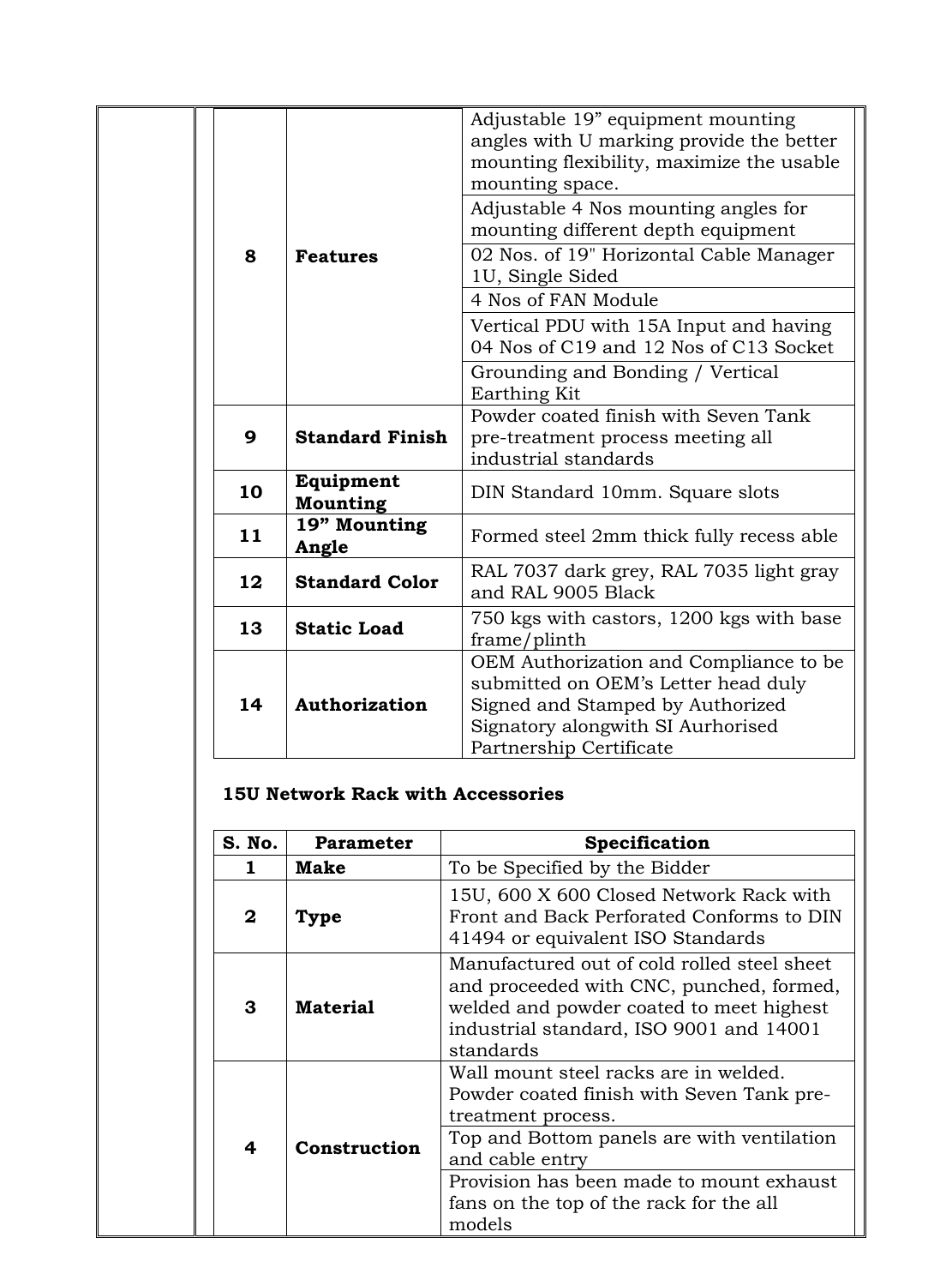| 5                                                             | <b>Doors</b>                 | Front door Lockable toughened glass or<br>Perforated door will be provided                                                                                                                                      |
|---------------------------------------------------------------|------------------------------|-----------------------------------------------------------------------------------------------------------------------------------------------------------------------------------------------------------------|
| <b>Side Panel</b><br>6                                        |                              | Integrated with top and bottom panel and<br>with side panels self-locking latches                                                                                                                               |
|                                                               |                              | Adjustable 19" equipment mounting angles<br>with U marking provide better mounting<br>flexibility                                                                                                               |
| $\overline{\mathbf{7}}$                                       | <b>Features</b>              | 02 Nos. of 19" Horizontal Cable Manager<br>1U, Single Sided                                                                                                                                                     |
|                                                               |                              | 2 Nos of FAN Module                                                                                                                                                                                             |
|                                                               |                              | Horizontal PDU with 15A Input and having<br>6 ways 5/15Amp Indian Standard Socket                                                                                                                               |
|                                                               |                              | Grounding and Bonding Earthing Kit                                                                                                                                                                              |
| 8                                                             | <b>Standard</b><br>Finish    | Powder coated finish with Seven Tank pre-<br>treatment process meeting all industrial<br>standards                                                                                                              |
| 9                                                             | Equipment<br><b>Mounting</b> | DIN Standard 10mm. Square slots                                                                                                                                                                                 |
| 19" Mounting<br>10<br>Angle<br><b>Standard</b><br>11<br>Color |                              | Formed steel 2mm thick fully recess able                                                                                                                                                                        |
|                                                               |                              | RAL 7035 light gray                                                                                                                                                                                             |
| 12                                                            | <b>Static Load</b>           | Up to 35 kgs $(6U \sim 15U)$                                                                                                                                                                                    |
| 13<br>Authorization                                           |                              | OEM Authorization and Compliance to be<br>submitted on OEM's Letter head duly<br>Signed and Stamped by Authorized<br>Signatory alongwith SI Aurhorised<br>Partnership Certificate                               |
|                                                               | <b>PVC Conduit Pipe:-</b>    |                                                                                                                                                                                                                 |
| 1                                                             | Dimension                    | All Dimensions of the conduit will be as per<br>IS:9537 (PART-III) 1983 $&$ that of fitting as<br>per IS:3419-1988 with tolerance thereon.                                                                      |
| $\boldsymbol{2}$                                              | size                         | 40mm & 25 mm                                                                                                                                                                                                    |
| 3                                                             | <b>Accessories</b>           | Long Bend with ISI mark, Long Bend<br>(Standard), Long Bend (Heavy), Long Bend<br>(2.0mm), Coupler (Regular), Coupler (Long),<br>Female Bush Adapter, Elbow, Tee, PVC<br>Clips/C-Clamp, Saddle Base with Screw, |

The bidder shall submit the compliance of Certificate duly signed by Bidder as per the Format provided in Annexure-IV of this tender.

### DECLARATION:

The terms and conditions given in Section C Part A given in the Tender Document are read, understood and hereby accepted unconditionally and shall be complied with. I/We agree to abide by the condition and guidelines of Section C Part A,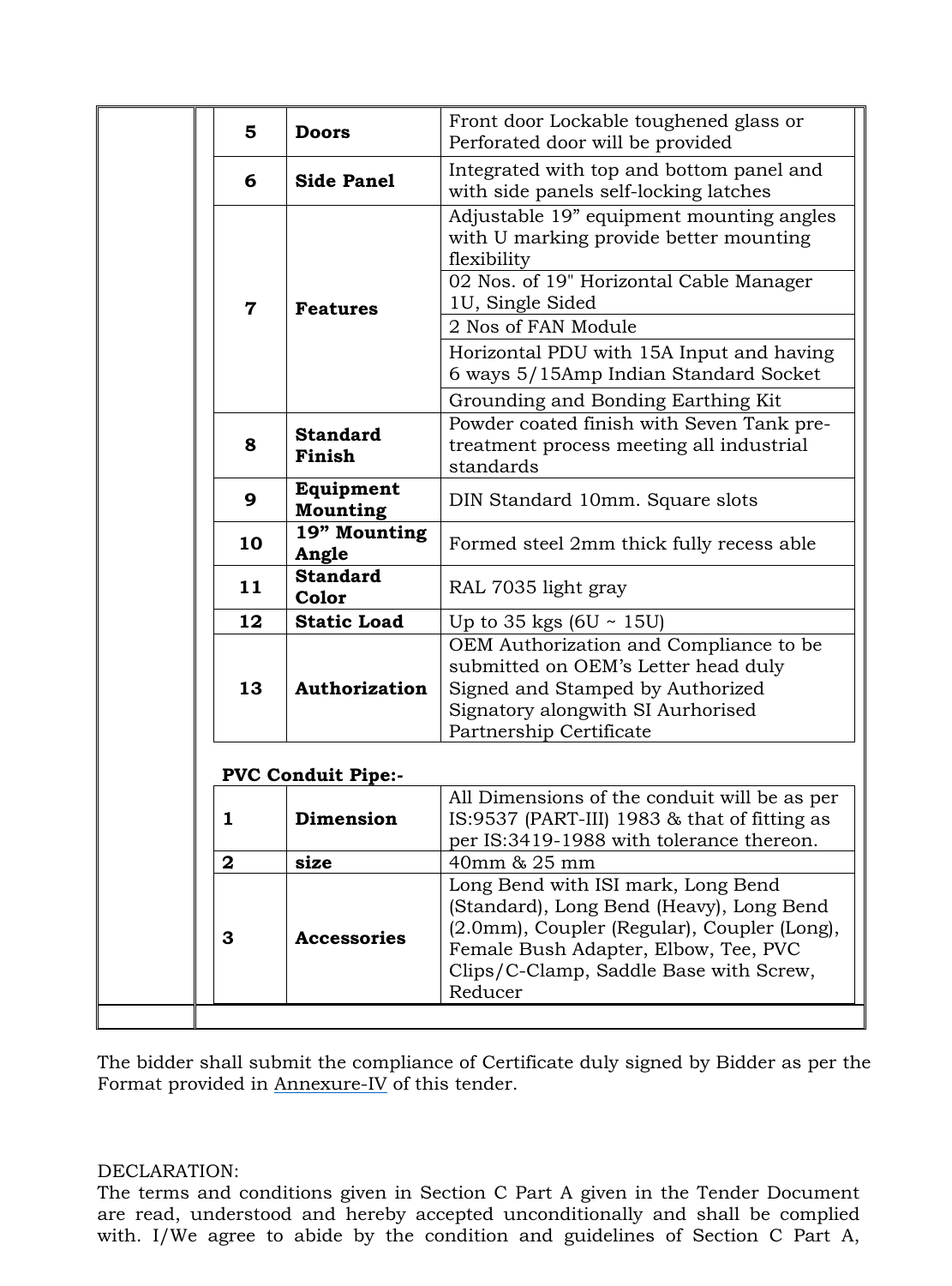contained in this section of Tender Document and shall form part of contract conditions and provisions. I/We hereby unconditionally accept(s) these condition and guidelines of Section C Part A of SDMC's tender documents in its entirety for the work "Supply, installation of Network Cabling and Conducting along with all Accessories<sup>"</sup>. It is certified that all the equipment shall be as per Statement of Work and its Technical requirements specified in this Section C. It is certified that I/we have not stipulated any condition(s) in our tender offer. In case any condition(s) are found in our tender offer, the same shall be treated as withdrawn.

| Signature of Bidder firm authorized Signatory |
|-----------------------------------------------|
|                                               |
|                                               |
|                                               |
|                                               |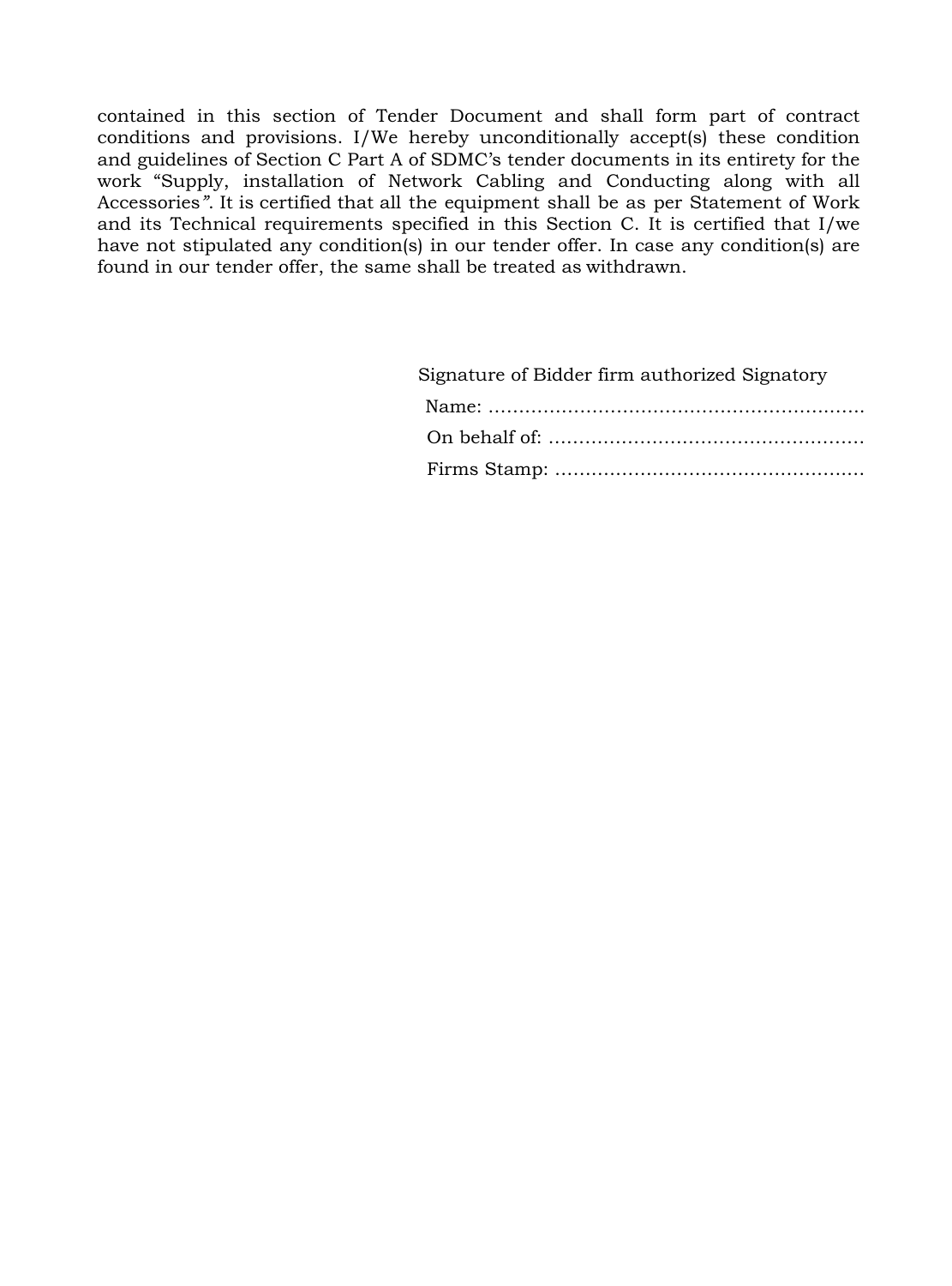### **Performa for Acceptance Letter Undertaking**

To, The Director (IT), SDMC IT Department, 24th Floor Dr. SPM Civic Center, JLN Marg New Delhi-110002

Subject: Acceptance Letter Undertaking–

**Name of work: Supply , Installation of Network Cabling and Conducting along with all Accessories .**

Sir,

Having examined the conditions of contract and specifications including addenda, I/We, the undersigned, offer to undertake the work of "Supply, installation of Network Cabling and Conducting along with all Accessories in conformity with the specifications, terms and conditions of Tender.

- 1. I/We agree to abide by the terms and provisions of the said conditions of the contract and provisions contained in the notice inviting tender and Price Bid. I/We hereby unconditionally accept the tender conditions of SDMC's tender documents in its entirety for the above work. It is certified that I/we have not stipulated any condition(s) in our bid offer. In case any condition(s) are found in our tender offer, the same may be treated as withdrawn.
- 2. Electronic Bid response submitted by us is prepared as per the tender document and submitted on e-tender portal.
- 3. We understand that SDMC is not bound to accept the lowest or any bid. SDMC may change, at its discretion tendered quantities maximum by  $\pm$  25 percent.
- 4. I/We hereby submit the earnest money of INR 1,80,000/- for the tender for the above mentioned work.
- 5. That, I/We undertake that SDMC's tender document shall form part of contract agreement.
- 6. We understand that only the Prices quotes available to SDMC as made by us during on opening of Price Bid at e-tender Portal (without conditions and options) shall only be taken for Price Comparison.
- 7. We also undertake that we are offering only make and model of Hardware in conformity to Make, Model, Type, Quantity and Quality of the equipment against the Tender Technical Specifications, for which compliance statement is submitted for perusal, and have quoted Prices on e- tender Portal for the same.
- 8. Bid submitted on e-tender Portal are as per the instructions contained in Section A, B & C of Tender, and we also understand that if it is found to be contrary our Bid offer stands summarily rejected by SDMC.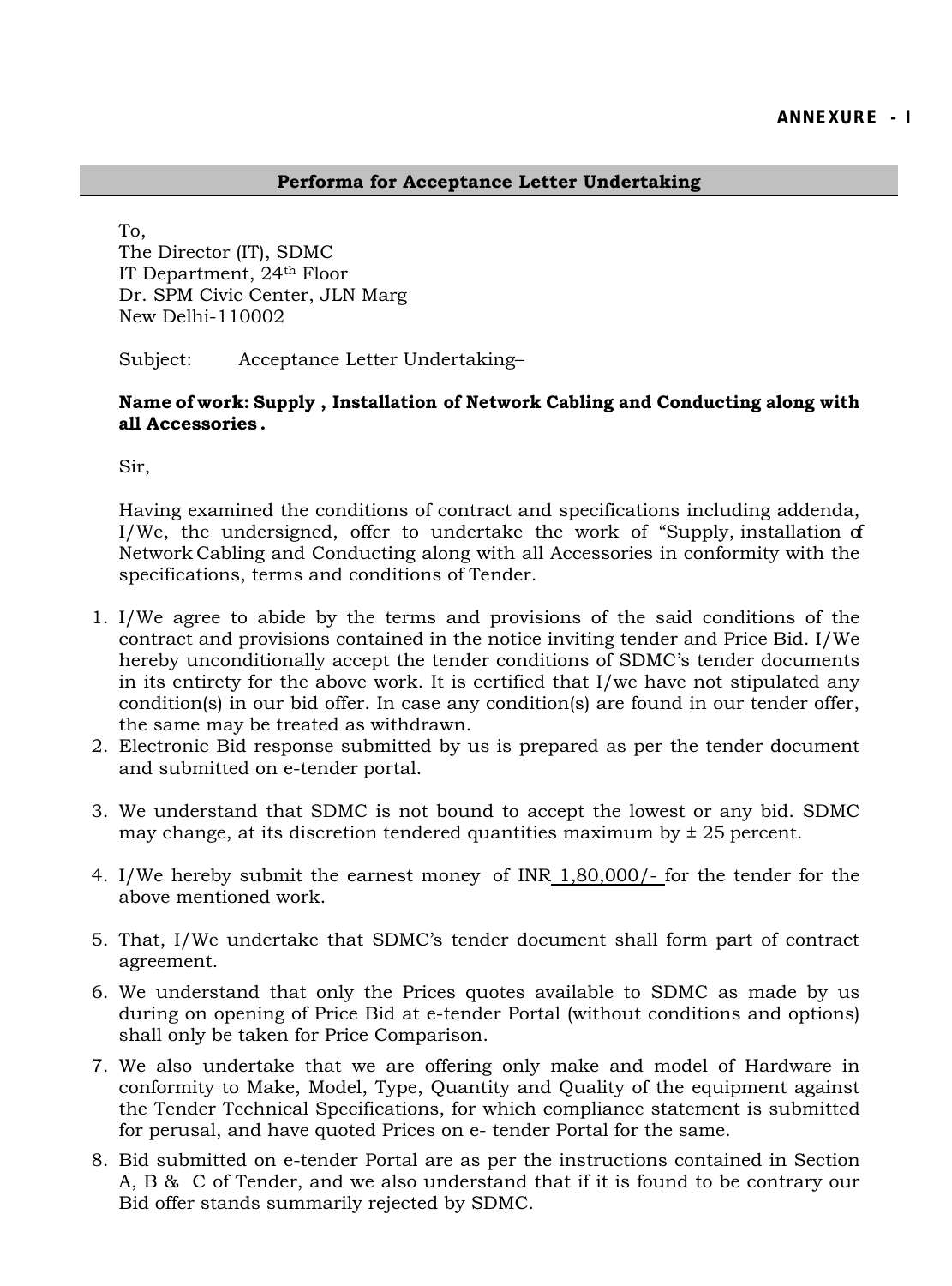Thanking you,

Dated:

Yours faithfully,

| Signature of the bidder |  |
|-------------------------|--|
| Name:                   |  |
| Telephone:              |  |
| Fax:                    |  |
| E-mail:                 |  |
| Stamp:                  |  |

Witness: ........................ Signature: .................... Address: ......................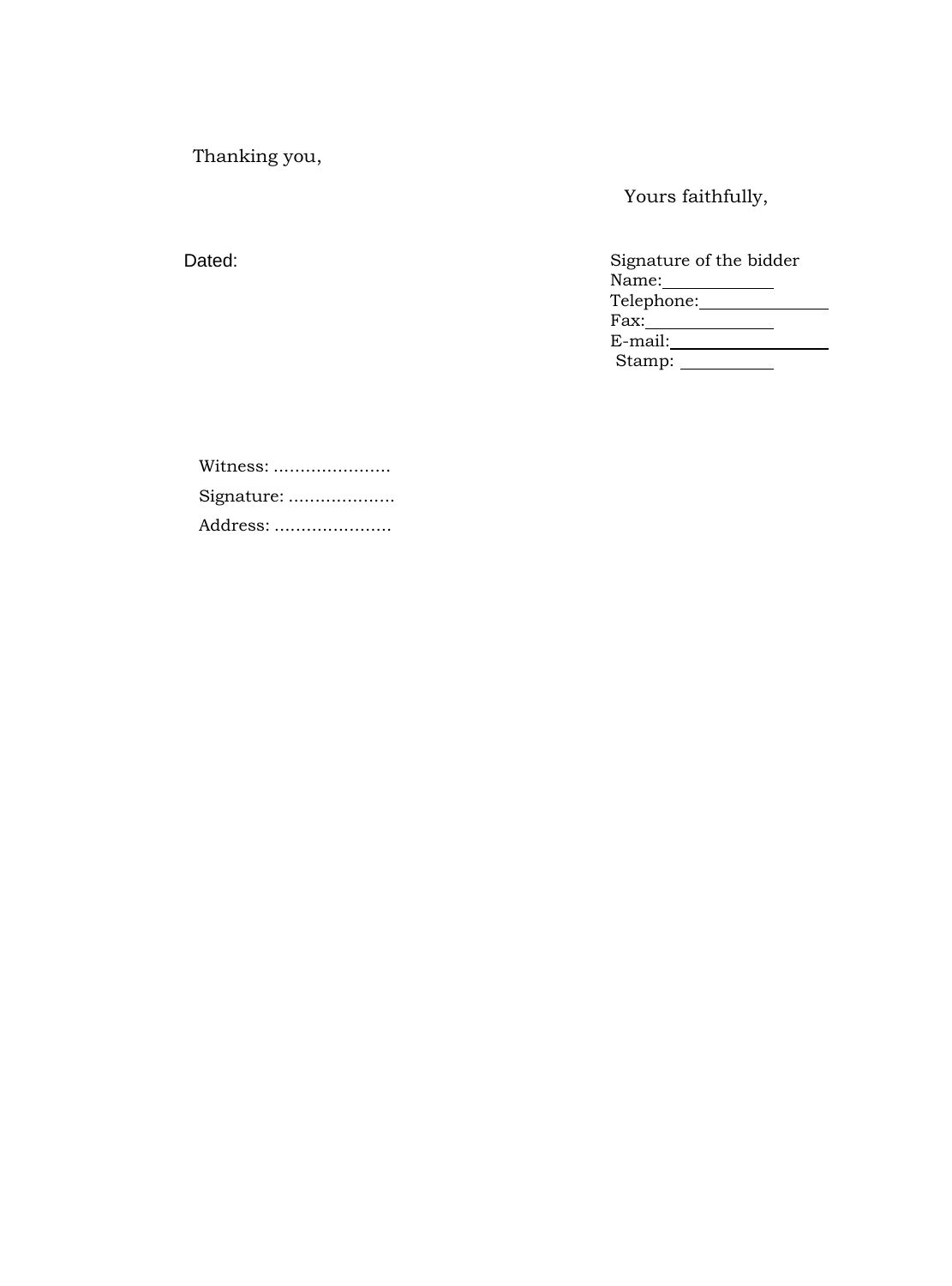### **Performa for Fee Bid Check-List**

### (To be submitted with Fee Bid

## **Name of work:Supply, Installation of Network Cabling and Conducting along with all Accessories**

| 1. | <b>Bidder Agency Name:</b>                     |                                                                                                                                                                                                                                                                                                                                                                        |
|----|------------------------------------------------|------------------------------------------------------------------------------------------------------------------------------------------------------------------------------------------------------------------------------------------------------------------------------------------------------------------------------------------------------------------------|
|    | Postal Address:                                |                                                                                                                                                                                                                                                                                                                                                                        |
|    |                                                |                                                                                                                                                                                                                                                                                                                                                                        |
|    | Tel./Fax No. and                               |                                                                                                                                                                                                                                                                                                                                                                        |
|    | e-mail address of the bidder                   |                                                                                                                                                                                                                                                                                                                                                                        |
|    |                                                |                                                                                                                                                                                                                                                                                                                                                                        |
| 2. | <b>Authorized Signatory</b>                    |                                                                                                                                                                                                                                                                                                                                                                        |
|    | (Name, Designation and contact details).       |                                                                                                                                                                                                                                                                                                                                                                        |
|    |                                                |                                                                                                                                                                                                                                                                                                                                                                        |
|    |                                                |                                                                                                                                                                                                                                                                                                                                                                        |
|    |                                                |                                                                                                                                                                                                                                                                                                                                                                        |
|    |                                                | Phone: 2000 Phone:                                                                                                                                                                                                                                                                                                                                                     |
|    |                                                |                                                                                                                                                                                                                                                                                                                                                                        |
|    |                                                | $Email: \begin{tabular}{ c c } \hline \rule{0.3cm}{.4cm} \rule{0.3cm}{.4cm} \rule{0.3cm}{.4cm} \rule{0.3cm}{.4cm} \rule{0.3cm}{.4cm} \rule{0.3cm}{.4cm} \rule{0.3cm}{.4cm} \rule{0.3cm}{.4cm} \rule{0.3cm}{.4cm} \rule{0.3cm}{.4cm} \rule{0.3cm}{.4cm} \rule{0.3cm}{.4cm} \rule{0.3cm}{.4cm} \rule{0.3cm}{.4cm} \rule{0.3cm}{.4cm} \rule{0.3cm}{.4cm} \rule{0.3cm}{.4$ |
|    |                                                |                                                                                                                                                                                                                                                                                                                                                                        |
| 3. | Has the bidder submitted Tender Fee as         |                                                                                                                                                                                                                                                                                                                                                                        |
|    |                                                |                                                                                                                                                                                                                                                                                                                                                                        |
|    | per the Tender Document?                       | Bank: Amount:                                                                                                                                                                                                                                                                                                                                                          |
|    |                                                |                                                                                                                                                                                                                                                                                                                                                                        |
| 4. | Has the bidder submitted <b>EMD</b> as per the |                                                                                                                                                                                                                                                                                                                                                                        |
|    | Tender Document?                               | Bank: Amount:                                                                                                                                                                                                                                                                                                                                                          |
|    |                                                |                                                                                                                                                                                                                                                                                                                                                                        |
|    |                                                |                                                                                                                                                                                                                                                                                                                                                                        |
| 5. | Has the bidder submitted Tender<br>Undertaking | Undertaking as per Annexure-I is<br>enclosed                                                                                                                                                                                                                                                                                                                           |
|    | Letter as per Annexure-I.                      | (Page No. ______).                                                                                                                                                                                                                                                                                                                                                     |
|    |                                                |                                                                                                                                                                                                                                                                                                                                                                        |

I ( ) hereby declare that the information as stated above and the supporting documents uploaded are true and correct. In case any information/document is found fake/incorrect at any stage, the EMD may be forfeited and action as deemed fit by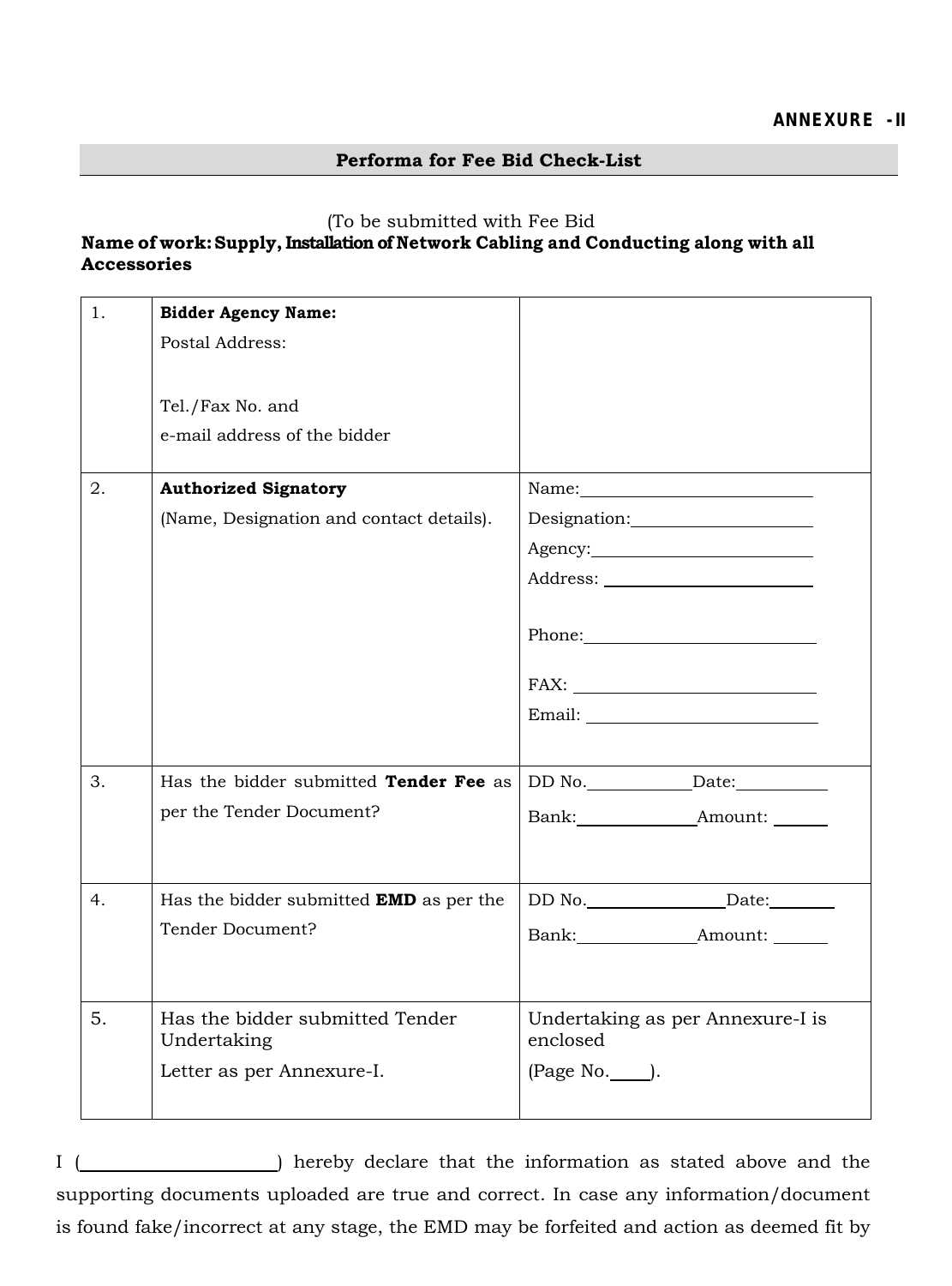SDMC can be taken against me.

Place: *Signature:* **Signature:** Date: Authorized Signatory of the bidder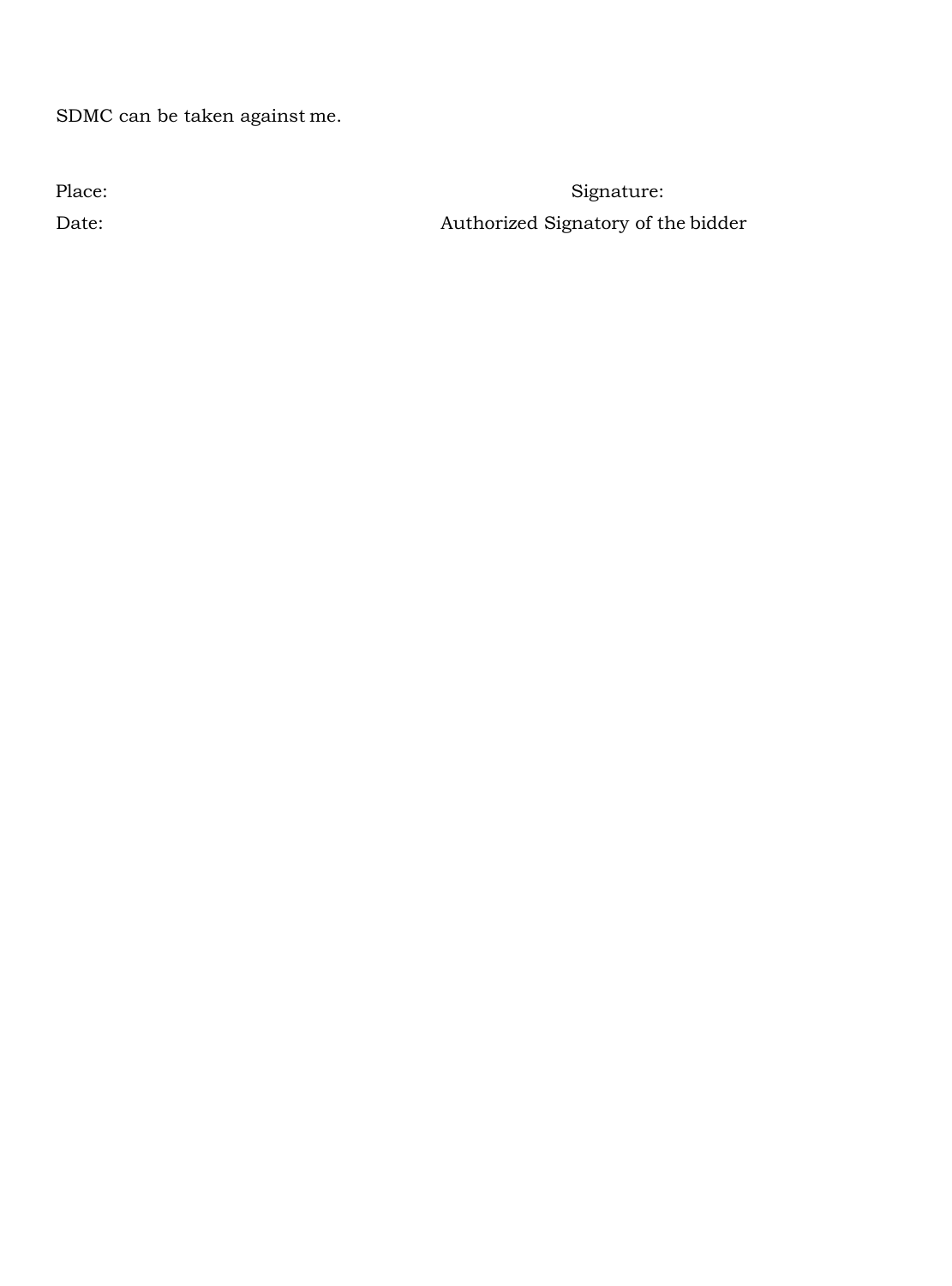## **Performa Check-List to be submitted by the Bidder along with PQ/Technical Bid**

Name of work: "Supply, Installation of Network Cabling and Conducting along with all Accessories.

| 1.           | Has the bidder submitted<br>undertaking         | Undertaking as per Annexure- I is<br>enclosed (Page No. ).               |
|--------------|-------------------------------------------------|--------------------------------------------------------------------------|
|              |                                                 |                                                                          |
|              | as per Annexure- I                              |                                                                          |
| 2.           | the bidder<br>submitted<br>Has                  | Credentials submitted (Page No.                                          |
|              | credentials as registered firm<br>PAN, GST copy | PAN:                                                                     |
|              |                                                 | GST:                                                                     |
| 3.           | Is the bidder a registered firm as              | Certificate of in-Corporation submitted                                  |
|              | per company act 1956<br>or                      | $\left(\text{page no}\ldots\ldots\ldots\right)$                          |
|              | company act 2013?<br>the Bidder<br>Has          |                                                                          |
| 4.           | submitted  <br>Certificate<br>Chartered<br>from | Certificate from Chartered Account<br>certified copies of audited<br>and |
|              | Account certifying annual financial             | balance sheets submitted (Page No.                                       |
|              | turnover and certified copies of                |                                                                          |
|              | audited balance sheets along with               |                                                                          |
|              | Profit & Loss Account?                          |                                                                          |
|              | Year 2017-18<br>Year 2018-19                    | Rs.<br>Rs.                                                               |
|              | Year 2019-20                                    | Rs.                                                                      |
|              | Average                                         | Rs.                                                                      |
| 5.           | the bidder<br>Has                               | attached Declaration/Undertaking as<br>per                               |
|              | Annexure-IV/V                                   | declaration/ undertaking as per Annexure-IV/V enclosed (Page No.         |
| 6.           | Experience details as per Notice                |                                                                          |
|              |                                                 |                                                                          |
|              | Inviting Tender Clause                          |                                                                          |
| 6.1          | Work No. 1                                      |                                                                          |
| 6.1.1        | Name/Scope of work                              |                                                                          |
| 6.1.2        | Name and Address of the                         |                                                                          |
|              | organization/department where the               |                                                                          |
|              | work has been executed                          |                                                                          |
| 6.1.3        | Contract Value (Rs)                             |                                                                          |
| 6.1.4        | Date of completion (actual)                     |                                                                          |
| 6.1.5        | Completion cost (Rs)                            |                                                                          |
| 6.1.6        | Purchase/Work Order                             | Copy enclosed (Page No.                                                  |
| 6.1.7        | Work Completion Certificate                     | Copy enclosed (Page No.                                                  |
| 6.2<br>6.2.1 | Work No. 2<br>Name/Scope of work                |                                                                          |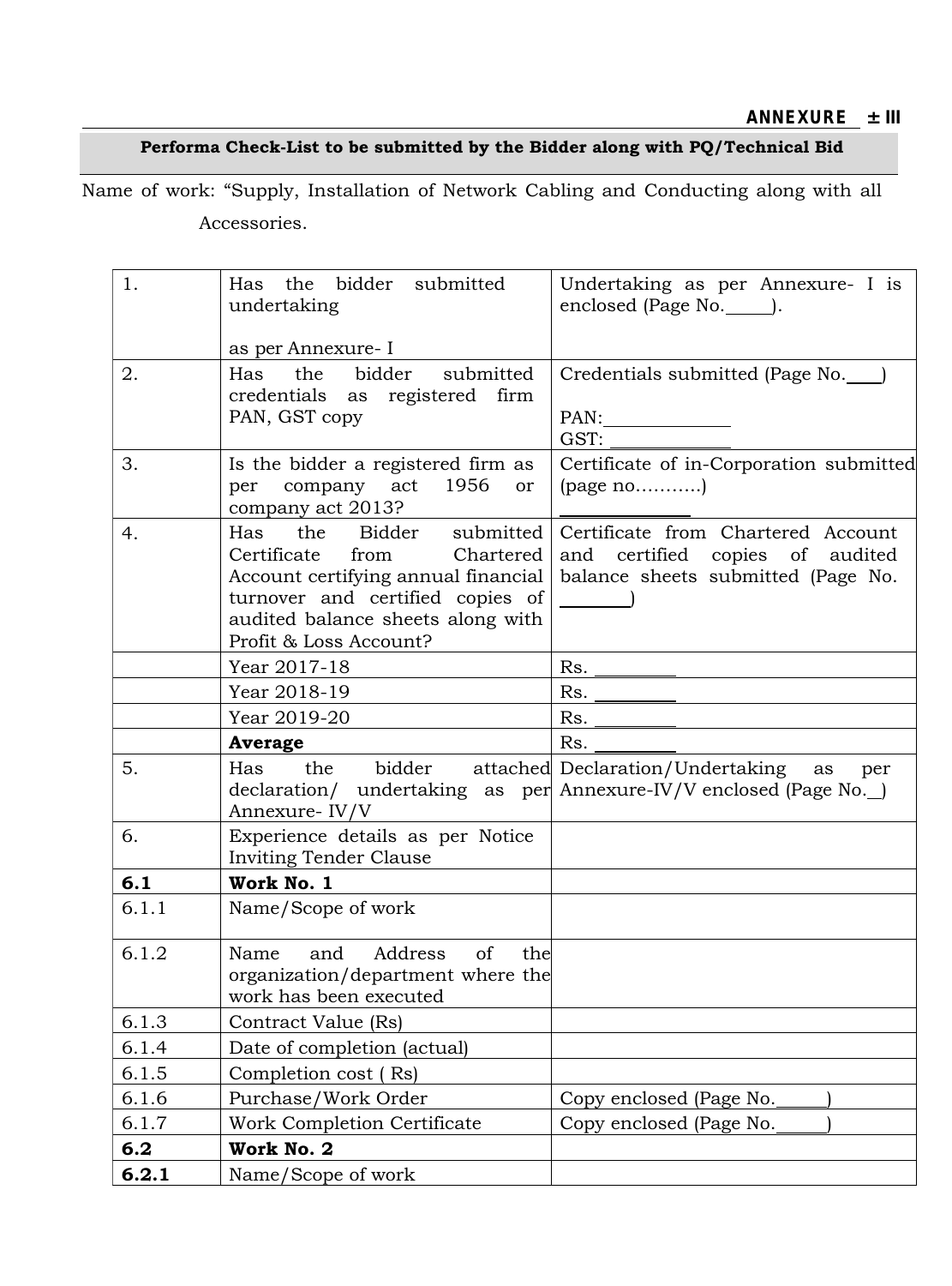| 6.2.2 | the<br>Address<br>of<br>Name<br>and<br>organization/department where<br>the<br>work has been executed |                                                                                                                          |
|-------|-------------------------------------------------------------------------------------------------------|--------------------------------------------------------------------------------------------------------------------------|
| 6.2.3 | Contract Value (Rs)                                                                                   |                                                                                                                          |
| 6.2.4 | Date of completion (actual)                                                                           |                                                                                                                          |
| 6.2.5 | Completion cost (Rs)                                                                                  |                                                                                                                          |
| 6.2.6 | Purchase/Work Order                                                                                   | Copy enclosed (Page No.                                                                                                  |
| 6.2.7 | Work Completion Certificate                                                                           | Copy enclosed (Page No.                                                                                                  |
| 6.2.8 | Whether the work experience<br>from Govt. Organizations or<br>private client?                         | In case the work experience of<br>private client, TDS certificate from<br>the respective client is enclosed<br>(Page No. |
| 6.3   | Work No. 3                                                                                            |                                                                                                                          |
| 6.3.1 | Name/Scope of work                                                                                    |                                                                                                                          |
| 6.3.2 | Address<br>of<br>Name<br>and<br>the<br>organization/department where<br>the<br>work has been executed |                                                                                                                          |
| 6.3.1 | Contract Value (Rs)                                                                                   |                                                                                                                          |
| 6.3.2 | Date of completion (actual)                                                                           |                                                                                                                          |
| 6.3.3 | Completion cost (Rs)                                                                                  |                                                                                                                          |
| 6.3.4 | Purchase/Work Order                                                                                   | Copy enclosed (Page No.                                                                                                  |
| 6.3.5 | Work Completion Certificate                                                                           | Copy enclosed (Page No.                                                                                                  |

I ( ) hereby declare that the information as stated above and the supporting documents uploaded are true and correct. In case any information/document is found fake/incorrect at any stage, the EMD may be forfeited and action as deemed fit by SDMC can be taken against me.

Place: Signature: Signature: Signature: Signature: Signature: Signature: Signature: Signature: Signature: Signature: Signature: Signature: Signature: Signature: Signature: Signature: Signature: Signature: Signature: Signat Date: Authorized Signatory of the bidder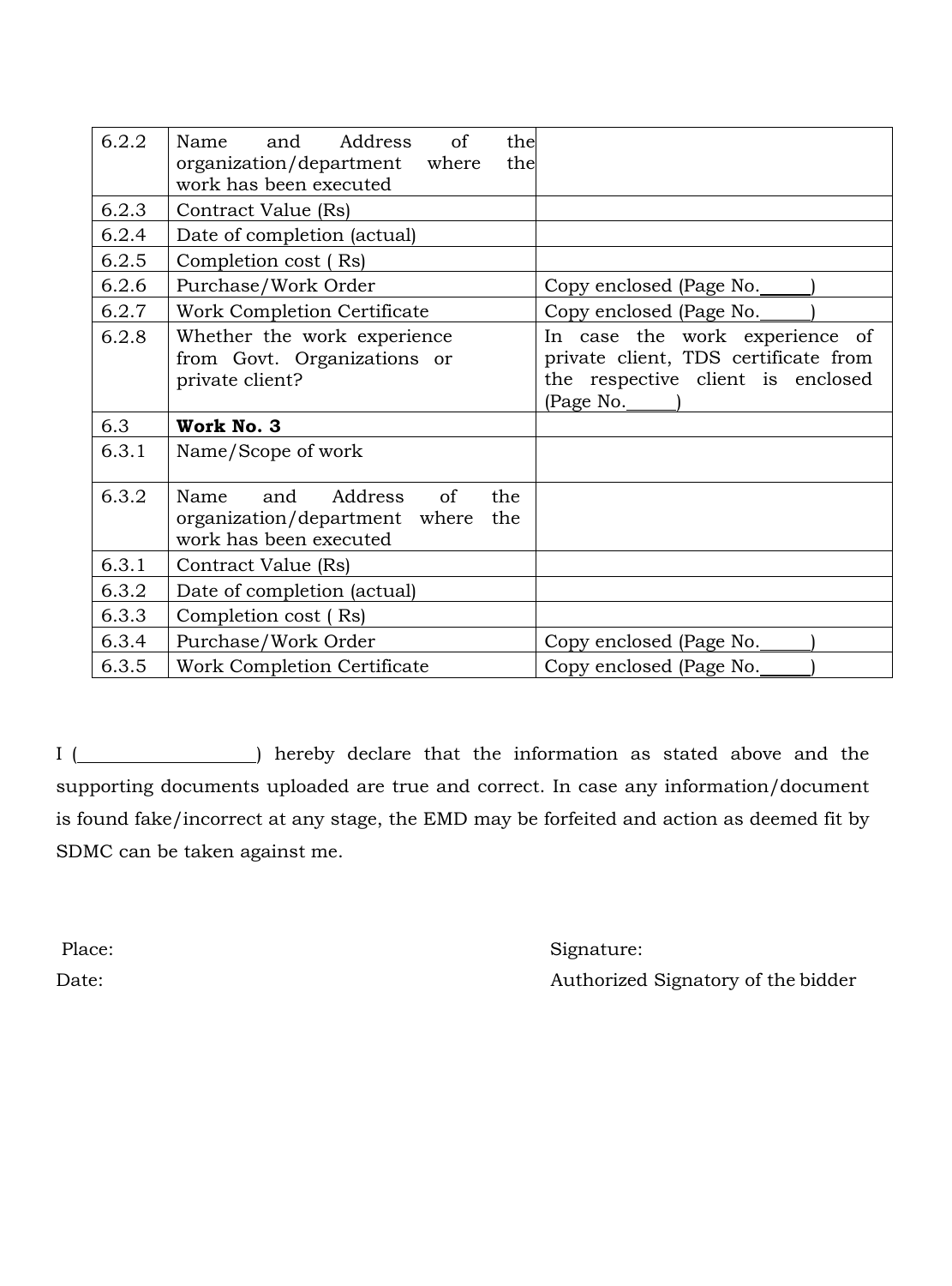## **Name of work: Supply, Installation of Network Cabling and Conducting along with all Accessories**

## **CAT6 U/UTP FRPVC CABLE**

| S. No.                  | <b>Parameter</b>                                | Specification                                                                                                                                                                                                                         | Compliance<br>(Yes/No) | <b>Remarks</b> |
|-------------------------|-------------------------------------------------|---------------------------------------------------------------------------------------------------------------------------------------------------------------------------------------------------------------------------------------|------------------------|----------------|
| $\mathbf{1}$            | <b>Make</b>                                     | To be Specified by the Bidder                                                                                                                                                                                                         |                        |                |
| $\overline{2}$          | <b>Type</b>                                     | <b>CAT6 U/UTP FRPVC Cable</b>                                                                                                                                                                                                         |                        |                |
| 3                       | <b>Type</b>                                     | 24 AWG solid bard copper,<br>Unshielded Twisted 4 Pair, Category<br>6, confirming to ANSI-TIA 568.2-D<br>for Category 6 & ISO/IEC 11801 for<br>Class E.                                                                               |                        |                |
| $\overline{\mathbf{4}}$ |                                                 | <b>Supports Gigabit Ethernet</b><br>(1000BaseT) standard requirement<br>for Applications such as High Speed<br>Data, Voice & Video Signals over<br>LANs, Server Farms and Other<br><b>Bandwidth Sensitive Indoor</b><br>Applications. |                        |                |
| 5                       | <b>Conductors</b>                               | Solid bare copper 24 AWG                                                                                                                                                                                                              |                        |                |
| 6                       | <b>Pair Separator</b>                           | $+$ Shape Spline                                                                                                                                                                                                                      |                        |                |
| 7                       | <b>Packing</b>                                  | Box of 305 meters                                                                                                                                                                                                                     |                        |                |
| 8                       | <b>Cable Outer Diameter</b>                     | $5.8 \pm 0.2$ mm                                                                                                                                                                                                                      |                        |                |
| 8                       | <b>Outer Sheath Thickness</b>                   | $0.6$ mm                                                                                                                                                                                                                              |                        |                |
| 9                       | <b>Delay Skew</b>                               | $<$ 45 ns                                                                                                                                                                                                                             |                        |                |
| 10                      | <b>Conductor Resistance</b>                     | $\overline{0}$ " ; 0 5 : " " 1 3 2 2 " o                                                                                                                                                                                              |                        |                |
| 11                      | <b>Mutual Capacitance</b>                       | $<$ 5.6nF/100m                                                                                                                                                                                                                        |                        |                |
| 12                      | <b>Resistance Unbalance</b>                     | 5% Max                                                                                                                                                                                                                                |                        |                |
| 13                      | <b>Capacitance Unbalance</b>                    | 330 pF/100 m                                                                                                                                                                                                                          |                        |                |
| 14                      | <b>Bend Radius</b>                              | 4 X Cable Diameter @ -20 °C $\pm$ 1 °C                                                                                                                                                                                                |                        |                |
| 15                      | <b>Pulling Force</b>                            | 25 <sub>1b</sub>                                                                                                                                                                                                                      |                        |                |
| 16                      | Nom. Velocity of<br>Propagation                 | 69%                                                                                                                                                                                                                                   |                        |                |
| 17                      | <b>Temperature Range</b><br><b>Operation</b>    | -20 °C to +70 °C                                                                                                                                                                                                                      |                        |                |
| 18                      | <b>Temperature Range</b><br><b>Installation</b> | $0 °C$ to +50 $°C$                                                                                                                                                                                                                    |                        |                |
|                         |                                                 | Max. Attenuation: 31.1 dB/90m                                                                                                                                                                                                         |                        |                |
|                         | <b>Performance</b>                              | Min. NEXT: 35.3 dB<br>Min. PS NEXT : $32.7$ dB                                                                                                                                                                                        |                        |                |
| 19                      | characteristics @ 250<br><b>MHz</b>             | Min. Return Loss: 10.0 dB                                                                                                                                                                                                             |                        |                |
|                         |                                                 | Min. ACR-F<br>$: 16.2 \text{ dB}$                                                                                                                                                                                                     |                        |                |
|                         |                                                 | Min. PSACR-F : 13.2 dB                                                                                                                                                                                                                |                        |                |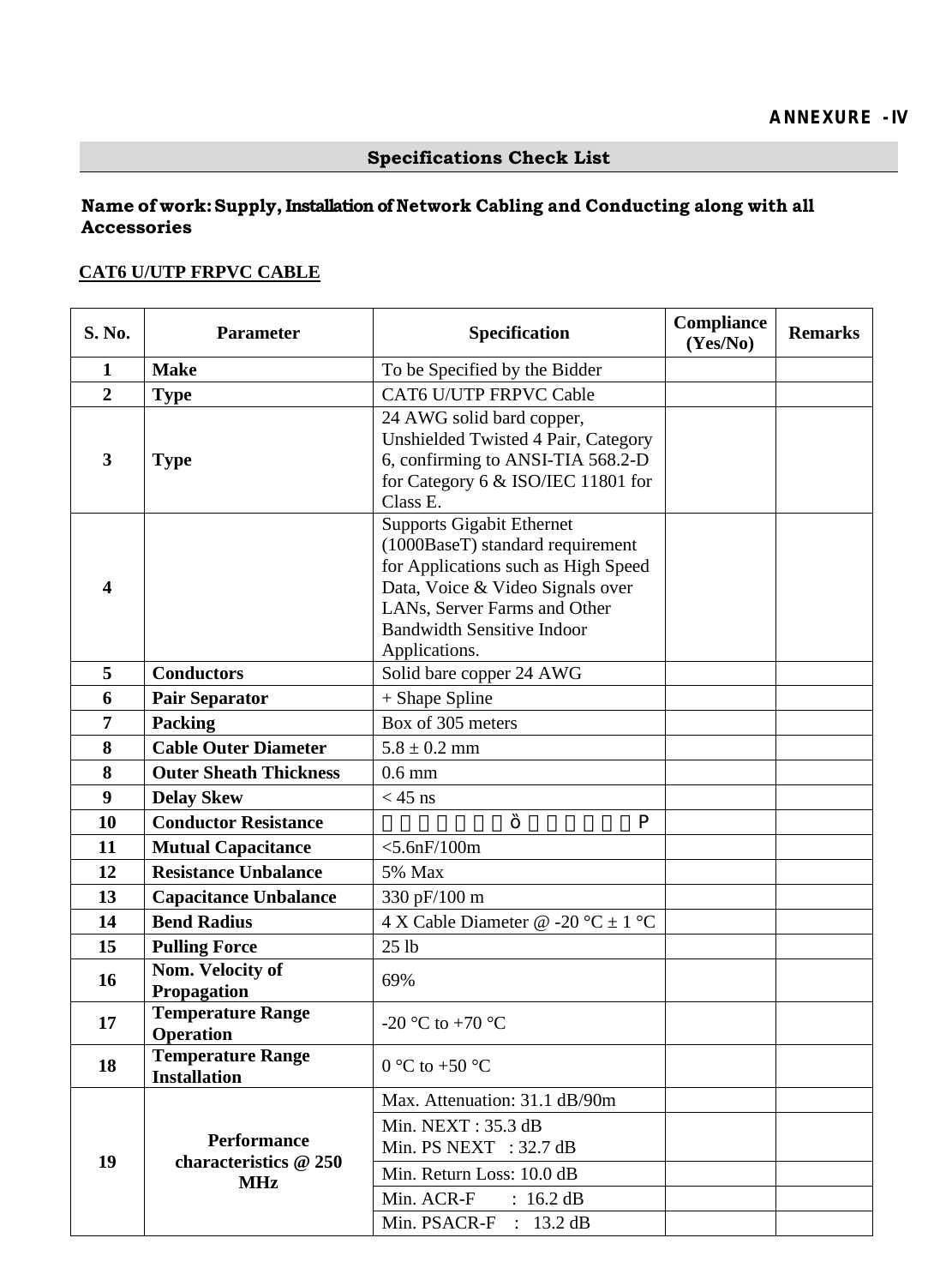|           | <b>Flame Properties</b>       | Flammability Test: UL 1666                |  |  |
|-----------|-------------------------------|-------------------------------------------|--|--|
| <b>20</b> |                               | <b>Acid Gas Emission Test: IEC</b>        |  |  |
|           |                               | 60754-1                                   |  |  |
|           |                               | <b>Smoke Density Test: ASTM 2843</b>      |  |  |
|           |                               | Should be ETL Verified for 04             |  |  |
| 21        | <b>Regulatory Compliances</b> | <b>Connector Channel and UL Listed</b>    |  |  |
| 22        | <b>RoHS</b> Compliant         | Should comply to RoHS Standard            |  |  |
|           |                               | <b>OEM</b> Authorization and Compliance   |  |  |
|           |                               | vq "dg "uwdokvvgf"                        |  |  |
| 23        | <b>Authorization</b>          | head duly Signed and Stamped by           |  |  |
|           |                               | Authorized Signatory alongwith SI         |  |  |
|           |                               | <b>Aurhorised Partnership Certificate</b> |  |  |

## **Cat6 Modular Jack, Keystone Style**

| S. No.                  | <b>Parameter</b>                                     | Specification                                                                                                                                                                              | Compliance<br>(Yes/No) | <b>Remarks</b> |
|-------------------------|------------------------------------------------------|--------------------------------------------------------------------------------------------------------------------------------------------------------------------------------------------|------------------------|----------------|
| $\mathbf{1}$            | <b>Make</b>                                          | To be Specified by the Bidder                                                                                                                                                              |                        |                |
| $\overline{2}$          | <b>Type</b>                                          | <b>CAT6</b> Modular Jack                                                                                                                                                                   |                        |                |
| $\overline{\mathbf{3}}$ | <b>Type</b>                                          | Modular Jacks shall meet and exceed<br>channel specification of ANSI/TIA<br>568.D-2, IEC/ISO 11801 & IEC<br>60603-7-41 when used as a<br>component in a properly installed<br>UTP channel. |                        |                |
| $\overline{\mathbf{4}}$ | <b>Housing Material</b>                              | <b>High impact Fire Proof ABS</b><br><b>UL94V-0</b>                                                                                                                                        |                        |                |
| 5                       | <b>Front Connection</b>                              | RJ 45 : PCB, 50µ Phosphor bronze<br>gold over nickel plating contacts                                                                                                                      |                        |                |
| 6                       | <b>IDC</b> Connector                                 | Phosphor bronze, Tin-plating<br>contacts                                                                                                                                                   |                        |                |
| $\overline{7}$          | <b>PCB Material &amp; Thickness</b>                  | FR-4, 1.2mm thickness                                                                                                                                                                      |                        |                |
|                         |                                                      | Uses a press-fit technology is able to<br>complete the insertion of the IDC<br>and RJ-45 contacts into a PTH<br>(Plated-Through Hole) on a PCB<br>(Printed Circuit Board).                 |                        |                |
| 8                       | <b>Solderless Connection</b><br><b>Establishment</b> | Avoid quality problems such as cold<br>Spots, voids, splatters, and cracks<br>and its highly reliable than soldering.                                                                      |                        |                |
|                         |                                                      | Does not use Solder, it uses no lead<br>(Pb) and there is no extra heat on the<br>connections, it makes the<br>connections clean, Reliable                                                 |                        |                |
| 9                       | <b>Accessories</b>                                   | PCB Keystone Jack Can Be Easily<br>Terminated by Hand Tool (Tool<br>Should Terminate all 8 Pins in a<br>Single Action)                                                                     |                        |                |
| 10                      | <b>Termination Interface</b>                         | Front Mated Connection: 750 Cycles<br><b>Rear Mated Connection: 200 Cycles</b>                                                                                                             |                        |                |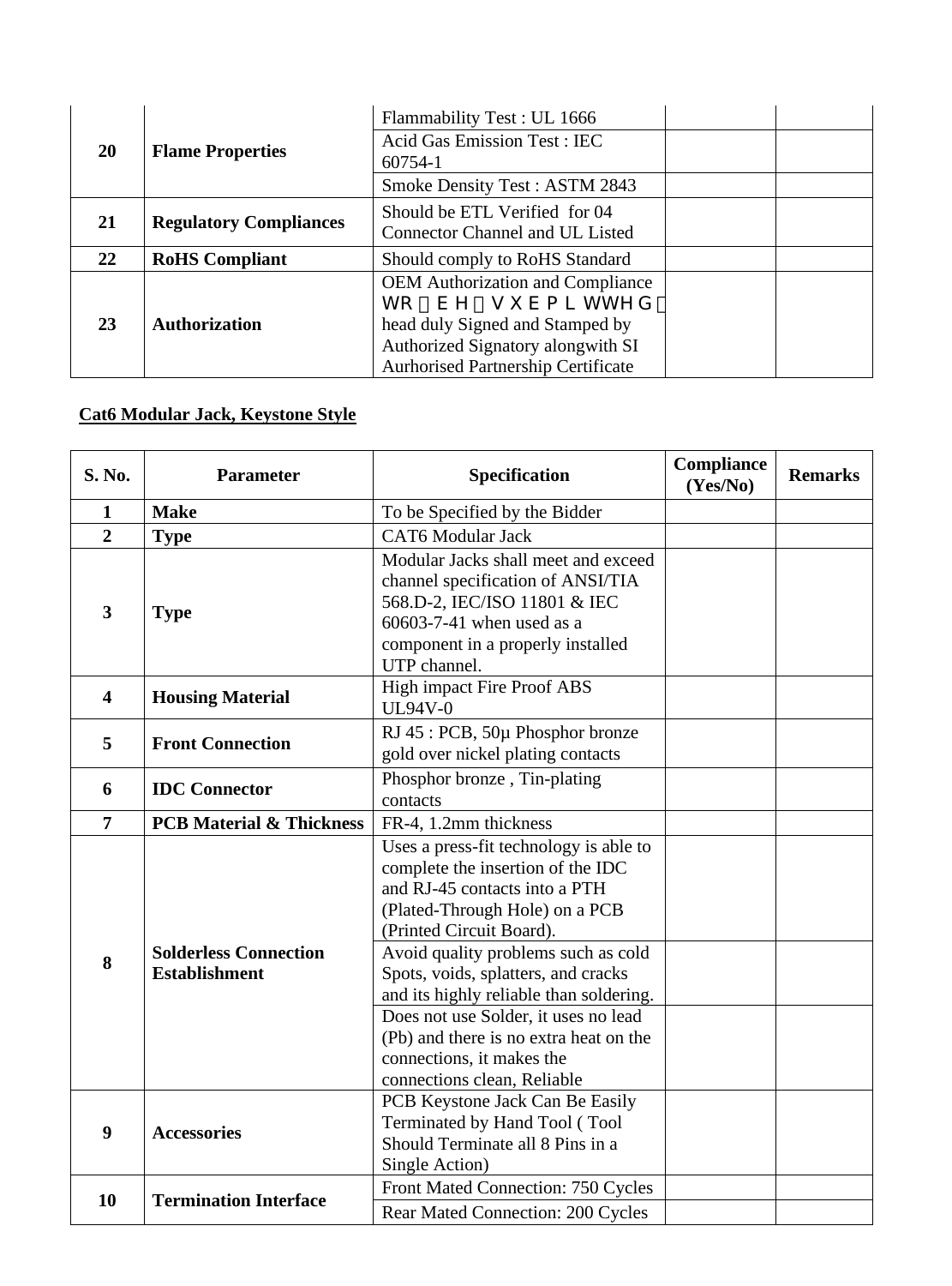| 11 | <b>Plug and Outlet Contact</b> | $\times$ " 3 2 2 " I t c o u " y k v j  |  |
|----|--------------------------------|-----------------------------------------|--|
|    | force                          | $RJ-45$ plug                            |  |
| 12 | <b>Plug retention Force</b>    | $\times$ " 3 3 n d h                    |  |
| 13 | Jack wire material and         | 0.35mm Phosphor bronze gold over        |  |
|    | thickness                      | nickel plating                          |  |
| 14 | <b>IDC</b> Conductor           | 0.5mm Phosphor bronze, Tin-             |  |
|    |                                | plating                                 |  |
| 15 | <b>Contact Compatibility</b>   | Accommodates 23 to 26AWG solid          |  |
| 16 | <b>Termination Pattern</b>     | TIA / EIA 568 A and B                   |  |
|    | <b>Operating Temperature</b>   | -10 $^{\circ}$ to +60 $^{\circ}$ C      |  |
| 17 | <b>Storage Temperature:</b>    | -40 $^{\circ}$ to +70 $^{\circ}$ C      |  |
|    | <b>Operating Humidity:</b>     | 10% to 90% PH                           |  |
|    |                                | Insertion Loss: Max. 0.32 dB            |  |
|    | <b>Electrical Performance</b>  | NEXT: Min. 46.0 dB                      |  |
|    |                                | FEXT: Min. 35.1 dB                      |  |
|    |                                | RL: Min. 14 dB                          |  |
|    |                                | PSANEXT: Min 56.5 dB                    |  |
|    |                                | PSACRF: Min 53.0 dB                     |  |
| 18 |                                | TCL: Min 20.0 dB                        |  |
|    |                                | Kpuwncvkqp" Tguku                       |  |
|    |                                | Eqpvcev" Tgukuvcp                       |  |
|    |                                | Current rating : 1.5 Amps               |  |
|    |                                | $F E$ " Tgukuvcpeg" < "                 |  |
|    |                                | <b>DC/AC Volt Endurance:</b>            |  |
|    |                                | DC1000V/AC750V 1min                     |  |
|    |                                | Should be ETL Verified for 04           |  |
| 19 | <b>Regulatory Compliances</b>  | <b>Connector Channel and UL Listed</b>  |  |
| 20 |                                | Should comply to RoHS Directive         |  |
|    | <b>RoHS</b> Compliant          | 2002/95/EC                              |  |
|    |                                | <b>OEM</b> Authorization and Compliance |  |
|    |                                | vq" dg" uwd ok v vgf"                   |  |
| 21 | <b>Authorization</b>           | head duly Signed and Stamped by         |  |
|    |                                | Authorized Signatory alongwith SI       |  |
|    |                                | Aurhorised Partnership Certificate      |  |

## **Cat6 Unshielded LSZH Patch Cords for Work Stations & Rack End**

| <b>S. No.</b>  | <b>Parameter</b>  | <b>Specification</b>                                                                                                                 | <b>Compliance</b><br>(Yes/No) | <b>Remarks</b> |
|----------------|-------------------|--------------------------------------------------------------------------------------------------------------------------------------|-------------------------------|----------------|
|                | <b>Make</b>       | To be Specified by the Bidder                                                                                                        |                               |                |
| $\overline{2}$ | <b>Type</b>       | CAT6 Unshielded LSZH Patch Cord<br>Cable                                                                                             |                               |                |
| 3              | <b>Type</b>       | Modular Cord shall meet and exceed<br>channel specification of ANSI/TIA<br>568.2-D, ISO/IEC 11801 Class E &<br>IEC 61156-6 Standard. |                               |                |
| 4              | Conductor         | Flexible Stranded Bare Copper, 24<br>AWG                                                                                             |                               |                |
| 5              | <b>Insulation</b> | PE $(0.95 \text{ mm} +/- 0.05 \text{ mm})$                                                                                           |                               |                |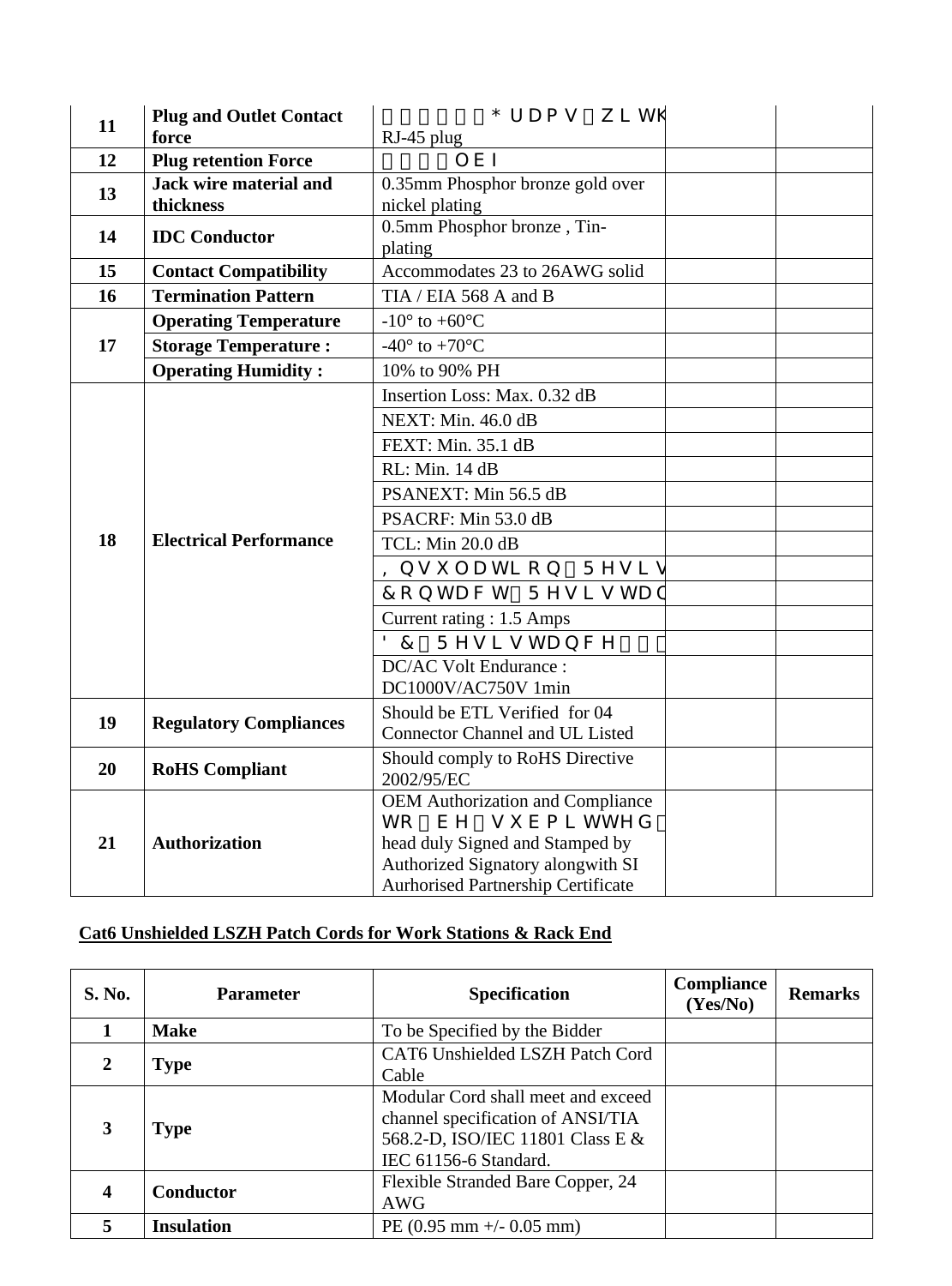| 6              | <b>Insulation Thickness</b>      | $0.16$ mm                                          |  |
|----------------|----------------------------------|----------------------------------------------------|--|
|                |                                  | Transparent Strain Relief easy latch-              |  |
|                |                                  | cover boot design for easy                         |  |
|                |                                  | depression                                         |  |
| $\overline{7}$ | <b>Feature</b>                   | Backward compatible for easy                       |  |
|                |                                  | integration with any network                       |  |
|                | component that uses a RJ45       |                                                    |  |
|                |                                  | connection                                         |  |
| 8              | Length                           | 2/3/5 Meter & Customized length                    |  |
| 9              | <b>Connectors</b>                | High Grade $50 \mu$ gold plated RJ45<br>Connectors |  |
|                |                                  | Solid Bare Electrolytic Grade                      |  |
| <b>10</b>      | <b>Conductor Material</b>        | Copper                                             |  |
|                | <b>Operating Temperature</b>     |                                                    |  |
|                | Range                            | -10 °C to +60 $\degree$ C                          |  |
| 11             | <b>Storage Temperature</b>       |                                                    |  |
|                | <b>Range:</b>                    | -20 °C to +70 °C                                   |  |
|                | <b>Installation Temperature:</b> | $0^{\circ}$ C to +50 $^{\circ}$ C                  |  |
| 12             | <b>Sheath Material</b>           | <b>LSZH</b>                                        |  |
| 13             | <b>Cable Diameter</b>            | $5.86 \pm 0.3$ mm                                  |  |
|                |                                  | Eqpf we vqt "FE" Tgu                               |  |
|                |                                  | 100m                                               |  |
|                |                                  | Tgukuvcpeg "Wpdcn                                  |  |
|                |                                  | Korgf cpeg " < " 3 2 2                             |  |
|                |                                  | Frequency: 250MHz Maximum                          |  |
|                |                                  | Insertion Loss: 39.4dB                             |  |
| 14             | <b>Electrical Specification:</b> | Minimum NEXT: 37.6-38.8dB                          |  |
|                |                                  | Minimum Return loss: 14dB                          |  |
|                |                                  | Minimum ACR-F: 19.8dB                              |  |
|                |                                  | Minimum PSNEXT: 36.3dB                             |  |
|                |                                  |                                                    |  |
|                |                                  | Minimum PSACRF: 16.8dB                             |  |
|                |                                  | Propagation Delay: 536dB                           |  |
|                |                                  | Delay Skew: 45ns/100m                              |  |
|                |                                  | Patch Cords which will give                        |  |
| 15             | <b>Performance</b>               | guaranteed higher bandwidth will be                |  |
|                |                                  | preferred.<br>Should be ETL Verified for 04        |  |
| <b>16</b>      | <b>Regulatory Compliances</b>    | Connector Channel.                                 |  |
|                |                                  | Should comply to RoHS Directive                    |  |
| 17             | <b>RoHS</b> Compliant            | 2002/95/EC                                         |  |
|                |                                  | <b>OEM Authorization and Compliance</b>            |  |
|                |                                  | vq" dg" uwd ok v vgf"                              |  |
| 18             | <b>Authorization</b>             | head duly Signed and Stamped by                    |  |
|                |                                  | Authorized Signatory alongwith SI                  |  |
|                |                                  | Aurhorised Partnership Certificate                 |  |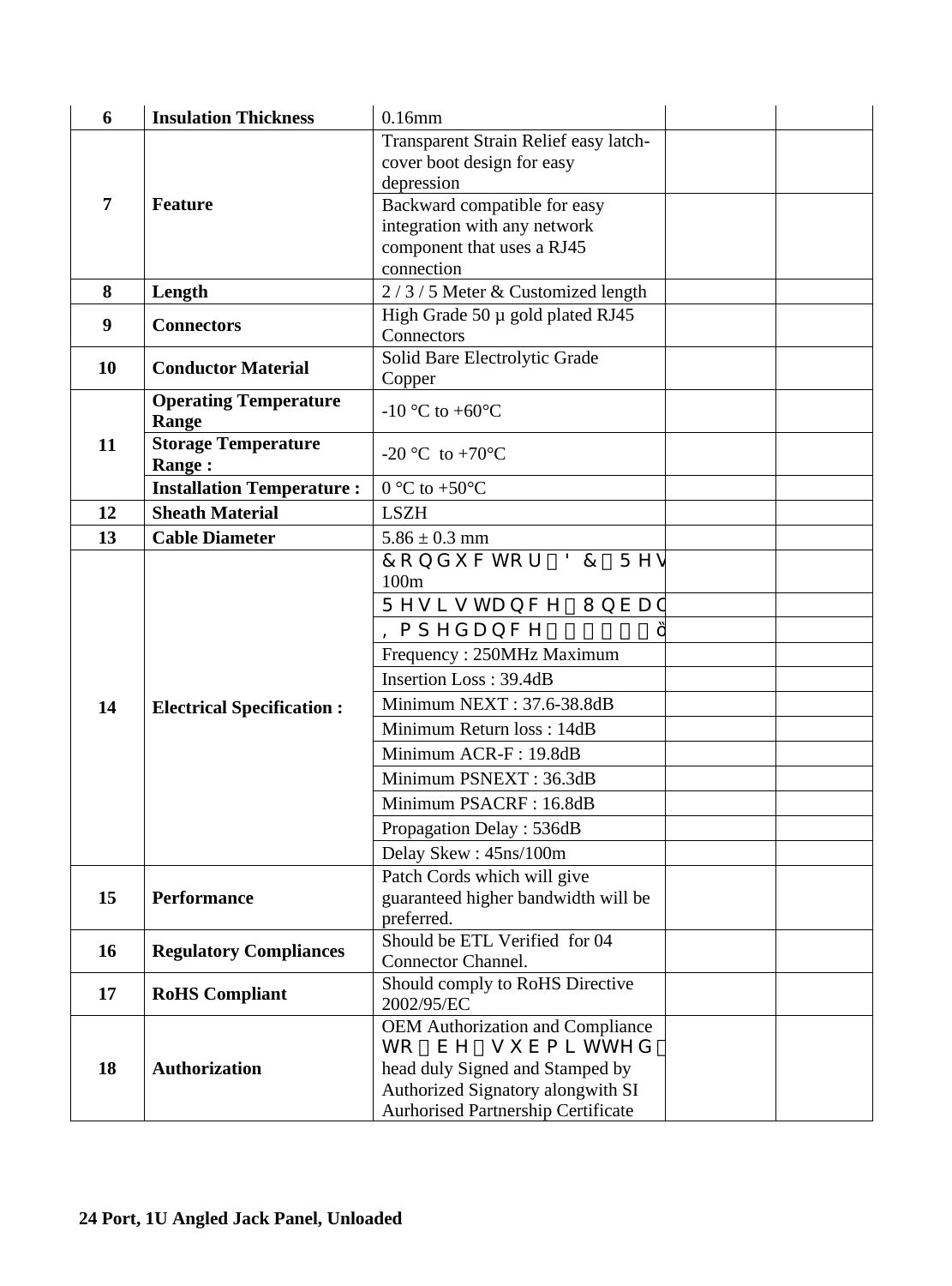| S. No.                  | <b>Parameter</b>                      | Specification                                                                                                                                                                                      | Compliance<br>(Yes/No) | <b>Remarks</b> |
|-------------------------|---------------------------------------|----------------------------------------------------------------------------------------------------------------------------------------------------------------------------------------------------|------------------------|----------------|
| $\mathbf{1}$            | <b>Make</b>                           | To be Specified by the Bidder                                                                                                                                                                      |                        |                |
| $\boldsymbol{2}$        | <b>Type</b>                           | 24 Port, 0.5U Straight Jack Panel,<br>Unloaded                                                                                                                                                     |                        |                |
| $\mathbf{3}$            |                                       | Patch panels IDC (IDC of<br><b>Information Outlet) Connectivity</b><br>Snap in Type should be at rear                                                                                              |                        |                |
|                         |                                       | end & RJ-45 jack on front panel,<br>19" rack mountable.                                                                                                                                            |                        |                |
| $\overline{\mathbf{4}}$ |                                       | Patch panels Ports should be<br>individually replaceable &<br>Consistent port-to-port<br>performance.                                                                                              |                        |                |
| 5                       | <b>Availability</b>                   | Patch Panel should be available<br>with 24 Ports in 0.5U                                                                                                                                           |                        |                |
| 6                       | <b>Cable management</b>               | Straight Patch Panel with cable<br>management bar Information<br>Outlet Slot that makes patch cord<br>routing easier and eliminate the<br>need for Horizontal Cable<br>Management.                 |                        |                |
| 7                       | Compatibility                         | Patch Panel should be able to<br>accept Cat6A, Cat6 and Cat5e<br>information outlets for backward<br>and forward compatibility                                                                     |                        |                |
| 8                       | Height                                | 0.5U(22mm)                                                                                                                                                                                         |                        |                |
| 9                       | <b>Storage Temperature Range</b>      | -40Deg C to $+70$ Deg C                                                                                                                                                                            |                        |                |
| 10                      | <b>Operating Temperature</b><br>range | -40Deg C to $+70$ Deg C                                                                                                                                                                            |                        |                |
| 11                      | <b>Humidity</b>                       | 10% - 90% RH                                                                                                                                                                                       |                        |                |
| 12                      | <b>Color and Material</b>             | Metal SPCC, Black, plastic<br>inserts, Double layer - 2.5mm,<br>provided with mini cable ties,<br>cage nuts & rare cable<br>management.                                                            |                        |                |
| 13                      | <b>Authorization</b>                  | <b>OEM</b> Authorization and<br>Compliance to be submitted on<br>$Q G O \phi$ u "Ng v v g t "j<br>and Stamped by Authorized<br>Signatory alongwith SI<br><b>Aurhorised Partnership Certificate</b> |                        |                |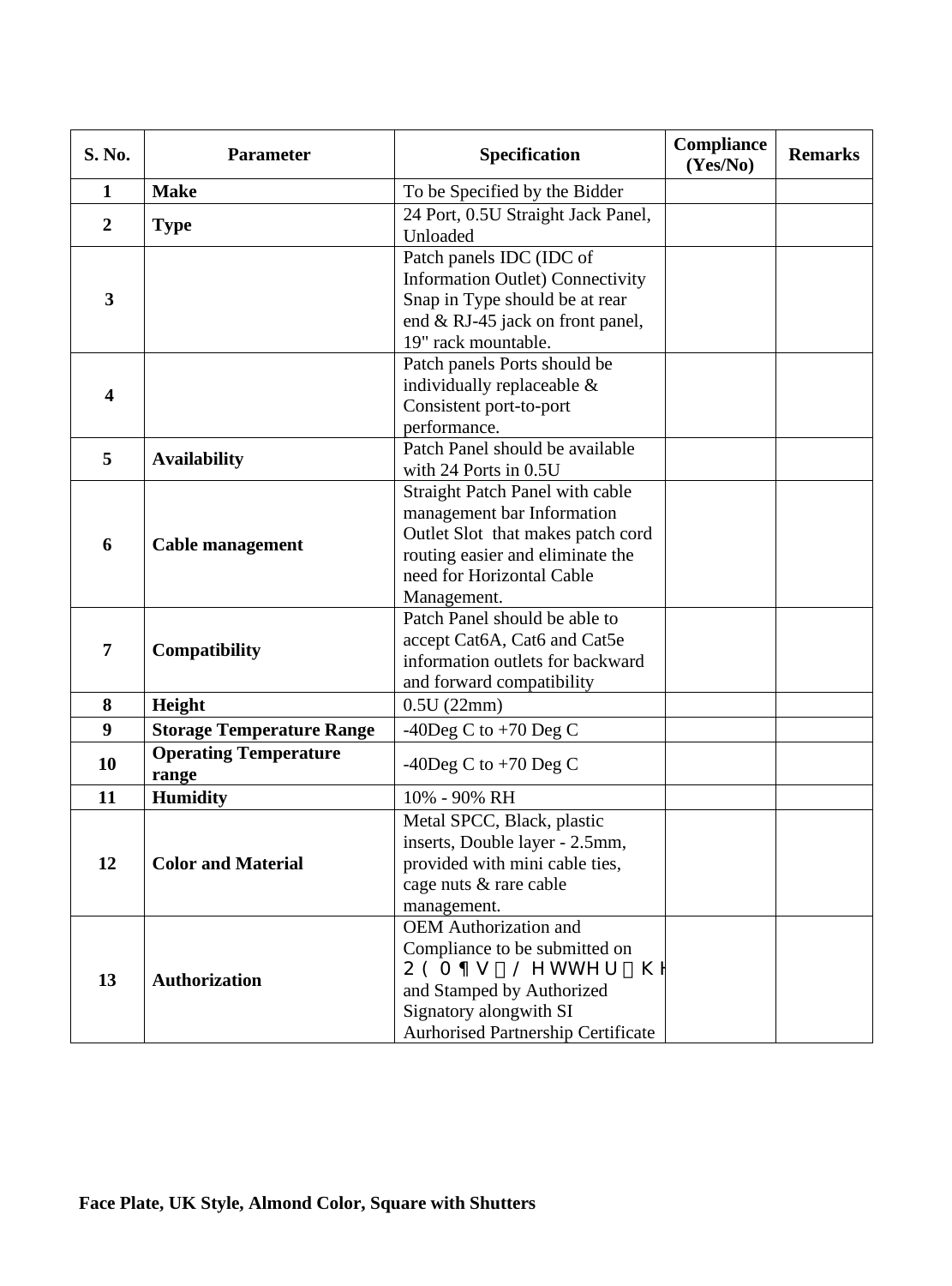| S. No.                  | <b>Parameter</b>       | Specification                                                                                                                                                                                        | Compliance<br>(Yes/No) | <b>Remarks</b> |
|-------------------------|------------------------|------------------------------------------------------------------------------------------------------------------------------------------------------------------------------------------------------|------------------------|----------------|
| 1                       | <b>Make</b>            | To be Specified by the Bidder                                                                                                                                                                        |                        |                |
| $\overline{2}$          | <b>Type</b>            | UK Style with Built-in Dust<br>Covers / Shutters                                                                                                                                                     |                        |                |
| $\overline{\mathbf{3}}$ | <b>Material</b>        | Fire-retardant Plastic, ABS + PC,<br>White color, UK Style.                                                                                                                                          |                        |                |
| $\overline{\mathbf{4}}$ | <b>Acceptability</b>   | Should be able to accept Cat6A,<br>Cat6 and Cat5e information<br>outlets, Modules, Keystones and<br>Adaptors to suit all installation<br>requirements                                                |                        |                |
| 5                       | <b>Approvals</b>       | <b>UL 94V-0</b>                                                                                                                                                                                      |                        |                |
| 6                       | No. of plates          | 2 Plates/Pieces Face Plate for<br>better aesthetic look (Premium<br>Type)                                                                                                                            |                        |                |
| 7                       | <b>Mounting screws</b> | Include mounting screws and<br>Label Holders with Plastic covers                                                                                                                                     |                        |                |
| 8                       | <b>Available</b>       | Single/Dual/Quad network<br>faceplate                                                                                                                                                                |                        |                |
| 9                       | <b>Dimensions</b>      | (H x W x D) 86 x 86 x 14.42 mm                                                                                                                                                                       |                        |                |
| 10                      | <b>Authorization</b>   | <b>OEM</b> Authorization and<br>Compliance to be submitted on<br>$Q G O \phi u$ " Ng v v g t " j<br>and Stamped by Authorized<br>Signatory alongwith SI<br><b>Aurhorised Partnership Certificate</b> |                        |                |

# **Back Box for Face Plate, UK Style**

| <b>S. No.</b>  | <b>Parameter</b>     | <b>Specification</b>                                                                                                                                                                                   | <b>Compliance</b><br>(Yes/No) | <b>Remarks</b> |
|----------------|----------------------|--------------------------------------------------------------------------------------------------------------------------------------------------------------------------------------------------------|-------------------------------|----------------|
|                | <b>Make</b>          | To be Specified by the Bidder                                                                                                                                                                          |                               |                |
| $\overline{2}$ | <b>Type</b>          | Back Box for UK Style Faceplate                                                                                                                                                                        |                               |                |
| $\mathbf{3}$   | <b>Material</b>      | White High impact plastics.                                                                                                                                                                            |                               |                |
| 4              | Entry                | Adjustable cable entries                                                                                                                                                                               |                               |                |
| 5              | <b>Dimensions</b>    | 38 x 87 x 87 mm                                                                                                                                                                                        |                               |                |
| 6              | Compatible           | Back box allows for mounting a<br>various port of Faceplates                                                                                                                                           |                               |                |
| 7              | <b>Authorization</b> | <b>OEM</b> Authorization and<br>Compliance to be submitted on<br>$Q G O \phi u$ " Ng v v g t " j g<br>and Stamped by Authorized<br>Signatory alongwith SI<br><b>Aurhorised Partnership Certificate</b> |                               |                |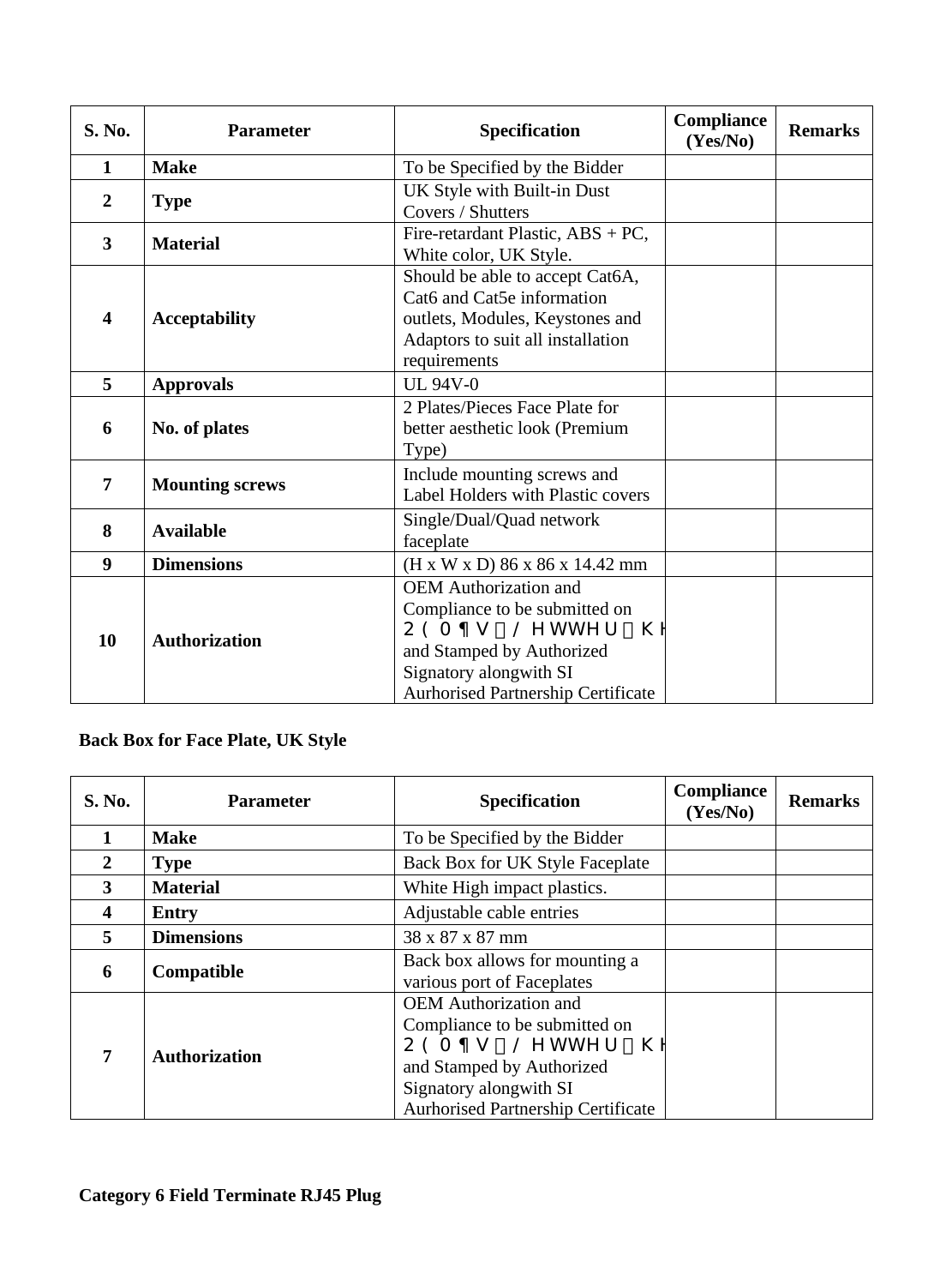| S. No.                  | <b>Parameter</b>                      | <b>Specification</b>                                                                                                                                                                  | Compliance<br>(Yes/No) | <b>Remarks</b> |
|-------------------------|---------------------------------------|---------------------------------------------------------------------------------------------------------------------------------------------------------------------------------------|------------------------|----------------|
| 1                       | <b>Make</b>                           | To be Specified by the Bidder                                                                                                                                                         |                        |                |
| $\overline{2}$          | <b>Type</b>                           | Category 6 Field Terminate RJ45<br>Plug                                                                                                                                               |                        |                |
|                         |                                       | Unshielded RJ45 Connector that<br>allows users to terminate UTP<br>Copper cables.                                                                                                     |                        |                |
|                         |                                       | RJ45 crimp plug (8P8C) accepts<br>solid or stranded cable                                                                                                                             |                        |                |
| $\overline{\mathbf{3}}$ | <b>Housing Material</b>               | UL94V-0 Compliant<br>Polycarbonate                                                                                                                                                    |                        |                |
| 4                       | <b>Contact Material</b>               | <b>Copper Alloy</b>                                                                                                                                                                   |                        |                |
| 5                       | <b>Current Rating</b>                 | 2A (MAX) @ 25 C                                                                                                                                                                       |                        |                |
| 6                       | <b>Voltage Rating</b>                 | 250 VAC (Max)                                                                                                                                                                         |                        |                |
| 7                       | <b>Insulation Resistance</b>          | 500M OHMS @ 1000 VAC                                                                                                                                                                  |                        |                |
| 8                       | <b>Operating Temperature</b><br>Range | -40 °C to +75 °C                                                                                                                                                                      |                        |                |
| 9                       | <b>Durability</b>                     | Min of 500 Insertion and<br>withdrawal cycles                                                                                                                                         |                        |                |
| 10                      | <b>Authorization</b>                  | <b>OEM</b> Authorization and<br>Compliance to be submitted on<br>QGOøu "Ngvvgt"jg<br>and Stamped by Authorized<br>Signatory alongwith SI<br><b>Aurhorised Partnership Certificate</b> |                        |                |

## **24U Network Rack with Accessories**

| <b>S. No.</b> | <b>Parameter</b>    | <b>Specification</b>                                                                                                                                                                                                                      | Compliance<br>(Yes/No) | <b>Remarks</b> |
|---------------|---------------------|-------------------------------------------------------------------------------------------------------------------------------------------------------------------------------------------------------------------------------------------|------------------------|----------------|
| 1             | <b>Make</b>         | To be Specified by the Bidder                                                                                                                                                                                                             |                        |                |
| 2             | <b>Type</b>         | 24U, 800 X 600 Closed Network<br>Rack with Front and Back<br>Perforated Conforms to DIN<br>41494 or equivalent ISO<br><b>Standards</b>                                                                                                    |                        |                |
| 3             | <b>Material</b>     | Manufactured out of cold rolled<br>steel sheet and proceeded with<br>CNC, punched, formed, welded<br>and powder coated to meet<br>highest industrial standard, ISO<br>9001-2015 and 14001-2015<br>standards                               |                        |                |
| 4             | <b>Construction</b> | Floor mount steel racks are in<br>welded or CKD construction with<br>4 pillars of 7-fold profile.<br>Top and bottom welded, ribbed<br>and provided with reinforced<br>frames and supported by 6 nos. of<br>4-fold depth members for extra |                        |                |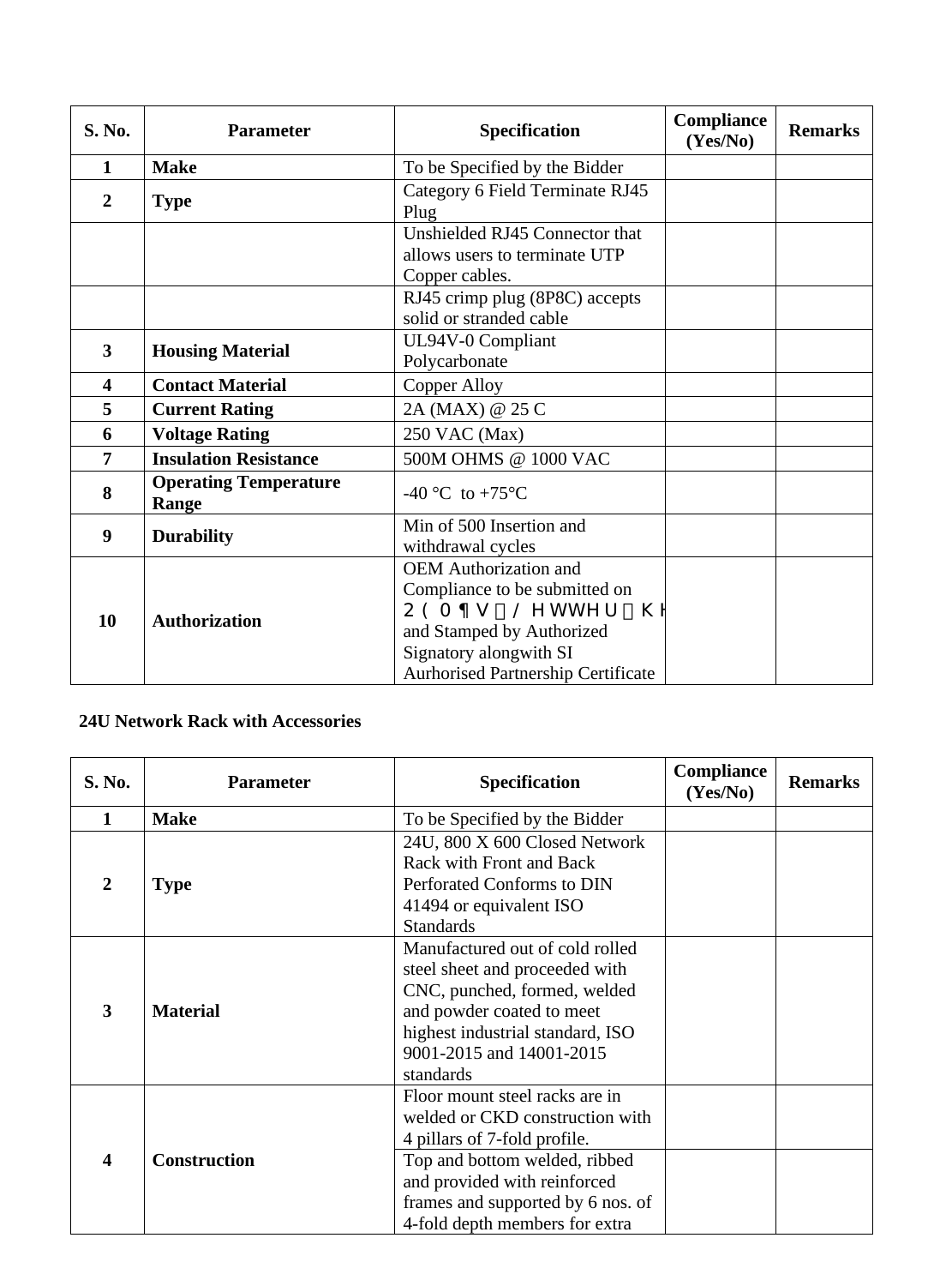|                  |                           | rigidity.                                                     |  |
|------------------|---------------------------|---------------------------------------------------------------|--|
|                  |                           |                                                               |  |
|                  |                           |                                                               |  |
|                  |                           | Steel racks are having ventilated                             |  |
|                  |                           | top and bottom cover with cut-out                             |  |
|                  |                           | for cable access with Fans and                                |  |
|                  |                           | Fan tray mounting provision                                   |  |
|                  |                           | front single or dual doors,                                   |  |
|                  |                           | glass/vented/plain/63% perforated                             |  |
|                  |                           | (Flat/Convex) with single or 3                                |  |
| 5                | <b>Doors</b>              | point locks                                                   |  |
|                  |                           | Rear single/dual door with                                    |  |
|                  |                           | vented/63% perforated/plain with                              |  |
|                  |                           | single or 3 point locks                                       |  |
|                  |                           | Side panels partially vented/plain                            |  |
| 6                | <b>Side Panel</b>         | and for 1000 mm. deep rack will                               |  |
|                  |                           | be configured with dual side                                  |  |
|                  |                           | panels.                                                       |  |
|                  |                           | Racks with 4 nos. of heavy-duty                               |  |
|                  |                           | castor wheels with 2 number with                              |  |
| 7                | <b>Wheels</b>             | breaks and 2 Numbers without                                  |  |
|                  |                           | break along with adjustable                                   |  |
|                  |                           | legs/plinth                                                   |  |
|                  |                           | Cflwuvcdng"3; ö                                               |  |
|                  |                           | mounting angles with U marking<br>provide the better mounting |  |
|                  |                           | flexibility, maximize the usable                              |  |
|                  |                           | mounting space.                                               |  |
|                  |                           | Adjustable 4 Nos mounting angles                              |  |
|                  |                           | for mounting different depth                                  |  |
|                  |                           | equipment                                                     |  |
| 8                | <b>Features</b>           | 02 Nos. of 19" Horizontal Cable                               |  |
|                  |                           | Manager 1U, Single Sided                                      |  |
|                  |                           | 4 Nos of FAN Module                                           |  |
|                  |                           | Vertical PDU with 15A Input and                               |  |
|                  |                           | having 04 Nos of C19 and 12 Nos                               |  |
|                  |                           | of C13 Socket                                                 |  |
|                  |                           | Grounding and Bonding / Vertical                              |  |
|                  |                           | Earthing Kit                                                  |  |
|                  |                           | Powder coated finish with Seven                               |  |
| $\boldsymbol{9}$ | <b>Standard Finish</b>    | Tank pre-treatment process                                    |  |
|                  |                           | meeting all industrial standards                              |  |
| <b>10</b>        | <b>Equipment Mounting</b> | DIN Standard 10mm. Square slots                               |  |
| 11               | 19" Mounting Angle        | Formed steel 2mm thick fully                                  |  |
|                  |                           | recess able                                                   |  |
| 12               | <b>Standard Color</b>     | RAL 7037 dark grey, RAL 7035                                  |  |
|                  |                           | light gray and RAL 9005 Black                                 |  |
|                  |                           | 750 kgs with castors, 1200 kgs                                |  |
| 13               | <b>Static Load</b>        | with base frame/plinth                                        |  |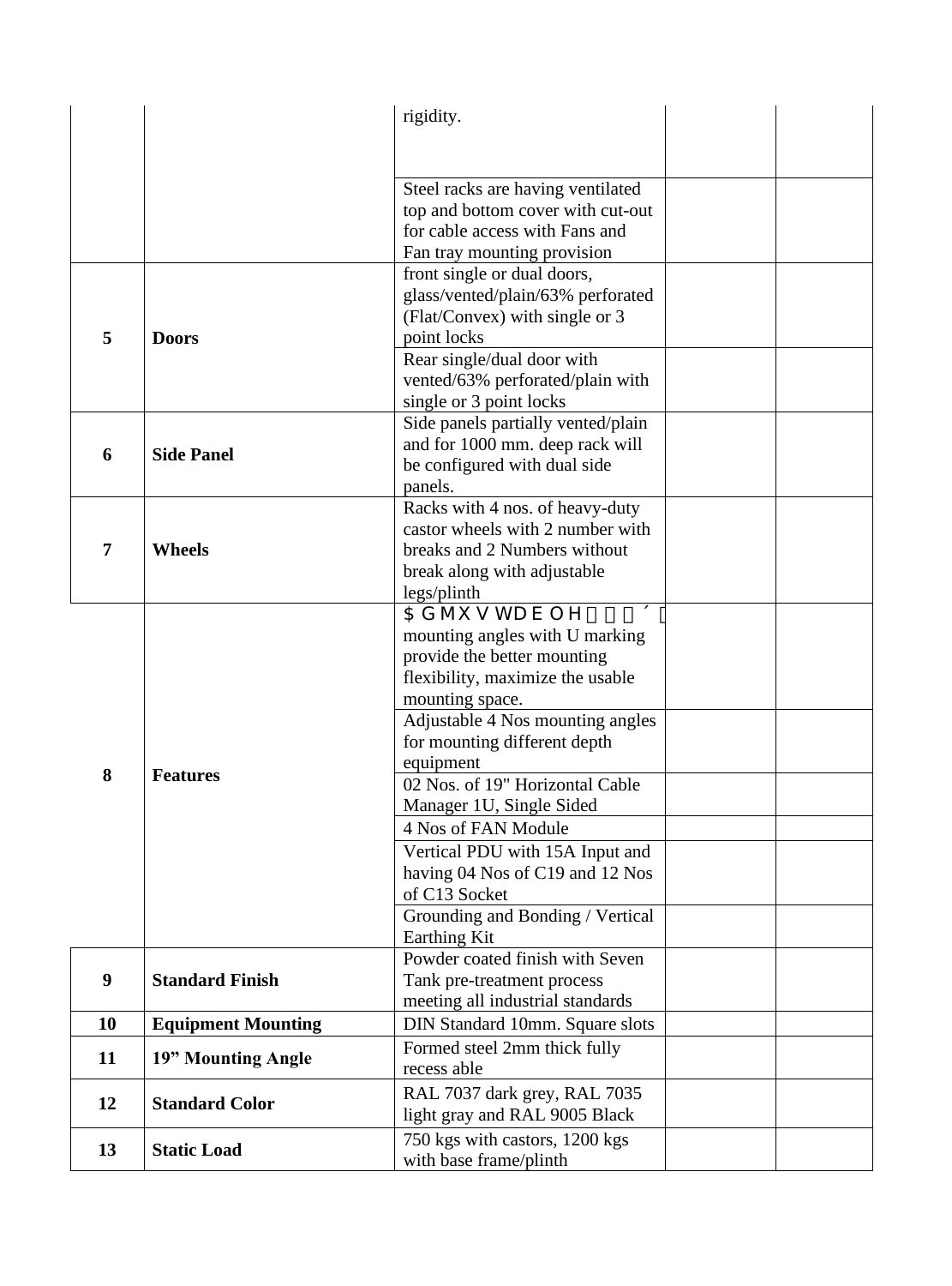| <b>OEM</b> Authorization and<br>Compliance to be submitted on<br>$Q G O \phi u$ " Ng v v g t " j g<br><b>Authorization</b><br>14<br>and Stamped by Authorized<br>Signatory alongwith SI<br><b>Aurhorised Partnership Certificate</b> |  |
|--------------------------------------------------------------------------------------------------------------------------------------------------------------------------------------------------------------------------------------|--|
|--------------------------------------------------------------------------------------------------------------------------------------------------------------------------------------------------------------------------------------|--|

## **15U Network Rack with Accessories**

| <b>S. No.</b>           | <b>Parameter</b>       | <b>Specification</b>                                                                                                                                                                                                                                                                                                                           | <b>Compliance</b><br>(Yes/No) | <b>Remarks</b> |
|-------------------------|------------------------|------------------------------------------------------------------------------------------------------------------------------------------------------------------------------------------------------------------------------------------------------------------------------------------------------------------------------------------------|-------------------------------|----------------|
| $\mathbf{1}$            | <b>Make</b>            | To be Specified by the Bidder                                                                                                                                                                                                                                                                                                                  |                               |                |
| $\overline{2}$          | <b>Type</b>            | 15U, 600 X 600 Closed Network<br>Rack with Front and Back<br>Perforated Conforms to DIN<br>41494 or equivalent ISO<br><b>Standards</b>                                                                                                                                                                                                         |                               |                |
| $\overline{\mathbf{3}}$ | <b>Material</b>        | Manufactured out of cold rolled<br>steel sheet and proceeded with<br>CNC, punched, formed, welded<br>and powder coated to meet<br>highest industrial standard, ISO<br>9001-2015 and 14001-2015<br>standards                                                                                                                                    |                               |                |
| $\overline{\mathbf{4}}$ | <b>Construction</b>    | Wall mount steel racks are in<br>welded. Powder coated finish with<br>Seven Tank pre-treatment<br>process.<br>Top and Bottom panels are with<br>ventilation and cable entry<br>Provision has been made to mount                                                                                                                                |                               |                |
|                         |                        | exhaust fans on the top of the rack<br>for the all models                                                                                                                                                                                                                                                                                      |                               |                |
| 5                       | <b>Doors</b>           | Front door Lockable toughened<br>glass or Perforated door will be<br>provided                                                                                                                                                                                                                                                                  |                               |                |
| 6                       | <b>Side Panel</b>      | Integrated with top and bottom<br>panel and with side panels self-<br>locking latches                                                                                                                                                                                                                                                          |                               |                |
| $\overline{7}$          | <b>Features</b>        | $\overline{C}$ f 1 wu v c d n g " 3 ; ö<br>mounting angles with U marking<br>provide better mounting flexibility<br>02 Nos. of 19" Horizontal Cable<br>Manager 1U, Single Sided<br>2 Nos of FAN Module<br>Horizontal PDU with 15A Input<br>and having 6 ways 5/15Amp<br><b>Indian Standard Socket</b><br>Grounding and Bonding Earthing<br>Kit |                               |                |
| 8                       | <b>Standard Finish</b> | Powder coated finish with Seven<br>Tank pre-treatment process                                                                                                                                                                                                                                                                                  |                               |                |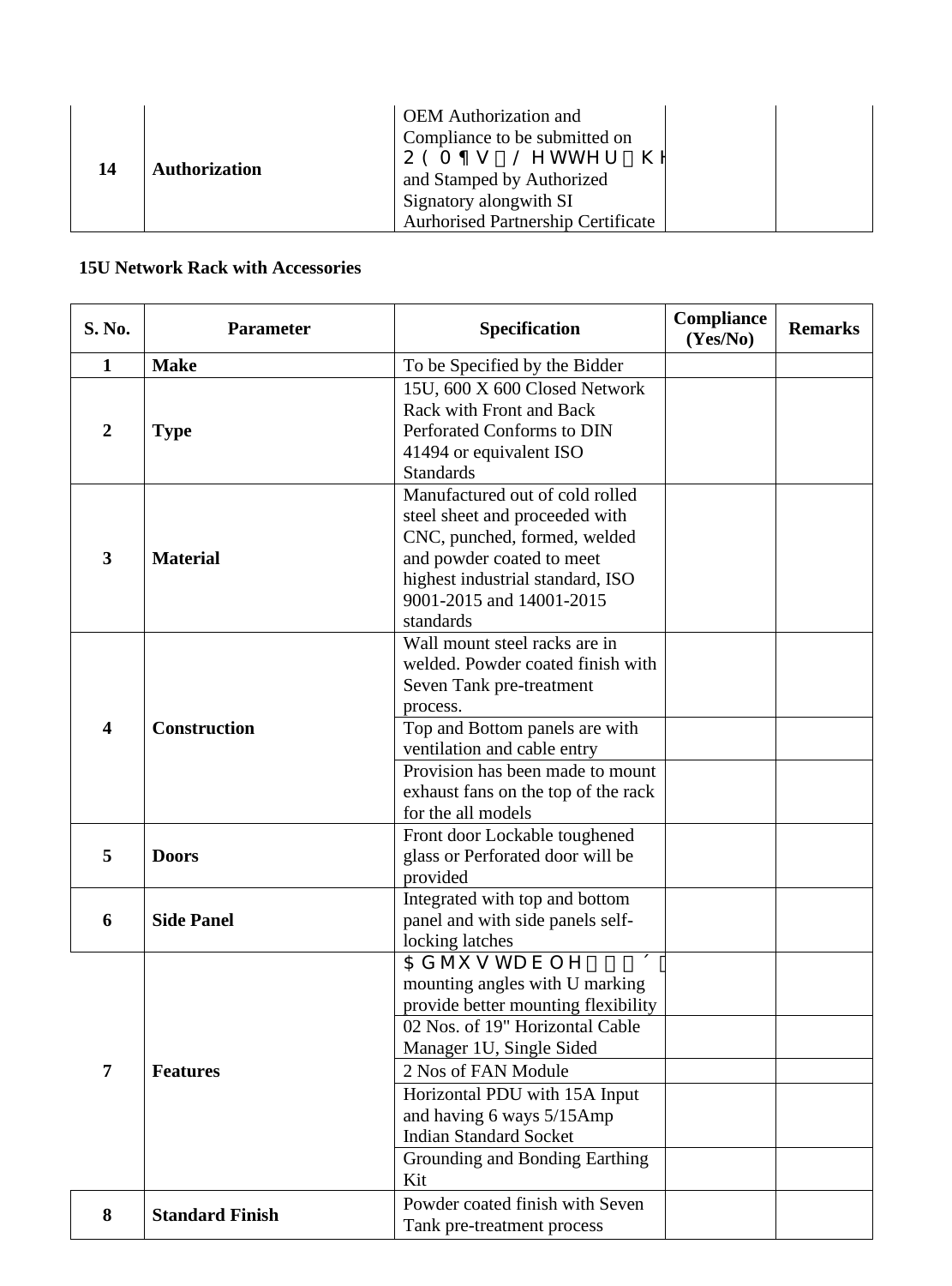|    |                           | meeting all industrial standards                                                                                                                                                                       |  |
|----|---------------------------|--------------------------------------------------------------------------------------------------------------------------------------------------------------------------------------------------------|--|
|    |                           |                                                                                                                                                                                                        |  |
| 9  | <b>Equipment Mounting</b> | DIN Standard 10mm. Square slots                                                                                                                                                                        |  |
| 10 | 19" Mounting Angle        | Formed steel 2mm thick fully<br>recess able                                                                                                                                                            |  |
| 11 | <b>Standard Color</b>     | RAL 7035 light gray                                                                                                                                                                                    |  |
| 12 | <b>Static Load</b>        | Up to 35 kgs $(6U \sim 15U)$                                                                                                                                                                           |  |
| 13 | <b>Authorization</b>      | <b>OEM</b> Authorization and<br>Compliance to be submitted on<br>$Q G O \phi u$ " Ng v v g t " j g<br>and Stamped by Authorized<br>Signatory alongwith SI<br><b>Aurhorised Partnership Certificate</b> |  |

### **PVC Conduit Pipe:-**

| <b>S. No.</b> | <b>Parameter</b>   | <b>Specification</b>                                               | Complianc<br>$e$ (Yes/No) | <b>Remarks</b> |
|---------------|--------------------|--------------------------------------------------------------------|---------------------------|----------------|
|               | <b>Dimension</b>   | All Dimensions of the conduit<br>will be as per IS:9537 (PART-III) |                           |                |
|               |                    | 1983 & that of fitting as per                                      |                           |                |
|               |                    | IS:3419-1988 with tolerance                                        |                           |                |
|               |                    | thereon.                                                           |                           |                |
|               | <b>Size</b>        | 40mm & 25 mm                                                       |                           |                |
| 3             | <b>Accessories</b> | Long Bend with ISI mark, Long                                      |                           |                |
|               |                    | Bend (Standard), Long Bend                                         |                           |                |
|               |                    | (Heavy), Long Bend (2.0mm),                                        |                           |                |
|               |                    | Coupler (Regular), Coupler                                         |                           |                |
|               |                    | (Long), Female Bush Adapter,                                       |                           |                |
|               |                    | Elbow, Tee, PVC Clips/C-Clamp,                                     |                           |                |
|               |                    | Saddle Base with Screw, Reducer                                    |                           |                |

I (  $\Box$ ) hereby declare that the information as stated above and the supporting documents uploaded are true and correct. In case any information/document is found fake/incorrect at any stage, the EMD may be forfeited and action as deemed fit by SDMC can be taken against me.

Place: Signature: Signature: Signature: Signature: Signature: Signature: Signature: Signature: Signature: Signature: Signature: Signature: Signature: Signature: Signature: Signature: Signature: Signature: Signature: Signat Date: Authorized Signatory of the bidder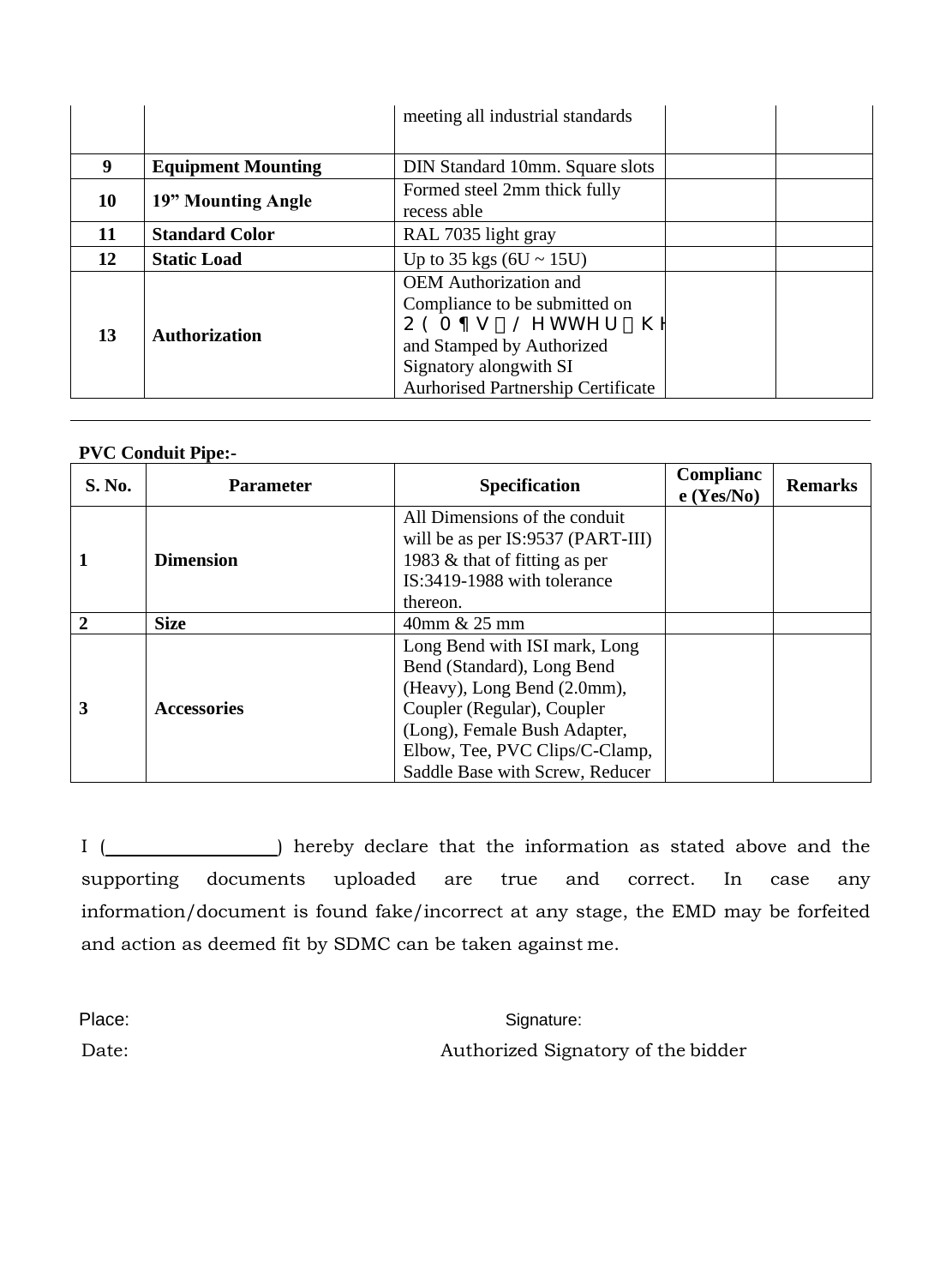# **Eligibility Criteria for Passive OEM:**

### **Name of work: Supply, Installation of Network Cabling and Conducting along with all Accessories**

| S.<br>No.      | <b>Eligibility Criteria</b>                                                                                                                                                                                      | Compliance<br>(Yes/No) | <b>Supporting</b><br>document  |
|----------------|------------------------------------------------------------------------------------------------------------------------------------------------------------------------------------------------------------------|------------------------|--------------------------------|
| $\mathbf{1}$   | Passive OEM offered must be in India /<br>SAARC for at-least 7 years or more and have<br>its manufacturing units & R&D labs in India                                                                             |                        | <b>Certificate</b><br>from OEM |
| $\overline{2}$ | OEM Should manufacture products as per<br>TIA/EIA or ISO/ IEC standard and be a<br>member of BICSI.                                                                                                              |                        | <b>Certificate</b><br>from OEM |
| 3              | OEM should be an ISO9001 and ISO14001<br>certified for Design, Development for LAN &<br><b>WAN Products</b>                                                                                                      |                        | <b>Certificate</b><br>from OEM |
| $\overline{4}$ | All the passive components and<br>its<br>accessories should be from a single OEM.                                                                                                                                |                        | <b>Certificate</b><br>from OEM |
| 5              | OEM Should also have Installation, Testing<br>and Cleaning tools in both Copper and Fiber<br>alongwith Fiber and Copper Routing<br>Solution, Racks and PDU and should<br>recommend the same wherever applicable. |                        | <b>Certificate</b><br>from OEM |
| 6              | The OEM must not be blacklisted or banned<br>by any GOVT. organization in India/globally.                                                                                                                        |                        | <b>Certificate</b><br>from OEM |
| $\overline{7}$ | All passive products from single OEM &<br>should have 10 years of channel performance<br>and component warranty.                                                                                                 |                        | <b>Certificate</b><br>from OEM |

I ( ) hereby declare that the information as stated above and the supporting documents uploaded are true and correct. In case any information/document is found fake/incorrect at any stage, the EMD may be forfeited and action as deemed fit by SDMC can be taken against me.

Place: Signature: Signature: Date: Authorized Signatory of the bidder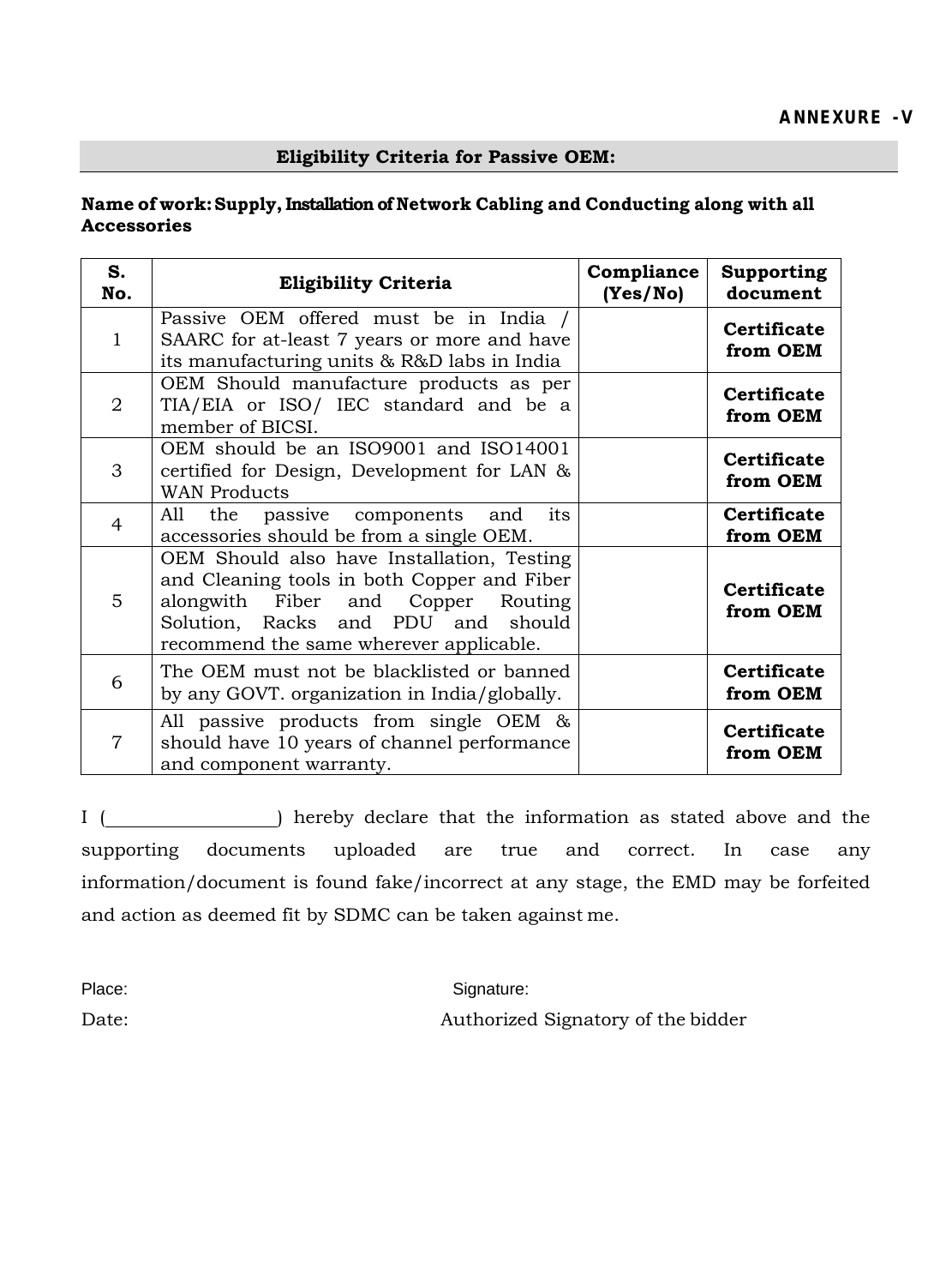### **Financial Information of Vendor**

(To be submitted on the Letterhead of the statutory Auditor)

To, Dated: …………………

Director (IT), SDMC, E1- 24th Floor, Dr. SPM Civic Centre, J.L. Nehru Marg, New Delhi – 110002.

Ref. RFP No………………………

#### **Sub: Financial Information of the Vendor**

Sir/Madam,

We have examined the books of accounts and other relevant records of <<Vendor Name along with registered address>>. On the basis of such examination and according to the information and explanation given to us, and to the best of our knowledge & belief, we hereby certify that the annual turnover, Profit before Tax and Profit after tax for the three years i.e. from FY 2017-18 to FY 2019-20 was as per details given below:

| <b>Financial Information</b>             |           |           |           |  |  |  |  |
|------------------------------------------|-----------|-----------|-----------|--|--|--|--|
|                                          | 2019-2020 | 2018-2019 | 2017-2018 |  |  |  |  |
| Turnover (in INR crores)                 |           |           |           |  |  |  |  |
| <b>Profit Before Tax (in INR crores)</b> |           |           |           |  |  |  |  |
| Net Worth (in INR crores)                |           |           |           |  |  |  |  |

(Signature of the Chartered Accountant) Name: Designation: Membership Number: Date: Company Seal: Business Address: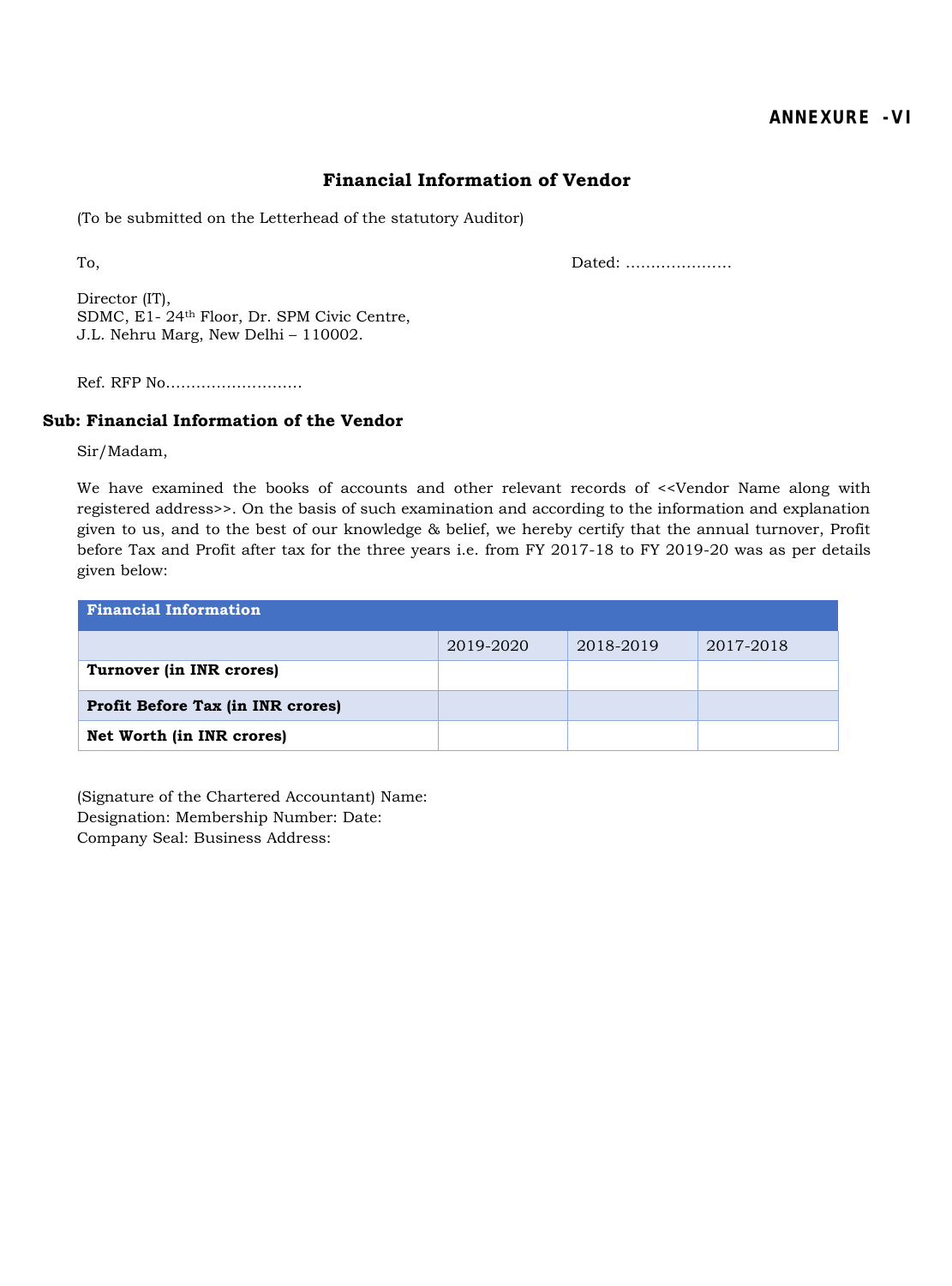## **Price Bid Format**

Form 1: Details of the Price Bid for Supply and Installation of Network Cabling and Conducting along with all Accessories Tender No:- Bidder Name:- S. No. | Component | QTY | Unit Rate (inclusive of taxes) Total Cost (inclusive of taxes) **1 Information Outlets- CAT6- Single (1-port)** 1140 **2 UTP Cable CAT6 305 meter (per box)** 337 **3 24 port Patch panel CAT6 55 4 15U Network Rack with Accessories** 24 **5 24U Network Rack with Accessories** 3<sup>-</sup> **6 Patch Cord- CAT6-1 meter** 1188 **7 Patch Cord- CAT6-2 meter** 1140 **8 Supply of PVC conduit OD size (per meter) 25 mm** 16100 **9 Supply of PVC conduit size (per meter) 40 mm** 9000 **10 Laying of UTP CAT6 cable(per meter)** 84180 **11 Installation & Termination of Information outlets (including termination of CAT6 cable on I/O)** 1140 **12 Installation & Termination of UTP cable on Patch Panel CAT6 with wire manager.** 1140 **13 Installation of PVC conduit OD size (per meter) 25 mm** 16100 **14 Installation of PVC conduit OD size (per meter) 40 mm** 9000 **15 Installation of wall mount rack 15U with accessories**  $\overline{24}$ **16 Installation of Floor mount rack 24U with accessories** 3 **17 Performance testing of the laid UTP CAT6 cable (penta scanner report & documentation ) per node** 1140

Total